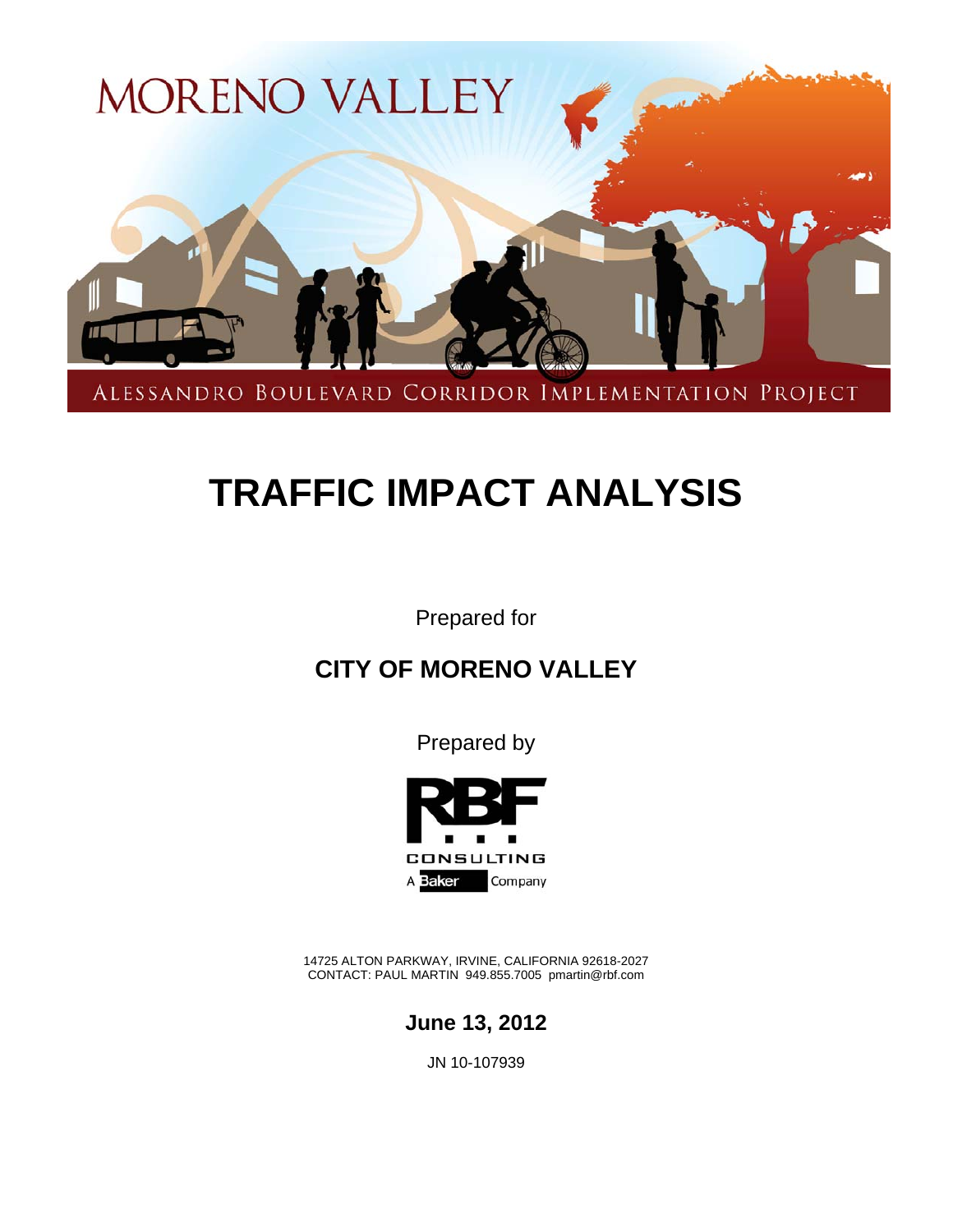*This is a project of the City of Moreno Valley with funding provided by the Southern California Association of Governments' (SCAG) Compass Blueprint Program. Compass Blueprint assists Southern California cities and other organizations in evaluating planning options and stimulating development consistent with the region's goals. Compass Blueprint tools support visioning efforts, infill analyses, economic and policy analyses, and marketing and communication programs. The preparation of this report was funded in part through grant(s) from the Federal Highway Administration (FHWA)*  and the Federal Transit Administration (FTA) through the United States Department of *Transportation (DOT) in accordance with the Metropolitan Planning Program as set forth in Section 104(f) of Title 23 of the U.S. Code. Additional funding was provided through a Blueprint Planning grant from the California Department of Transportation (Caltrans).* 

*The contents of this report reflect the views of the author who is responsible for the facts and accuracy of the data presented herein. The contents do not necessarily reflect the official views or policies of SCAG, DOT or the State of California. This report does not constitute a standard, specification or regulation. SCAG shall not be responsible for the City's future use or adaptation of the report.* 



SOUTHERN CALIFORNIA



ASSOCIATION of **GOVERNMENTS**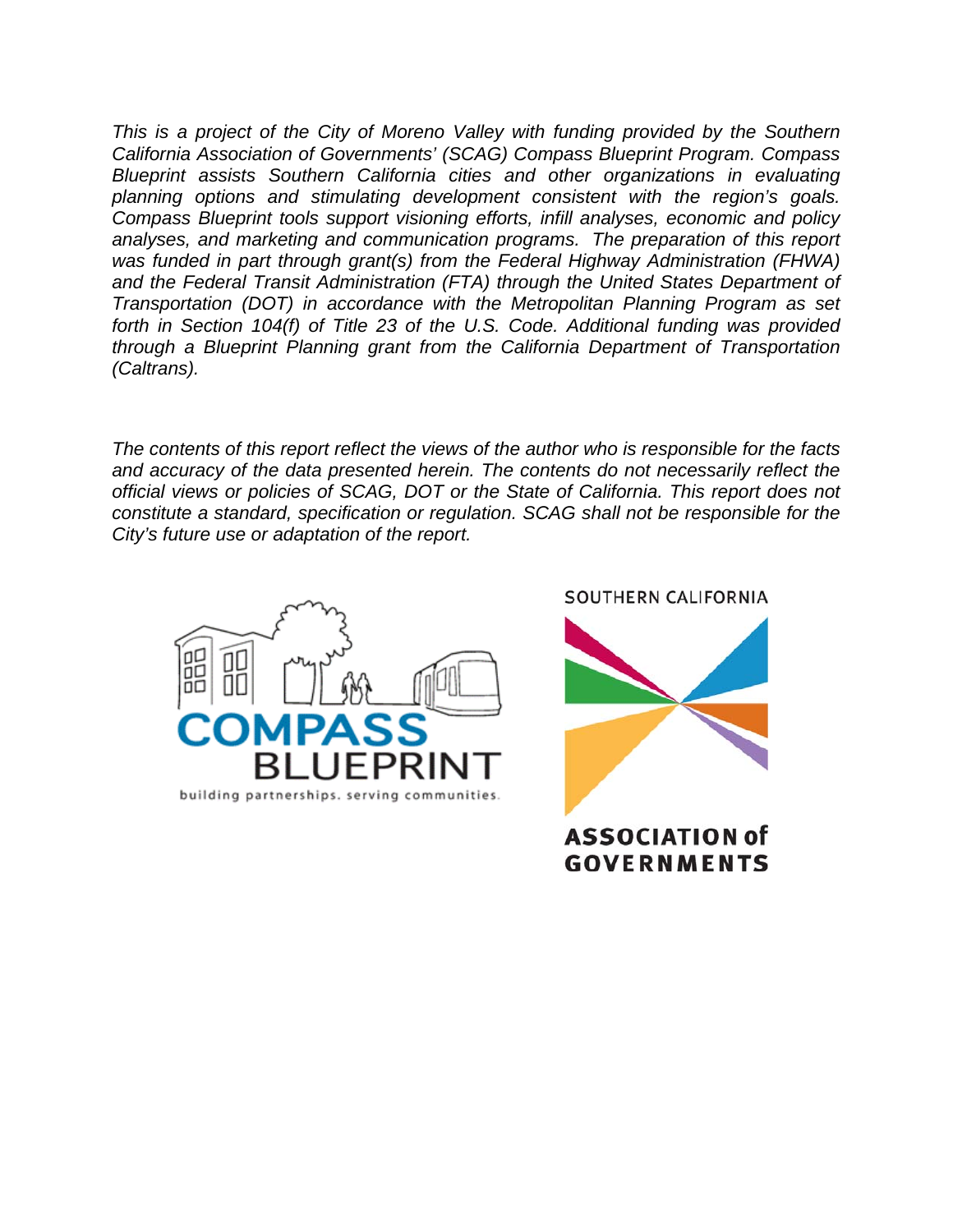# **TABLE OF CONTENTS**

| Mitigated Forecast Existing With Project Conditions Roadway Segment LOS 21                                                                                                                                                                                                                                         |  |
|--------------------------------------------------------------------------------------------------------------------------------------------------------------------------------------------------------------------------------------------------------------------------------------------------------------------|--|
| FORECAST GENERAL PLAN BUILDOUT WITHOUT PROJECT CONDITIONS<br>Forecast General Plan Without Project Conditions Peak Hour Traffic Volumes 22<br>Forecast General Plan Buildout Without Project Conditions Roadway Segment LOS  23                                                                                    |  |
| FORECAST GENERAL PLAN BUILDOUT WITH PROJECT CONDITIONS ANALYSIS25<br>Forecast General Plan Buildout With Project Conditions Traffic Volumes 25<br>Forecast General Plan Buildout With Project Conditions Roadway Segment LOS  25<br>Forecast General Plan Buildout With Project Conditions Mitigation Measures  27 |  |
|                                                                                                                                                                                                                                                                                                                    |  |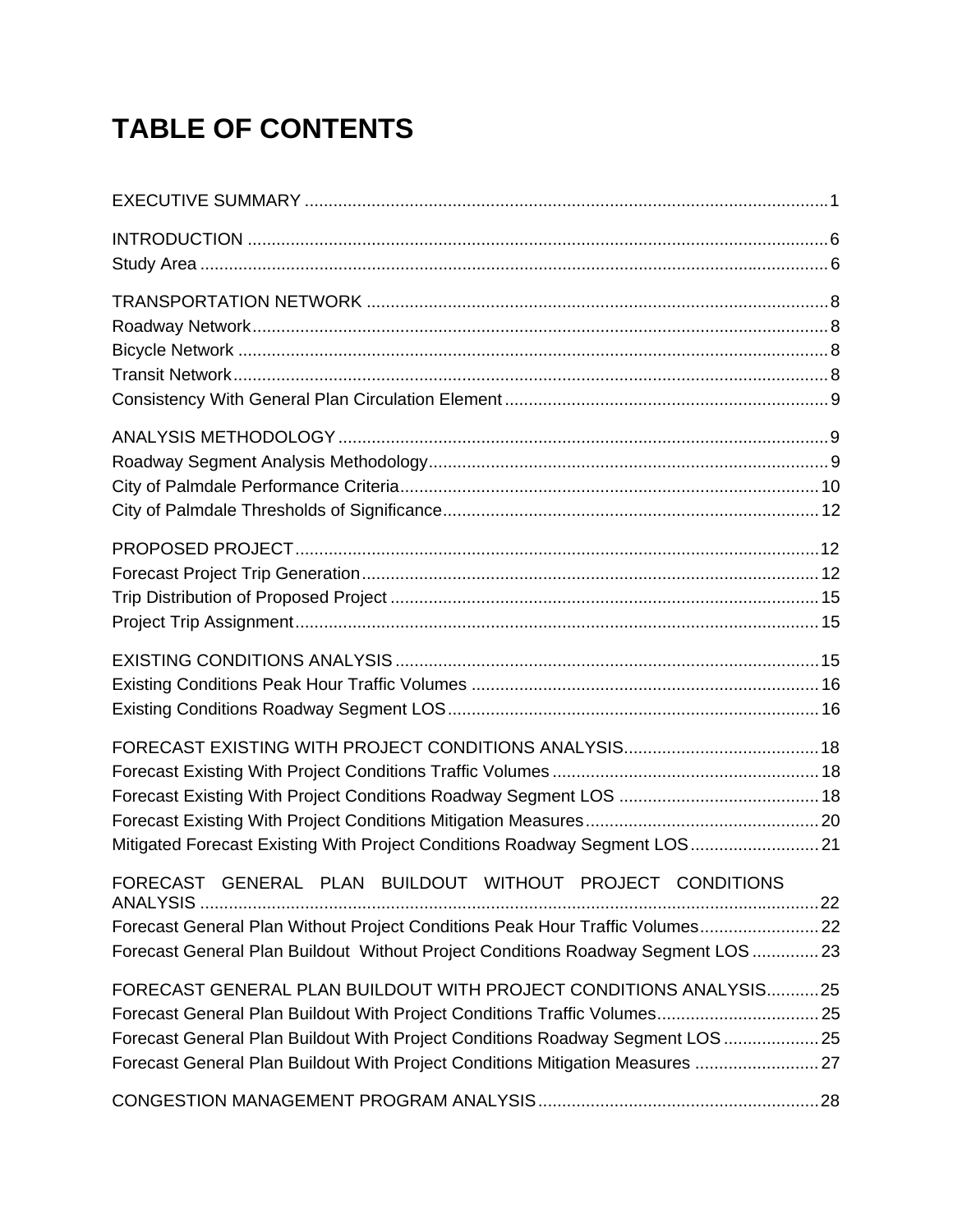APPENDIX A TRIP DISTRIBUTION GRAPHICS BY NODE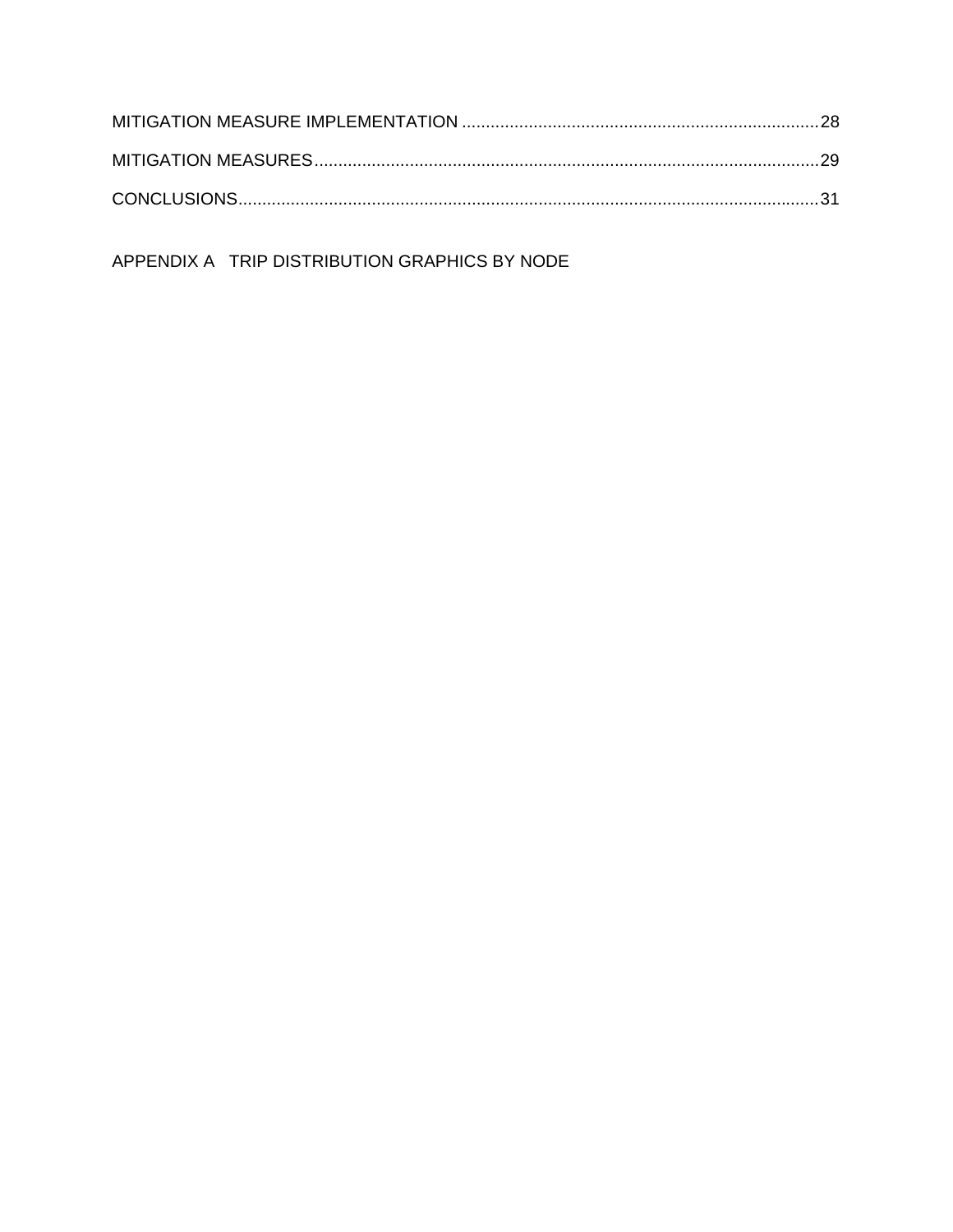## **LIST OF TABLES**

| Table 1 |                                                                         |      |
|---------|-------------------------------------------------------------------------|------|
| Table 2 | City of Moreno Valley Roadway Segment Classification and Capacity  10   |      |
| Table 3 |                                                                         |      |
| Table 4 |                                                                         |      |
| Table 5 |                                                                         |      |
| Table 6 |                                                                         |      |
| Table 7 | Forecast Existing With Project Conditions Roadway Segment ADT & LOS19   |      |
| Table 8 | Mitigated Forecast Existing With Project Conditions Roadway Segment     |      |
|         |                                                                         | 22   |
| Table 9 | Forecast General Plan Buildout Without Project Conditions Roadway       |      |
|         |                                                                         | . 24 |
|         | Table 10 Forecast General Plan Buildout With Project Conditions Roadway |      |
|         |                                                                         | 26   |
|         |                                                                         |      |

### **LIST OF EXHIBITS**

All exhibits are provided at the end of the report, prior to the Appendices.

- Exhibit 1 Regional Project Location
- Exhibit 2 Project Location Map & Nodes
- Exhibit 3 Study Roadway Segment Locations
- Exhibit 4 Forecast ADT Trip Assignment of Proposed Project (Existing Circulation System)
- Exhibit 5 Forecast ADT Trip Assignment of Proposed Project (General Plan Buildout Circulation System)
- Exhibit 6 Existing ADT Volumes<br>Exhibit 7 Existing Conditions Roa
- Existing Conditions Roadway Segment Geometry
- Exhibit 8 Forecast Existing With Project Conditions ADT Volumes
- Exhibit 9 Mitigated Forecast Existing With Project Conditions Roadway Segment **Geometry**
- Exhibit 10 Forecast General Plan Buildout Without Project Conditions ADT Volumes
- Exhibit 11 General Plan Buildout Conditions Roadway Segment Geometry
- Exhibit 12 Forecast General Plan Buildout With Project Conditions ADT Volumes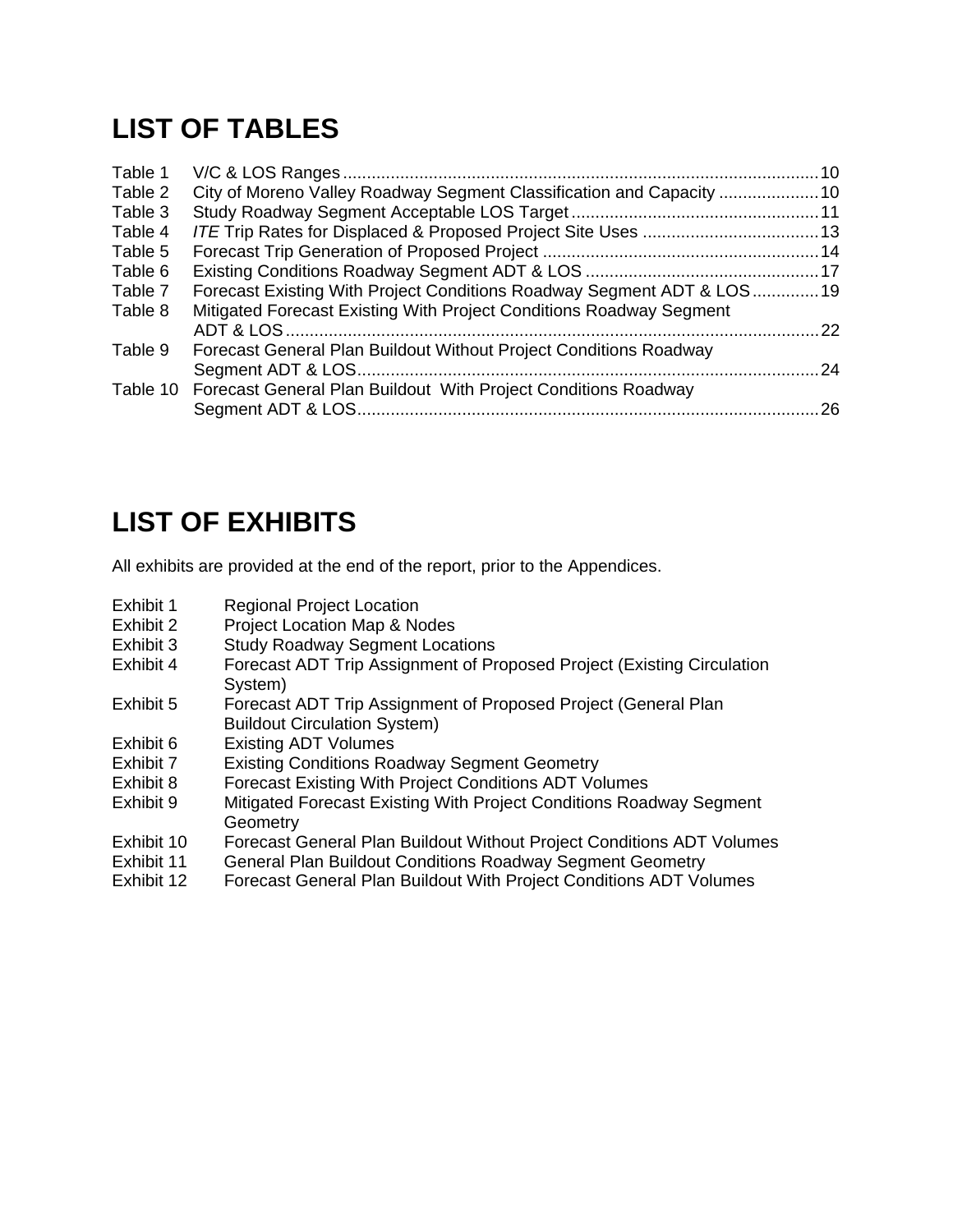#### **EXECUTIVE SUMMARY**

This traffic analysis is prepared to evaluate traffic operations related to the Alessandro Boulevard Corridor Implementation Project, and the zoning change for Calculation 4 within the Housing Element. The proposed project is a City-initiated project to: 1) create the Mixed Use Overlay Districts to implement the Vision Plan for Alessandro Boulevard Corridor, and 2) increase the maximum permitted density to 30 dwelling units per acre in specified areas of the City. The proposed changes affect approximately 294 acres along or adjacent to Alessandro Boulevard.

At full implementation, the proposed project would include 7,288 multi-family dwelling units and 931,858 square feet of commercial uses. This represents a change in the following over existing uses:

- Decrease of 46 single-family dwelling units
- Decrease of 65,249 square feet of commercial uses
- Decrease of 31,786 square feet of commercial uses
- Increase of 7,160 multi-family dwelling units

The project is generally located at six nodes along Alessandro Boulevard, with one node (Calculation 4) located near the corner of Perris Boulevard/Iris Avenue.

When accounting for the proposed and displaced land uses, the proposed project is forecast to generate approximately 38,101 net new daily trips, which includes 3,424 net new a.m. peak hour trips and 3,718 net new p.m. peak hour trips.

The study roadway segments are operating at an acceptable LOS according to the City of Moreno Valley performance criteria with the exception of the following four study roadway segments:

- Alessandro Boulevard between Kitching Street and Lasselle Street;
- Alessandro Boulevard between Oliver Street and Moreno Beach Drive;
- Moreno Beach Drive north of Alessandro Boulevard; and
- Moreno Beach Drive south of Alessandro Boulevard.

With the addition of project-generated trips, the following seven (7) roadway segments are forecast to operate at a deficient LOS according to the City of Moreno Valley performance criteria for forecast existing with project conditions:

- Alessandro Boulevard between Kitching Street and Lasselle Street;
- Alessandro Boulevard between Lasselle Street and Morrison Street;
- Alessandro Boulevard between Oliver Street and Moreno Beach Drive;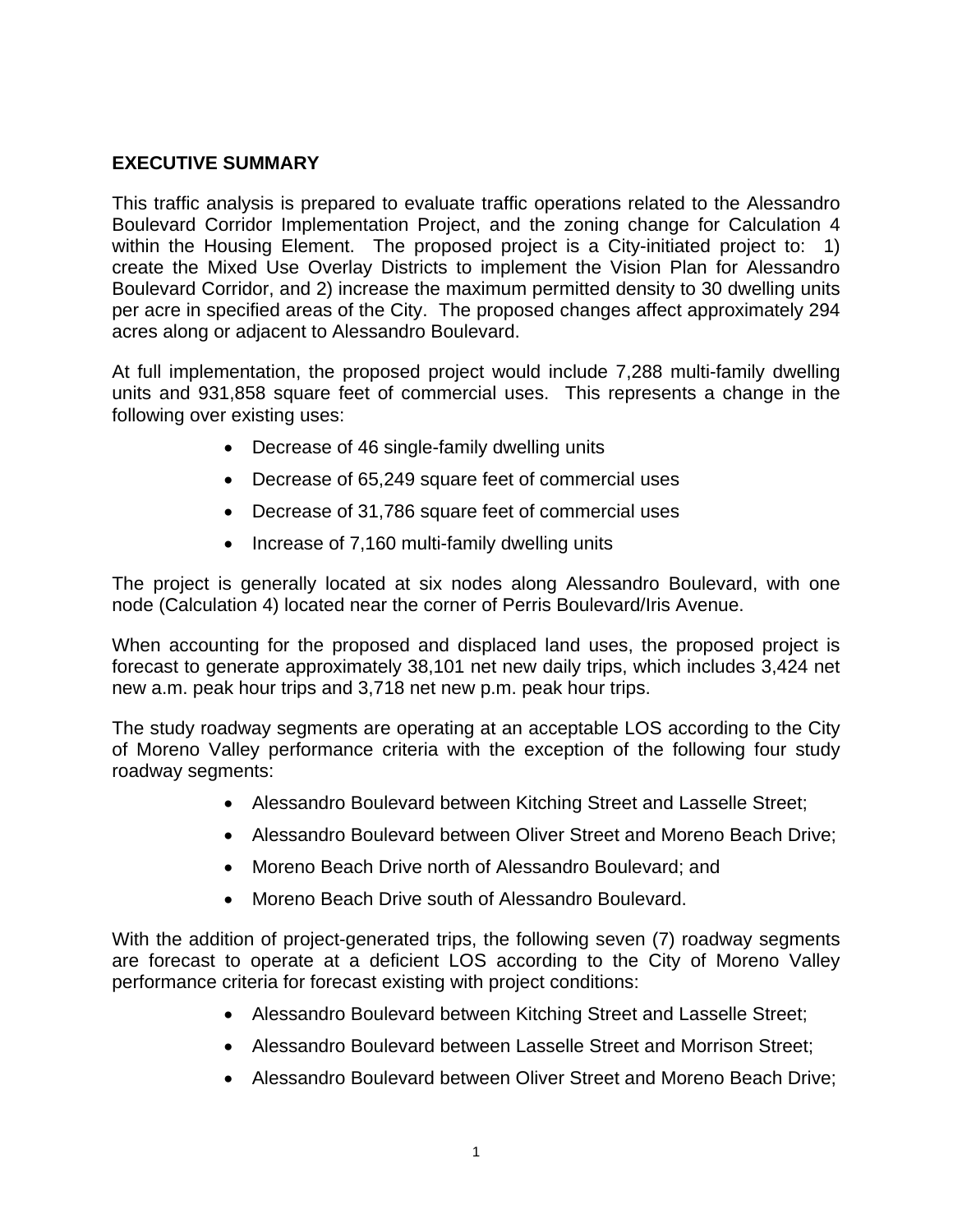- Lasselle Street north of Alessandro Boulevard;
- Nason Street north of Alessandro Boulevard;
- Moreno Beach Drive north of Alessandro Boulevard; and
- Moreno Beach Drive south of Alessandro Boulevard.

Assuming implementation of the roadway segment mitigation measures, the study roadway segments are forecast to operate at an acceptable LOS according to City of Moreno Valley performance criteria for mitigated forecast existing with project conditions.

The following three (3) roadway segments are forecast to operate at a deficient LOS according to City of Moreno Valley performance criteria for forecast General Plan Buildout without project conditions:

- Alessandro Boulevard between I-215 Frontage Road and Day Street;
- Heacock Street north of Alessandro Boulevard; and
- Heacock Street south of Alessandro Boulevard.

With the addition of project-generated trips, the following three (3) roadway segments are forecast to continue to operate at a deficient LOS according to City of Moreno Valley performance criteria for forecast General Plan Buildout with project conditions:

- Alessandro Boulevard between I-215 Frontage Road and Day Street;
- Heacock Street north of Alessandro Boulevard; and
- Heacock Street south of Alessandro Boulevard.

The three deficient roadway segments identified above were already identified as significantly unavoidable impacts in the General Plan EIR, and Statements of Overriding Consideration were adopted. The proposed project does not generate any new significant impacts beyond those already analyzed in the General Plan EIR, nor does the proposed project generate any impacts that exceed significance threshold criteria.

Since the City LOS standard is LOS C, or LOS D, and is higher than the designated CMP standards for Riverside County, the City LOS standards govern, and no CMP impact is forecast to occur.

Proportionate contribution to the following mitigation measures are identified to fully reduce the forecast traffic impacts to a less than significant level at the deficient study roadway segments for forecast existing with project conditions:

#### **Mitigation Measure #1 Alessandro Boulevard between Kitching Street and Lasselle Street –** Widen/restripe Alessandro Boulevard between Kitching Street and Lasselle Street from a two-lane divided roadway to a four-lane Divided Arterial. This study roadway segment is classified as a six-lane Divided Major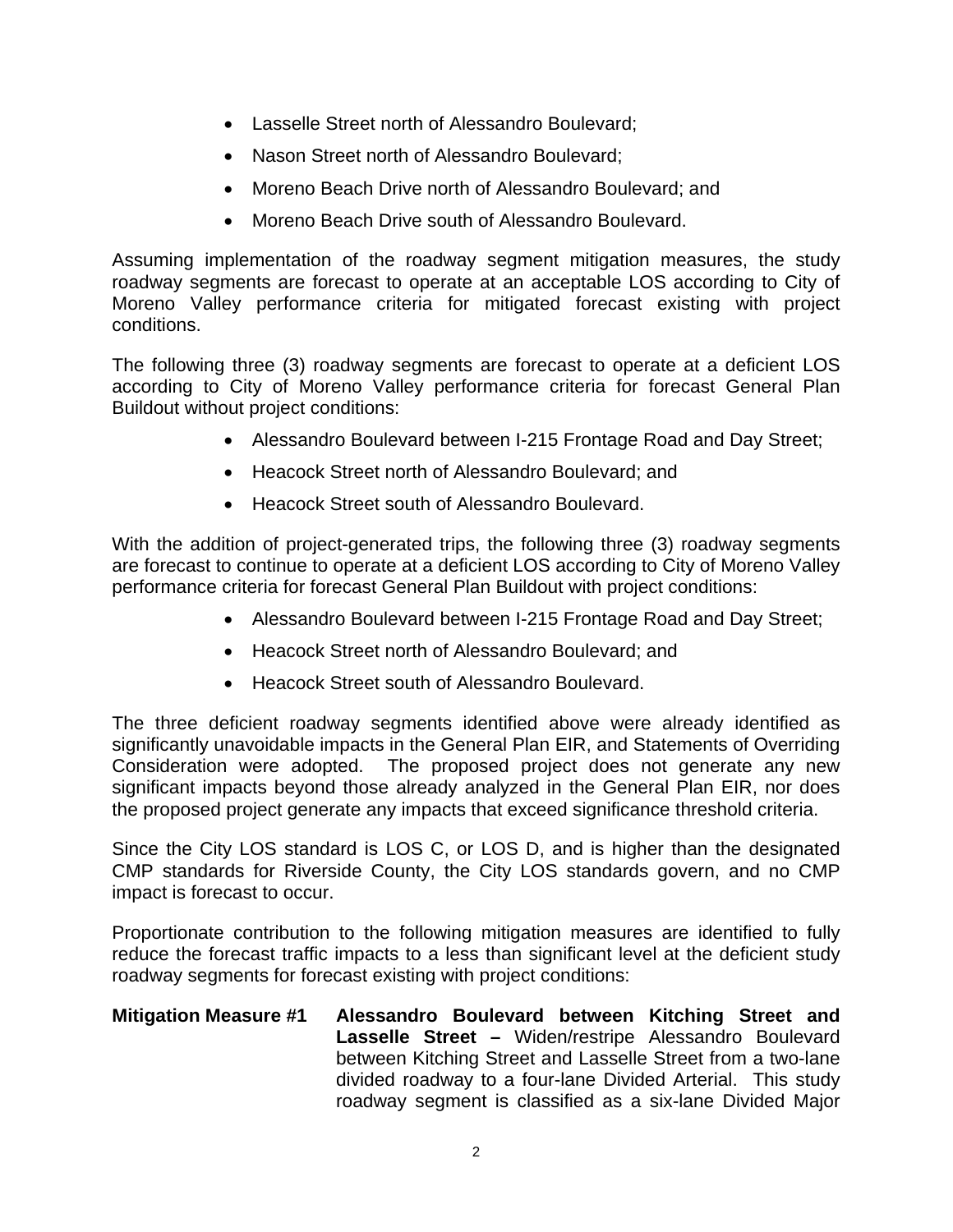Arterial in the City of Moreno General Plan Circulation Element.

- **Mitigation Measure #2 Alessandro Boulevard between Lasselle Street and Morrison Street –** Widen/restripe Alessandro Boulevard between Lasselle Street and Morrison Street from a two-lane divided roadway to a four -lane Divided Arterial. This study roadway segment is classified as a six-lane Divided Major Arterial in the City of Moreno General Plan Circulation Element.
- **Mitigation Measure #3 Alessandro Boulevard between Oliver Street and Moreno Beach Drive –** Widen/restripe Alessandro Boulevard between Oliver Street and Moreno Beach Drive from a two-lane divided roadway to a four-lane Divided Arterial. This study roadway segment is classified as a sixlane Divided Major Arterial in the City of Moreno General Plan Circulation Element.
- **Mitigation Measure #4 Lasselle Street north of Alessandro Boulevard**  Consistent with the City of Moreno Valley General Plan Circulation Element, widen/restripe Lasselle Street north of Alessandro Boulevard from a two-lane divided roadway to a four-lane Divided Arterial.
- **Mitigation Measure #5 Nason Street north of Alessandro Boulevard**  Widen/restripe Nason Street north of Alessandro Boulevard from a two-lane divided roadway to a four-lane Divided Arterial. This study roadway segment is classified as a sixlane Modified Divided Major Arterial in the City of Moreno General Plan Circulation Element.
- **Mitigation Measure #6 Moreno Beach Drive north of Alessandro Boulevard**  Widen/restripe Moreno Beach drive north of Alessandro Boulevard from a two-lane divided roadway to a four-lane Divided Arterial. This study roadway segment is classified as a six-lane Divided Major Arterial in the City of Moreno General Plan Circulation Element.
- **Mitigation Measure #7 Moreno Beach Drive south of Alessandro Boulevard**  Widen/restripe Moreno Beach drive south of Alessandro Boulevard from a two-lane divided roadway to a four-lane Divided Arterial. This study roadway segment is classified as a six-lane Divided Major Arterial in the City of Moreno General Plan Circulation Element.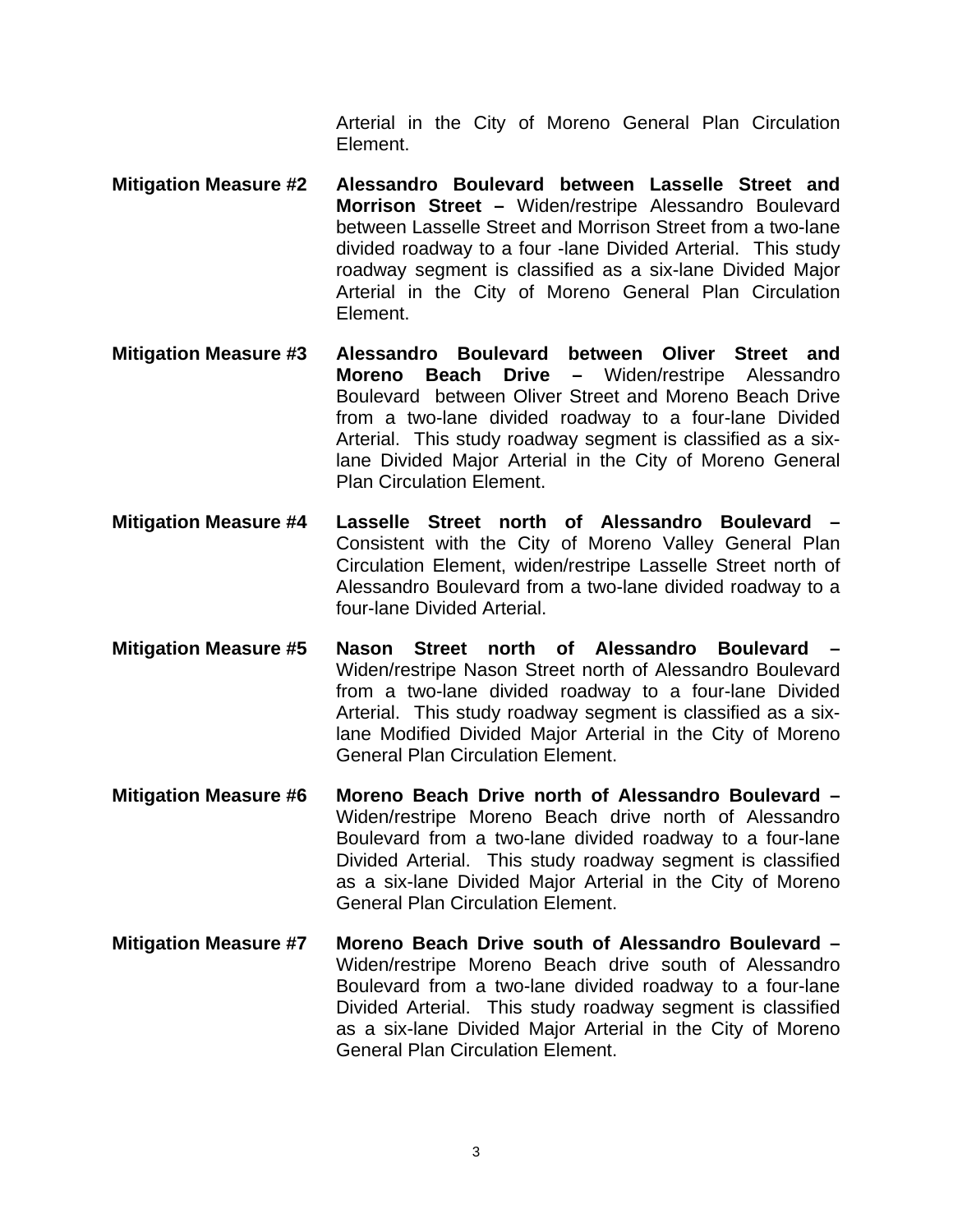Proportionate contribution to the following mitigation measures are identified to ensure that the forecast traffic impacts at the deficient roadway segments for forecast General Plan Buildout with project conditions remain at or below the LOS in Table 10:

- **Mitigation Measure #8 Implement Project-Specific Transportation Demand Management Program –** As development occurs within the entire Traffic Impact Analysis study area, project applicants shall demonstrate, subject to the City's approval, implementation of transportation demand management (TDM) measures to reduce daily and peak hour traffic generation by a minimum of ten (10) percent. TDM measures may include but are not limited to financial contribution to creation and operation of a local shuttle to link land uses with park-and-ride lots and transit facilities (regional bus stations, Metrolink or other Transportation Center, etc.), ridesharing, bike/transit integration, cycling improvements, improved bike/pedestrian facilities, increased park-and-ride, telework, and alternative work schedules, etc.
- **Mitigation Measure #9 Arterial Segment Analysis –** Conduct studies of specific arterial segments to determine if any additional improvements will be needed to maintain an acceptable LOS at General Plan Buildout. Generally, these segments will be studied as new developments are proposed in their vicinity. Measures will be identified that are consistent with the Circulation Element designation of these roadway segments, such as additional turn lanes at intersections, signal optimization by coordination and enhanced phasing, and travel demand management measures. The study of specified arterial segments will be required to identify measures to maintain an acceptable LOS at General Plan Buildout for at least one of the reasons discussed below:
	- (a) Segments will need improvement, but their ultimate volumes slightly exceed design capabilities.
	- (b) Segments will need improvements but require interjurisdictional coordination.
	- (c) Segments would require significant encroachment on existing adjacent development if built-out to their Circulation Element designations.

(Source: General Plan EIR, Mitigation Measure TRF-1)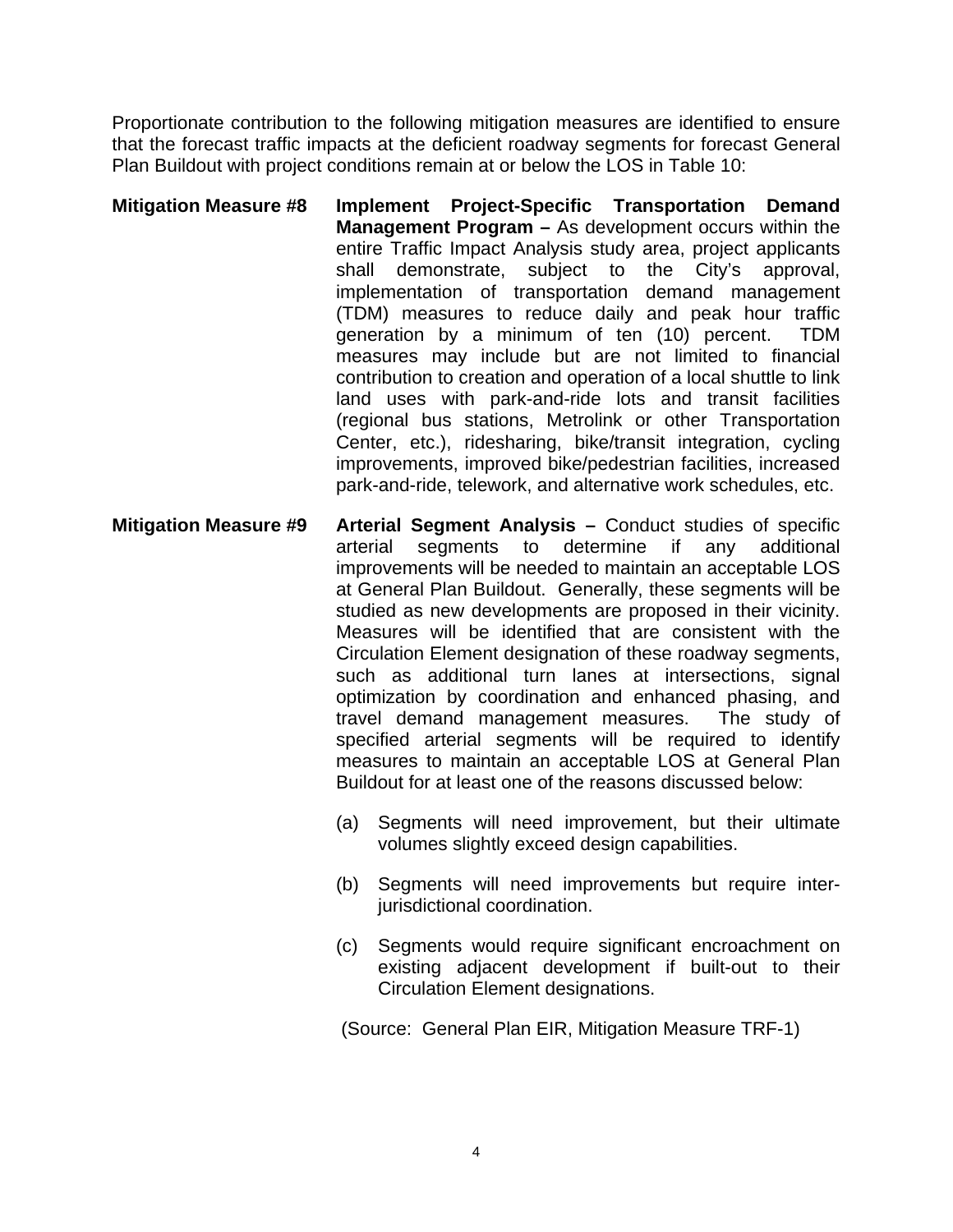Since implementation of the two mitigation measures listed above are expected to reduce project-related impacts, and since no new significant unavoidable impacts are identified, no additional mitigation measures are required.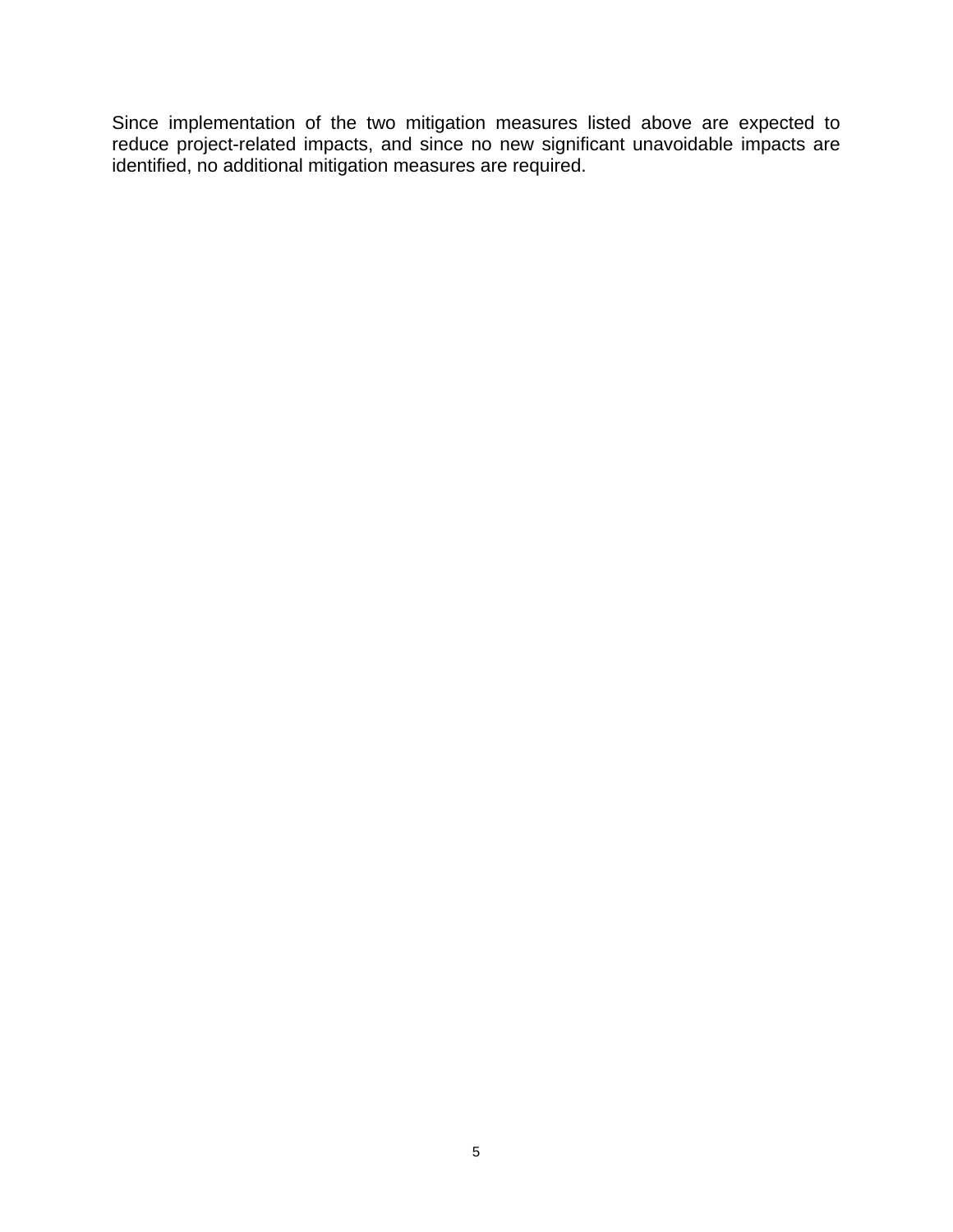#### **INTRODUCTION**

This traffic analysis is prepared to evaluate traffic operations related to the Alessandro Boulevard Corridor Implementation Project, and the zoning change for Calculation 4 within the Housing Element. The proposed project is a City-initiated project to: 1) create the Mixed Use Overlay Districts to implement the Vision Plan for Alessandro Boulevard Corridor, and 2) increase the maximum permitted density to 30 dwelling units per acre in specified areas of the City. The proposed changes affect approximately 294 acres along or adjacent to Alessandro Boulevard.

At full implementation, the proposed project would include 7,288 multi-family dwelling units and 931,858 square feet of commercial uses. This represents a change in the following over existing uses:

- Decrease of 46 single-family dwelling units
- Decrease of 65,249 square feet of commercial uses
- Decrease of 31,786 square feet of commercial uses
- Increase of 7,160 multi-family dwelling units

The project is generally located at six nodes along Alessandro Boulevard, with one node (Calculation 4) located near the corner of Perris Boulevard/Iris Avenue. Exhibit 1 shows the regional location of the project site. Exhibit 2 shows the project site location with the six nodes and the Housing Element Calculation 4 Area.

#### **Study Area**

This study evaluates operations at the following thirty-four (34) roadway segments:

- 1. Alessandro Boulevard between I-215 Frontage Road and Day Street;
- 2. Alessandro Boulevard between Day Street and Elsworth Street;
- 3. Alessandro Boulevard between Elsworth Street and Frederick Street;
- 4. Alessandro Boulevard between Frederick Street and Graham Street;
- 5. Alessandro Boulevard between Graham Street and Heacock Street;
- 6. Alessandro Boulevard between Heacock Street and Indian Street;
- 7. Alessandro Boulevard between Indian Street and Perris Street;
- 8. Alessandro Boulevard between Perris Street and Kitching Street;
- 9. Alessandro Boulevard between Kitching Street and Lasselle Street;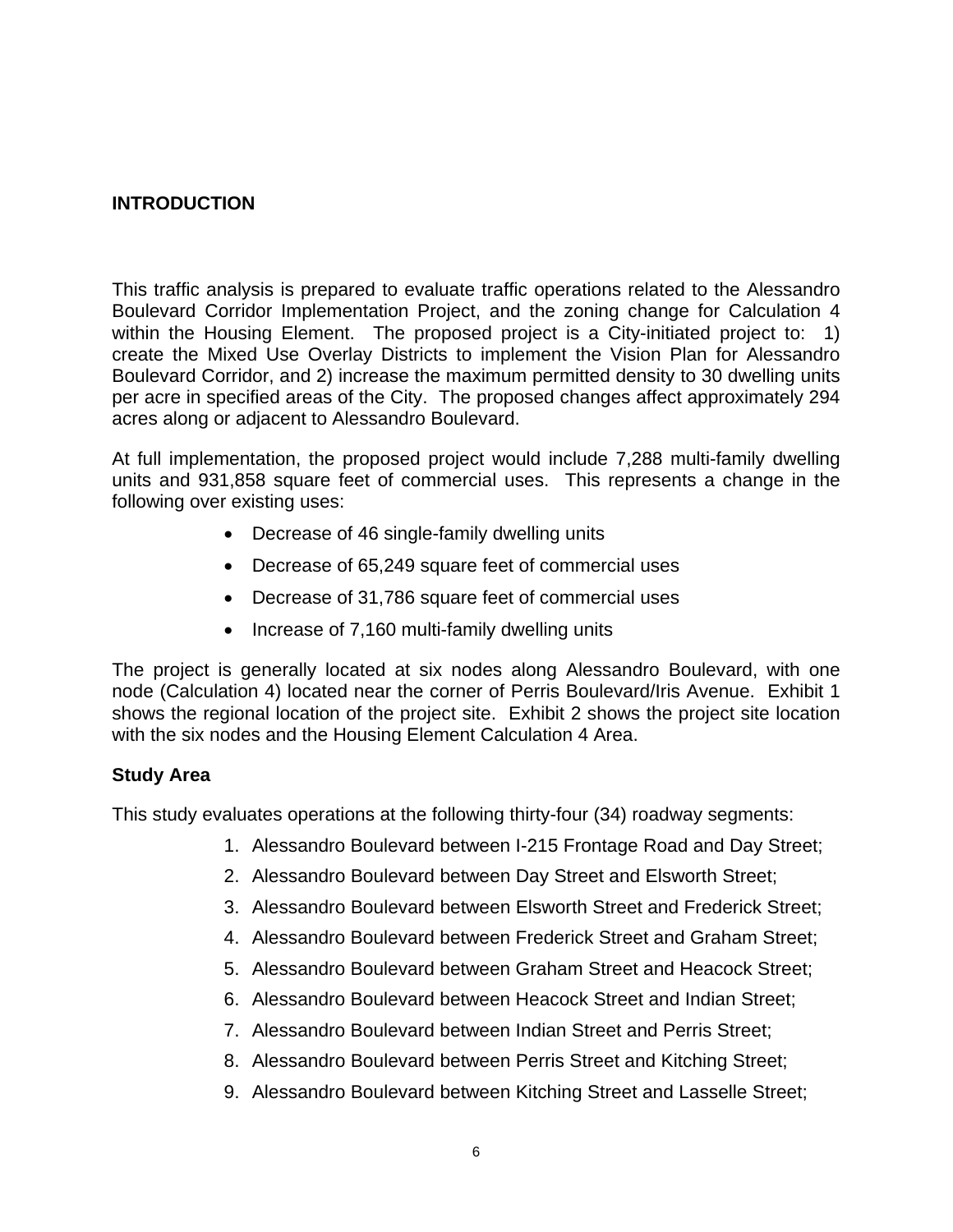- 10. Alessandro Boulevard between Lasselle Street and Morrison Street;
- 11. Alessandro Boulevard between Morrison Street and Nason Street;
- 12. Alessandro Boulevard between Nason Street and Oliver Street;
- 13. Alessandro Boulevard between Oliver Street and Moreno Beach Drive;
- 14. Alessandro Boulevard between Moreno Beach Drive and Quincy Street;
- 15. Cactus Avenue west of Perris Street;
- 16. Cactus Avenue east of Perris Street;
- 17. Day Street north of Alessandro Boulevard;
- 18. Frederick Street north of Alessandro Boulevard;
- 19. Frederick Street south of Alessandro Boulevard;
- 20. Heacock Street north of Alessandro Boulevard;
- 21. Heacock Street south of Alessandro Boulevard;
- 22. Perris Street north of Alessandro Boulevard;
- 23. Perris Street south of Alessandro Boulevard;
- 24. Perris Street north of Cactus Avenue;
- 25. Perris Street south of Cactus Avenue;
- 26. Perris Street south of Iris Avenue;
- 27. Lasselle Street north of Alessandro Boulevard;
- 28. Lasselle Street south of Alessandro Boulevard;
- 29. Morrison Street north of Alessandro Boulevard;
- 30. Morrison Street south of Alessandro Boulevard (future);
- 31. Nason Street north of Alessandro Boulevard;
- 32. Nason Street south of Alessandro Boulevard;
- 33. Moreno Beach Drive north of Alessandro Boulevard; and
- 34. Moreno Beach Drive south of Alessandro Boulevard.

Exhibit 3 shows the locations of the study roadway segments, which are analyzed for the following study scenarios:

- Existing Conditions;
- Forecast Existing With Project Conditions;
- Forecast General Plan Buildout Without Project Conditions; and
- Forecast General Plan Buildout With Project Conditions.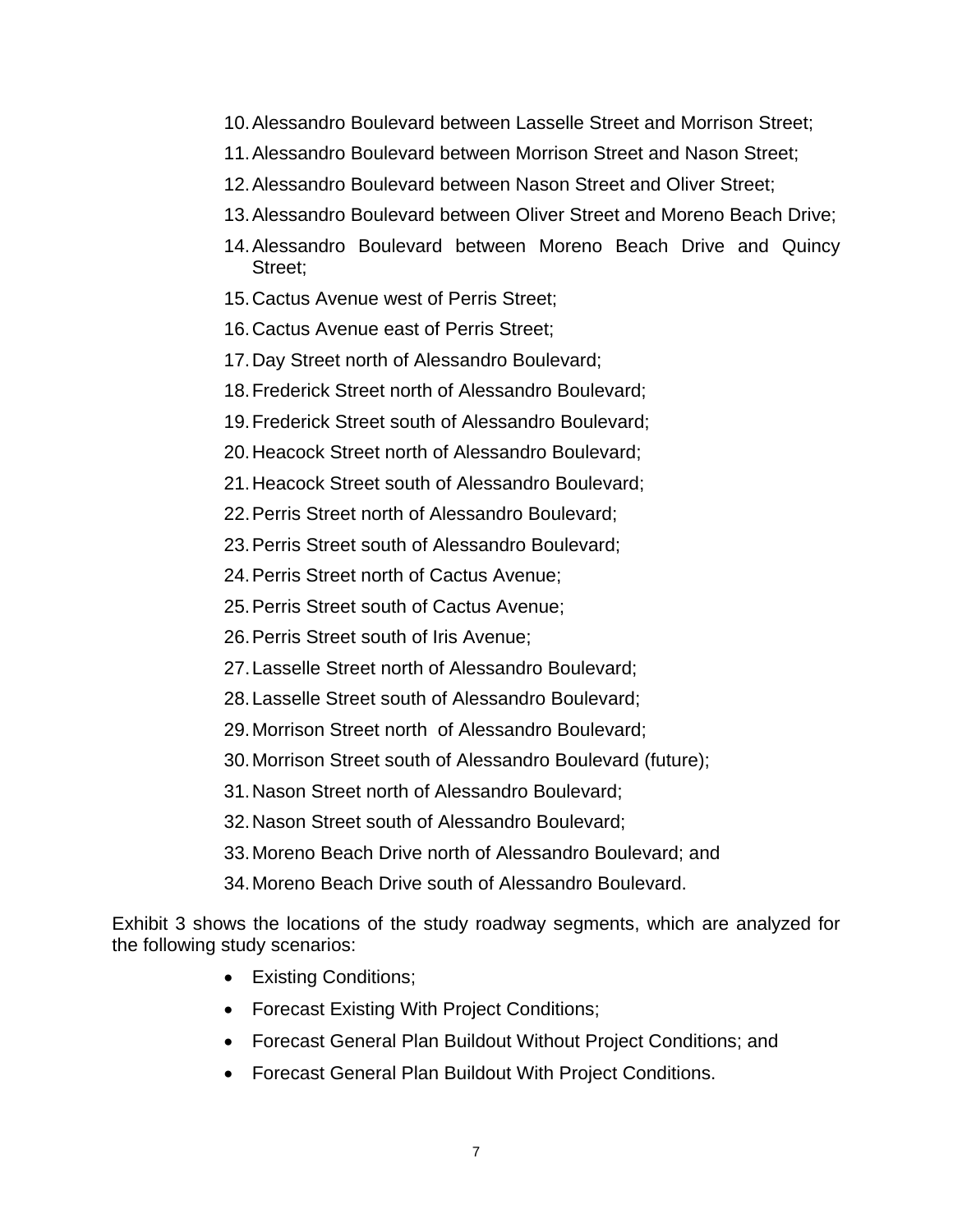#### **TRANSPORTATION NETWORK**

As noted in the City of Moreno Valley General Plan Circulation Element (GPCE), the City of Moreno Valley possesses an extensive transportation network that consists of state highways, arterials and local streets, public transit, and nearby rail. The following sections provide description of the key transportation systems such as the arterial system, transit network, bicycle network, and the pedestrian network.

#### **Roadway Network**

The project includes areas located along Alessandro Boulevard and near the Perris Boulevard/Iris Avenue. Major regional traffic is served by Interstate 215 (I-215) to the west, and State Route 60 (SR-60) to the north. Access to I-215 in the project vicinity is provided via interchanges at Alessandro Boulevard and Cactus Boulevard. Access to SR-60 in the project vicinity is provided via interchanges at Day Street, Frederik Street, Heacock Street, Perris Boulevard, Nason Street, and Moreno Beach Drive.

Alessandro Boulevard is an east-west roadway connecting the Moreno Valley area to the I-215 Freeway. Currently, Alessandro Boulevard varies in width from a two-lane divided roadway on the east end of the study area to a six-lane divided roadway on the west boundary of the study area near the I-215 Freeway. On-street parking is prohibited along Alessandro Boulevard in the study area. The City of Moreno Valley General Plan Circulation Element classifies Alessandro Boulevard within the study area as a six lane Divided Major Arterial.

#### **Bicycle Network**

The Moreno Valley Bikeway Plan consists of Class I, Class II and Class III routes. Class I bikeways are dedicated trails, separated from vehicular traffic. Class II are designated, striped bikeways generally located along the right shoulder of the roadway. Class III routes are designated bikeways, not striped, and are shared with vehicles. These bikeways provide the opportunity for an alternative mode of transportation for both recreational and commuting uses.

#### **Transit Network**

Public transit in the City of Moreno Valley consists primarily of bus service. As noted in the GPCE, it is anticipated that Moreno Valley will also have future access to commuter rail and Bus Rapid Transit (BRT) services. Major components of the public transit system are described below:

The ability to efficiently maneuver within and outside Moreno Valley is predominantly dependent on the automobile. Moreno Valley is working closely with the Riverside County Transportation Commission, the Riverside Transit Agency (RTA) and other local governments to establish efficient transit connections among areas of activity and concentrated development.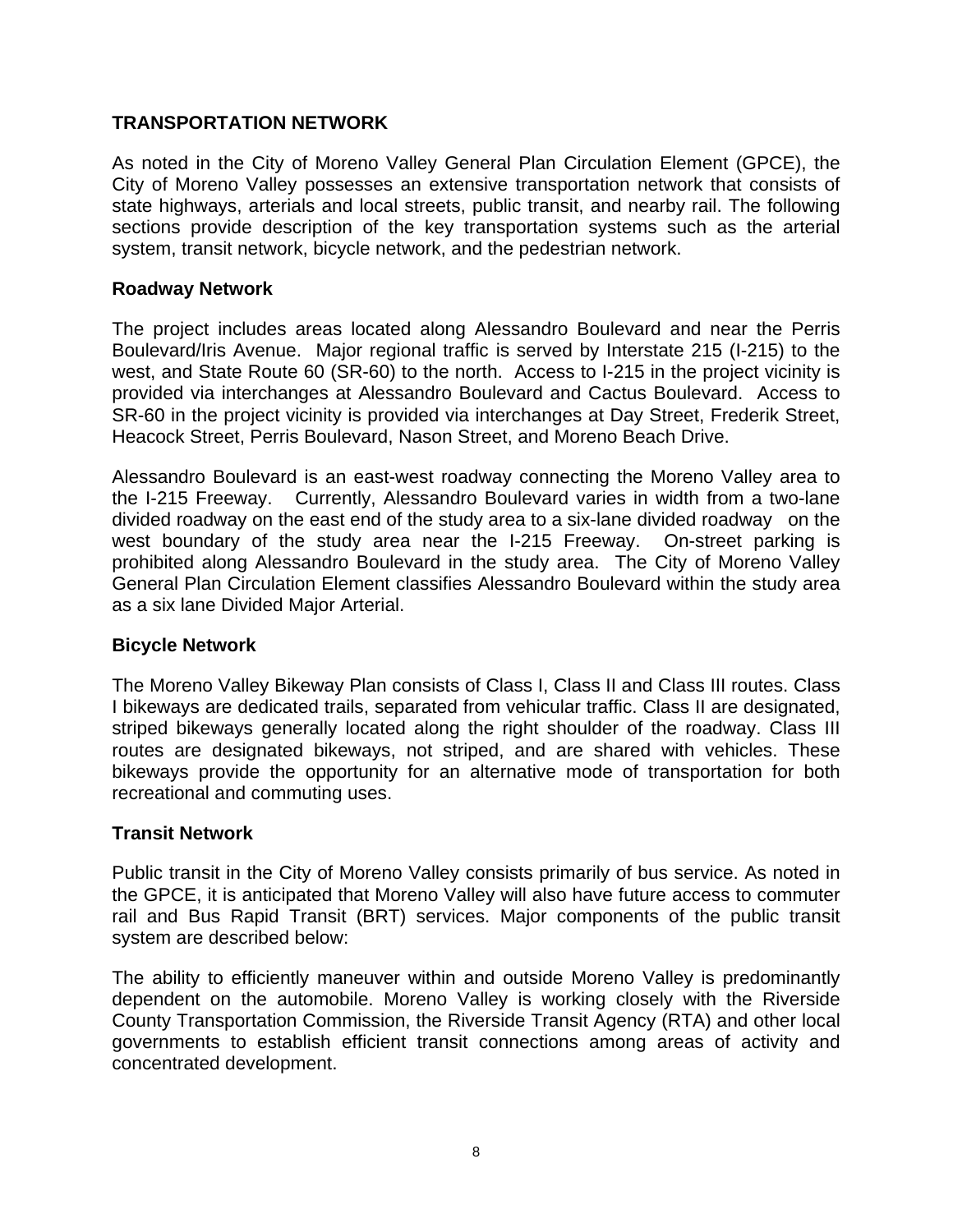Fixed bus service on or crossing Alessandro Boulevard is provided via RTA routes 11, 18, 19, 20, and 35. Additionally, Amtrak Thruway service picks up on Alessandro Boulevard just west of Old 215 Frontage Road.

Currently, the RCTC owns a rail line located west of Moreno Valley, parallel to I-215. This is a service line track that carries a low volume of freight trains to and from industrial, commercial, and agricultural areas, south of Moreno Valley. As a Measure A project, RCTC intends to initiate commuter rail service on this line that would extend initially to Perris. A commuter rail station is planned for the southwest quadrant of the Alessandro Boulevard/I-215 interchange that would provide direct access for Moreno Valley residents. Funding is being collected to implement the new commuter rail service, and design plans are underway for stations along the new spur.

#### **Consistency With General Plan Circulation Element**

The General Plan Circulation Element (GPCE) includes discussion of issues and improvements that are relevant to roadway improvements in the vicinity of the proposed project. Goal 1 of the Circulation Element states:

• Develop a safe, efficient, environmentally and financially sound, integrated vehicular circulation system consistent with the City General Plan Circulation Element Map, which provides access to development and supports mobility requirements of the system's users.

### **ANALYSIS METHODOLOGY**

#### **Roadway Segment Analysis Methodology**

Level of service (LOS) is commonly used as a qualitative description of roadway segment operation and is based on the capacity of the roadway segment and the volume of traffic using the roadway segment. The City of Moreno Valley utilizes the Volume-to-Capacity (V/C) analysis methodology to determine the operating LOS of the roadway segments.

The V/C analysis methodology describes the operation of a roadway segment using a range of LOS from LOS A (free-flow conditions) to LOS F (severely congested conditions), based on the corresponding Volume/Capacity (V/C) ratios shown in Table 1.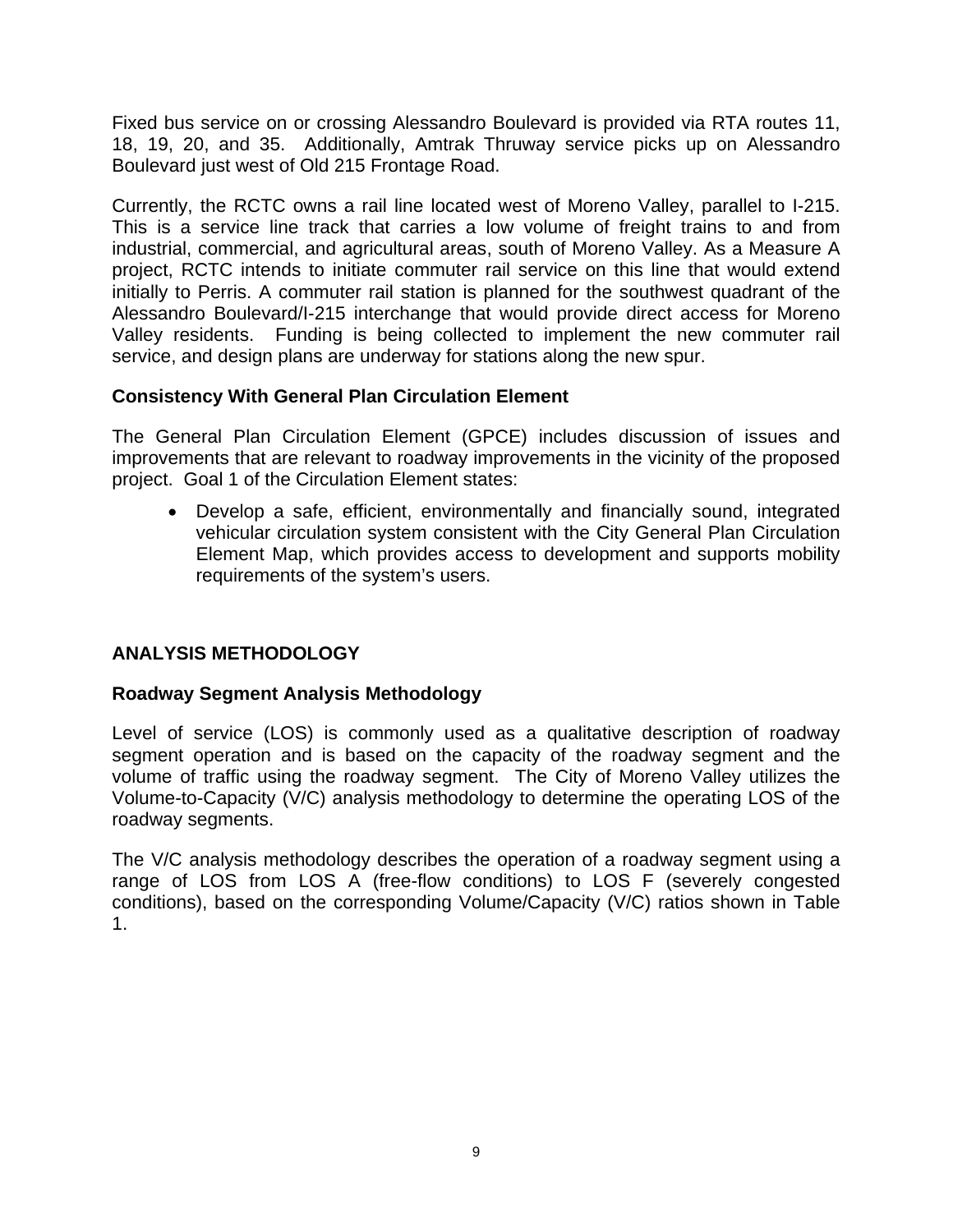| <b>Roadway Segment</b> |            |  |  |  |  |  |
|------------------------|------------|--|--|--|--|--|
| <b>V/C Ratio</b>       | <b>LOS</b> |  |  |  |  |  |
| < 0.60                 | А          |  |  |  |  |  |
| $> 0.61 \le 0.70$      | в          |  |  |  |  |  |
| > 0.71 < 0.80          | C          |  |  |  |  |  |
| > 0.81 < 0.90          | D          |  |  |  |  |  |
| $> 0.91 \le 1.00$      | F          |  |  |  |  |  |
| > 1.00                 | F          |  |  |  |  |  |

|  | Table 1 |                  |
|--|---------|------------------|
|  |         | V/C & LOS Ranges |

**Source:** *1990 Transportation Research Board*.

The City of Moreno Valley Circulation Element recognizes that an LOS of C is optimal. However, it also allows peak hour levels of service in the LOS "D" range in certain locations. These locations include areas of high employment concentration, north/south roads in the vicinity of SR-60 or other locations in already developed areas of the City with geometric constraints that prevent LOS "C" from being achieved.

Generally, the capacity of a roadway is affected by a number of factors, including the street's width, the number of crossing arterials and collectors, the amount of green time give to the street at each signal, the presence or absence of on-street parking, the number of turning lanes at each intersection and the number of driveways.

The City of Moreno Valley roadway capacities used in this analysis to determine V/C ratios are shown in Table 2.

| <b>Facility Type</b>   | <b>Number of Lanes</b> | <b>LOS E Capacity</b><br>(Vehicles) |
|------------------------|------------------------|-------------------------------------|
| Divided Major Arterial | 6                      | 56,300                              |
| Divided Arterial       | 6                      | 56,300                              |
| Divided Arterial       | 4                      | 37,500                              |
| Arterial               |                        | 25,000                              |
| Minor Arterial         |                        | 25,000                              |
| Collector              |                        | 12,500                              |

**Table 2 City of Moreno Valley Roadway Segment Classification and Capacity** 

**Source:** *City of Moreno Valley Traffic Impact analysis Preparation Guide (August 2007).*

#### **City of Palmdale Performance Criteria**

The City of Moreno Valley Circulation Element recognizes that an LOS of C is optimal, however, LOS D is the acceptable performance at some locations within the City. The LOS Standards within the City are identified within the Circulation Element by roadway segment and are summarized in Table 3 for the roadway segments analyzed within this report.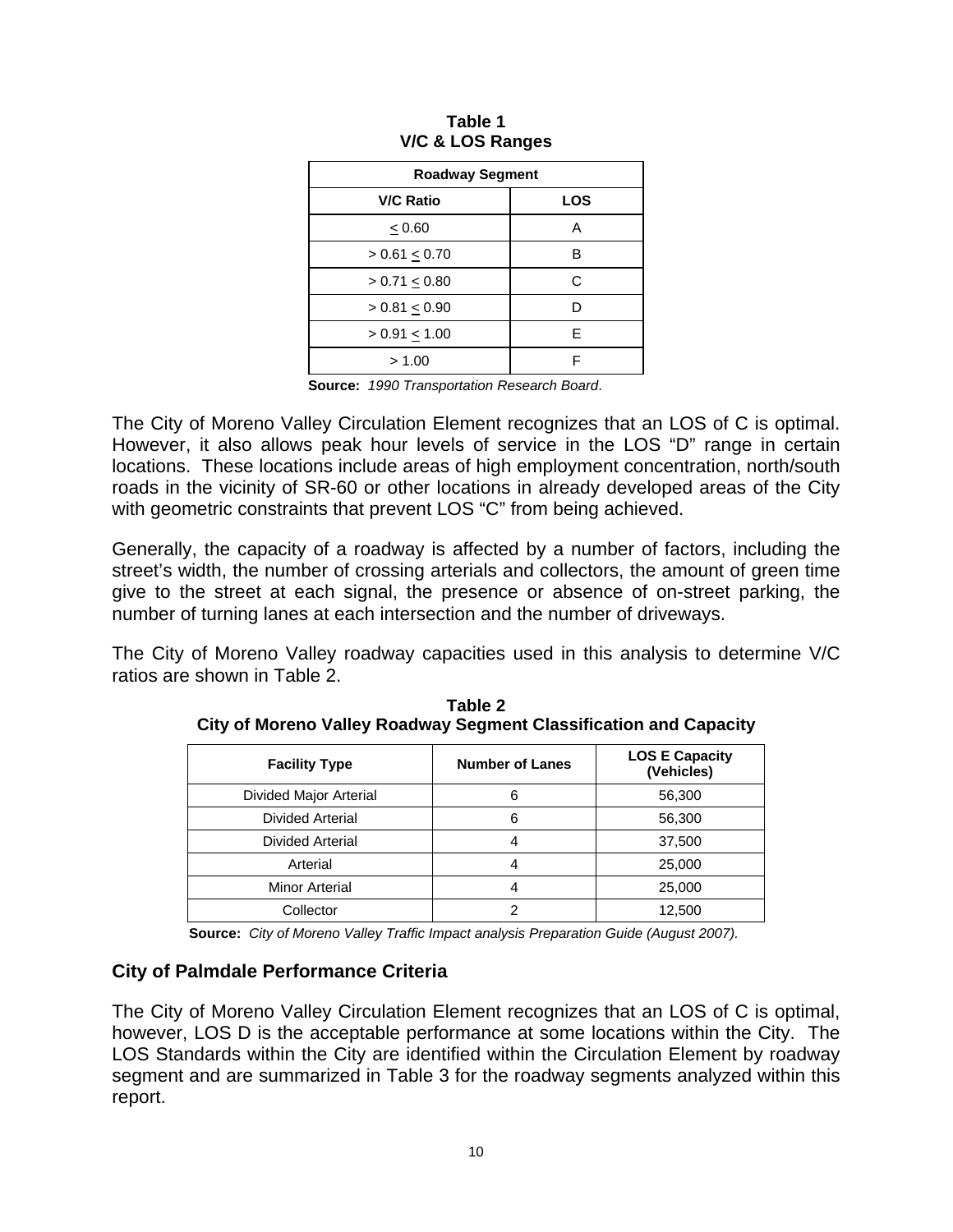| <b>Study Roadway Segment</b>                         | <b>Acceptable LOS</b> |
|------------------------------------------------------|-----------------------|
| 1. Alessandro Blvd btwn Old 215 Frontage Rd & Day St | D                     |
| 2. Alessandro Blvd btwn Day St & Elsworth St         | D                     |
| 3. Alessandro Blyd btwn Elsworth St & Frederick St   | D                     |
| 4. Alessandro Blvd btwn Frederick St Graham St       | D                     |
| 5. Alessandro Blyd btwn Graham St & Heacock St       | D                     |
| 6. Alessandro Blvd btwn Heacock St & Indian St       | D                     |
| 7. Alessandro Blyd btwn Indian St & Perris St        | D                     |
| 8. Alessandro Blvd btwn Perris St & Kitching St      | D                     |
| 9. Alessandro Blvd btwn Kitching St & Lasselle St    | D                     |
| 10. Alessandro Blvd btwn Lasselle St & Morrison St   | D                     |
| 11. Alessandro Blvd btwn Morrison St & Nason St      | D                     |
| 12. Alessandro Blyd btwn Nason St & Oliver St        | C                     |
| 13. Alessandro Blyd btwn Oliver St & Moreno Beach Dr | C                     |
| 14. Alessandro Blvd btwn Moreno Beach Dr & Quincy St | C                     |
| 15. Cactus Ave w/o Perris St                         | C                     |
| 16. Cactus Ave e/o Perris St                         | C                     |
| 17. Day St n/o Alessandro Blvd                       | D                     |
| 18. Frederick St n/o Alessandro Blvd                 | Ċ                     |
| 19. Frederick St s/o Alessandro Blvd                 | D                     |
| 20. Heacock St n/o Alessandro Blvd                   | D                     |
| 21. Heacock St s/o Alessandro Blvd                   | D                     |
| 22. Perris St n/o Alessandro Blvd                    | D                     |
| 23. Perris St s/o Alessandro Blvd                    | D                     |
| 24. Perris St n/o Cactus Ave                         | D                     |
| 25. Perris St s/o Cactus Ave                         | D                     |
| 26. Perris St s/o Iris Ave                           | D                     |
| 27. Lasselle St n/o Alessandro Blvd                  | D                     |
| 28. Lasselle St s/o Alessandro Blvd                  | D                     |
| 29. Morrison St n/o Alessandro Blvd                  | С                     |
| 30. Morrison St s/o Alessandro Blvd (future)         | D                     |
| 31. Nason St n/o Alessandro Blvd                     | $\mathsf{C}$          |
| 32. Nason St s/o Alessandro Blvd                     | D                     |
| 33. Moreno Beach Dr n/o Alessandro Blyd              | D                     |
| 34. Moreno Beach Dr s/o Alessandro Blvd              | D                     |

**Table 3 Study Roadway Segment Acceptable LOS Target** 

**Notes:** n/o = north of; s/o = south of; e/o = east of; w/o = west of; btwn = between**.**

**Source:** *City of Moreno Valley Traffic Impact analysis Preparation Guide (August 2007).*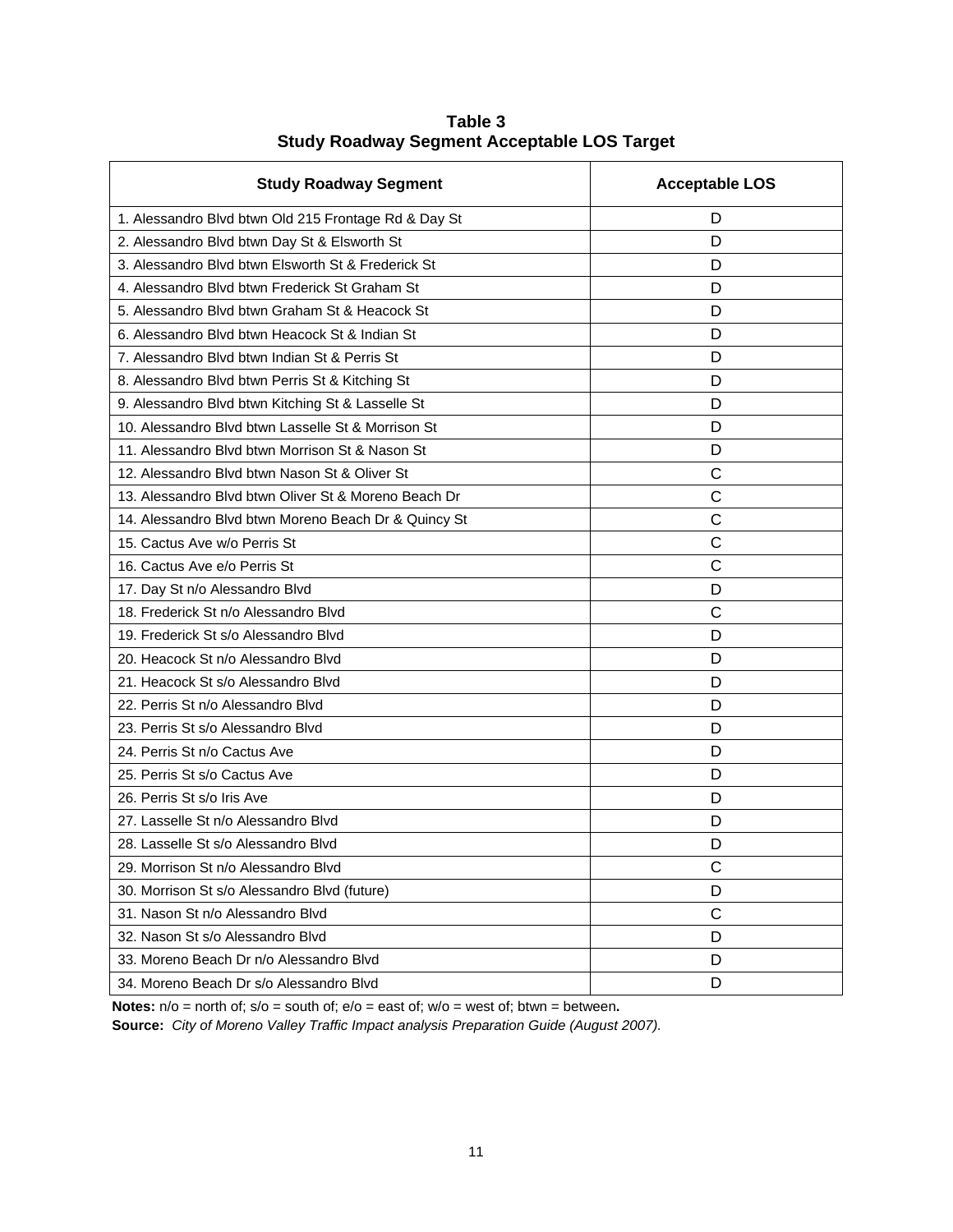#### **City of Palmdale Thresholds of Significance**

Consistent with the GPCE traffic analysis, a significant impact would occur at roadway segments if implementation of the project would:

• Cause an increase in traffic that results in an LOS exceeding the City's LOS standards.

#### **PROPOSED PROJECT**

The proposed project is a City-initiated project to: 1) create the Mixed Use Overlay Districts to implement the Vision Plan for Alessandro Boulevard Corridor, and 2) increase the maximum permitted density to 30 dwelling units per acre in specified areas of the City. The proposed changes affect approximately 294 acres along or adjacent to Alessandro Boulevard.

At full implementation, the proposed project would include 7,288 multi-family dwelling units and 931,858 square feet of commercial uses. This represents a change in the following over existing uses:

- Decrease of 46 single-family dwelling units
- Decrease of 65,249 square feet of commercial uses
- Decrease of 31,786 square feet of commercial uses
- Increase of 7,160 multi-family dwelling units

The project is generally located at six nodes along Alessandro Boulevard, with one node (Calculation 4) located near the corner of Perris Boulevard/Iris Avenue. Exhibit 2 shows the project site location with the six nodes and the Housing Element Calculation 4 Area. Each node is considered individually for the traffic analysis since they are typically spaced about 1-mile apart.

#### **Forecast Project Trip Generation**

To calculate trips forecast to be generated by the proposed land use, *Institute of Transportation Engineers (ITE)* trip generation rates were utilized. Table 4 summarizes the *ITE* trip generation rates used to calculate the number of trips forecast to be generated by uses proposed and displaced by the proposed project.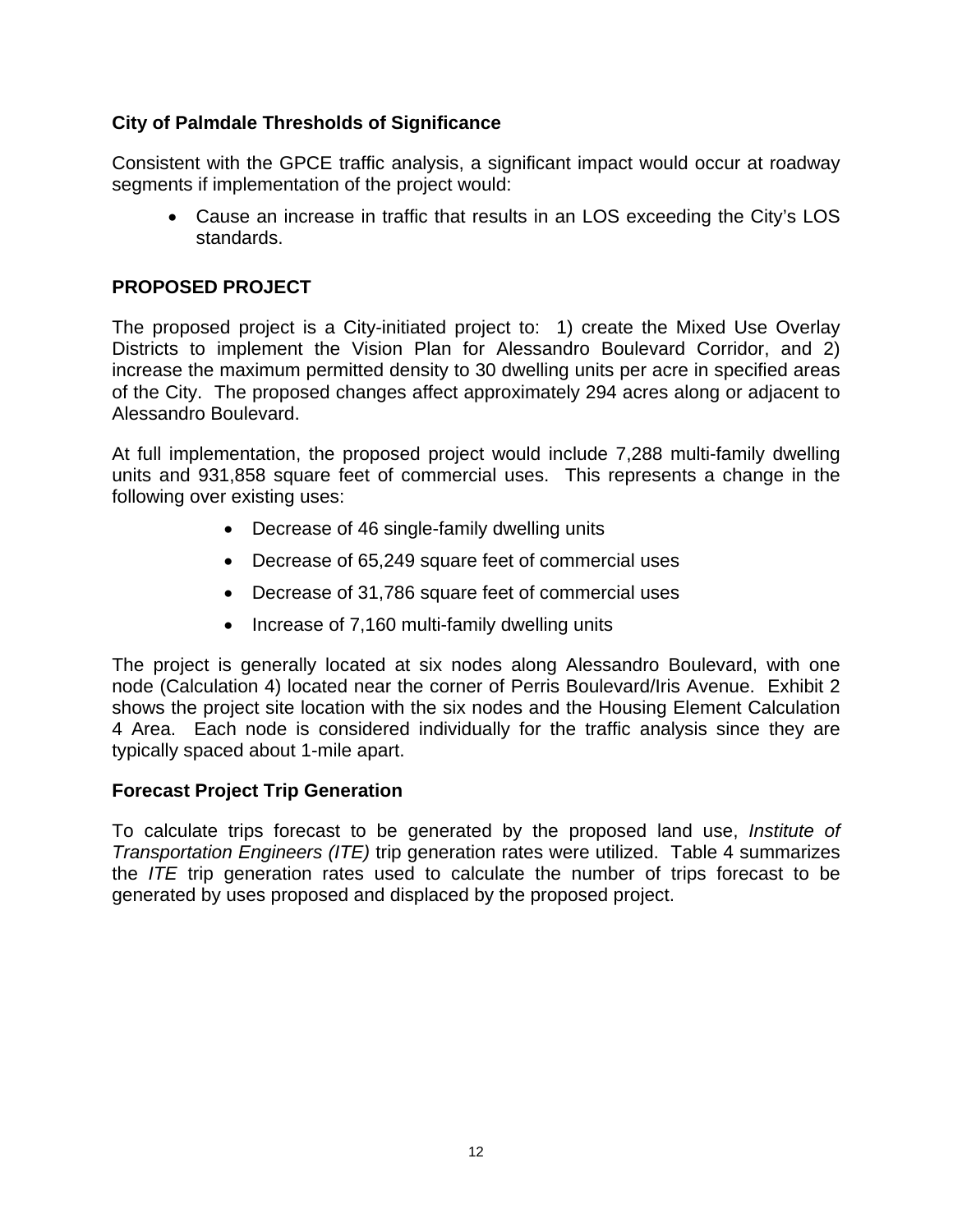| Land Use (ITE Code)                  | <b>Units</b>          |      | <b>AM Peak Hour</b> |       | <b>PM Peak Hour</b> | <b>Daily</b><br><b>Trip</b> |       |       |
|--------------------------------------|-----------------------|------|---------------------|-------|---------------------|-----------------------------|-------|-------|
|                                      |                       | In   | Out                 | Total | <b>In</b>           | Out                         | Total | Rate  |
| Single-Family Detached Housing (210) | du                    | 0.19 | 0.56                | 0.75  | 0.64                | 0.37                        | 1.01  | 9.57  |
| Apartment (220)                      | du                    | 0.10 | 0.41                | 0.51  | 0.40                | 0.22                        | 0.62  | 6.65  |
| Residential Townhouse (230)          | du                    | 0.07 | 0.37                | 0.44  | 0.35                | 0.17                        | 0.52  | 5.81  |
| General Office (710)                 | tsf                   | 1.36 | 0.19                | 1.55  | 0.25                | 1.24                        | 1.49  | 11.01 |
| Shopping Center (820)                | tsf<br>4 <sub>1</sub> | 0.61 | 0.39                | 1.00  | 1.83                | 1.90                        | 3.73  | 42.94 |

**Table 4**  *ITE* **Trip Rates for Displaced & Proposed Project Site Uses** 

**Source:** 2008 ITE Trip Generation Manual, 8<sup>th</sup> Edition.

**Note:** tsf = thousand square feet. du = dwelling unit.

Table 4 summarizes the net trips forecast to be generated by the proposed project by each Node when accounting for proposed and displaced land uses.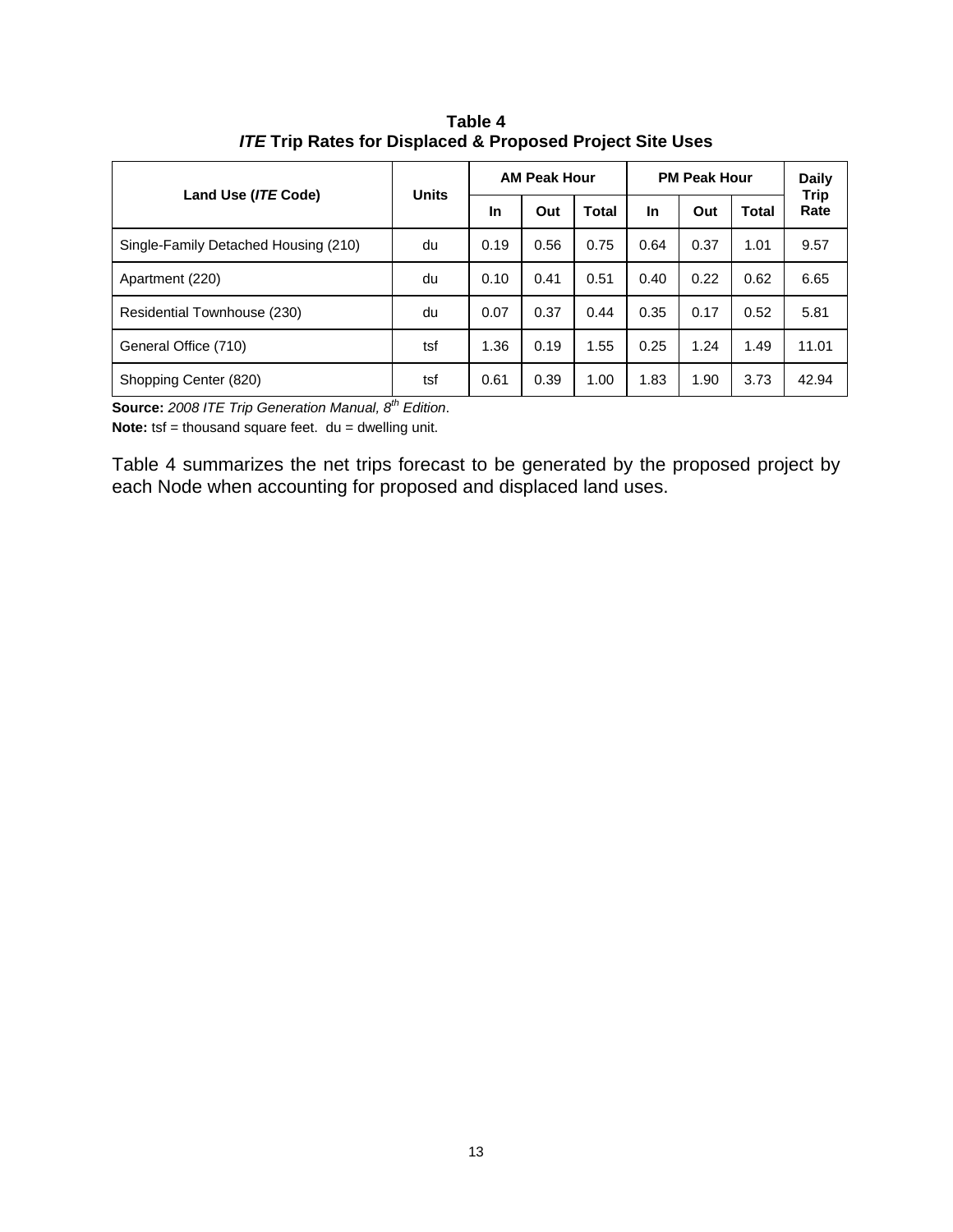| Location                                        |             | <b>AM Peak Hour Trips</b> |              | <b>PM Peak Hour Trips</b> | <b>Daily</b> |              |              |
|-------------------------------------------------|-------------|---------------------------|--------------|---------------------------|--------------|--------------|--------------|
|                                                 | In.         | Out                       | <b>Total</b> | <b>In</b>                 | Out          | <b>Total</b> | <b>Trips</b> |
| Node 1                                          |             |                           |              |                           |              |              |              |
| - 15 Single Family Dwelling Units               | $-3$        | -8                        | $-11$        | $-10$                     | -6           | $-16$        | $-144$       |
| - 177.881-tsf Shopping Center/Retail            | $-109$      | -69                       | $-178$       | $-326$                    | $-338$       | $-664$       | $-7,638$     |
| ITE 34% PM Pass-by Discount for Retail          | 0           | 0                         | 0            | 111                       | 115          | 226          | 226          |
| 542 Apartment Dwelling Units                    | 54          | 222                       | 276          | 217                       | 119          | 336          | 3,604        |
| 136 Townhouse Dwelling Units                    | 10          | 50                        | 60           | 48                        | 23           | 71           | 790          |
| Node 1 Subtotal                                 | $-48$       | 195                       | 147          | 40                        | -87          | $-47$        | $-3,162$     |
| Node 2                                          |             |                           |              |                           |              |              |              |
| 575 Apartment Dwelling Units <sup>1</sup>       | 58          | 236                       | 294          | 214                       | 118          | 332          | 3,518        |
| 144 Townhouse Dwelling Units <sup>1</sup>       | 10          | 53                        | 63           | 46                        | 22           | 68           | 770          |
| 14.32-tsf General Office <sup>1</sup>           | 19          | 3                         | 22           | 4                         | 17           | 21           | 145          |
| 57.283-tsf Shopping Center/Retail <sup>1</sup>  | 35          | 22                        | 57           | 98                        | 101          | 199          | 2,263        |
| ITE 34% PM Pass-by Discount for Retail          | 0           | $\mathbf 0$               | 0            | $-33$                     | $-34$        | $-67$        | $-67$        |
| Node 2 Subtotal                                 | 122         | 314                       | 436          | 329                       | 224          | 553          | 6,629        |
| Node 3                                          |             |                           |              |                           |              |              |              |
| - 70.677-tsf Shopping Center/Retail             | $-43$       | $-28$                     | $-71$        | $-129$                    | $-134$       | $-263$       | $-3,035$     |
| ITE 34% PM Pass-by Discount for Retail          | 0           | $\mathbf 0$               | $\mathbf 0$  | 44                        | 46           | 89           | 89           |
| 377 Apartment Dwelling Units                    | 38          | 155                       | 193          | 151                       | 83           | 234          | 2,507        |
| 94 Townhouse Dwelling Units                     | 7           | 35                        | 42           | 33                        | 16           | 49           | 546          |
| Node 3 Subtotal                                 | $\mathbf 2$ | 162                       | 164          | 99                        | 11           | 109          | 107          |
| Node 4                                          |             |                           |              |                           |              |              |              |
| - 273.757-tsf Shopping Center/Retail            | $-167$      | $-107$                    | $-274$       | $-501$                    | $-520$       | $-1021$      | $-11,755$    |
| ITE 34% PM Pass-by Discount for Retail          | 0           | 0                         | 0            | 170                       | 177          | 347          | 347          |
| 697 Apartment Dwelling Units                    | 70          | 286                       | 356          | 279                       | 153          | 432          | 4,635        |
| 174 Townhouse Dwelling Units                    | 12          | 64                        | 76           | 61                        | 30           | 91           | 1,011        |
| Node 4 Subtotal                                 | $-85$       | 243                       | 158          | 9                         | -160         | $-151$       | $-5,762$     |
| Node 5                                          |             |                           |              |                           |              |              |              |
| 390 Apartment Dwelling Units <sup>2</sup>       | 39          | 160                       | 199          | 136                       | 75           | 211          | 2,283        |
| 97 Townhouse Dwelling Units <sup>2</sup>        | 7           | 36                        | 43           | 30                        | 14           | 44           | 496          |
| 24.350-tsf General Office <sup>2</sup>          | 33          | 5                         | 38           | 5                         | 26           | 31           | 236          |
| 97.400-tsf Shopping Center/Retail <sup>2</sup>  | 59          | 38                        | 97           | 155                       | 161          | 316          | 3,680        |
| ITE 34% PM Pass-by Discount for Retail          | 0           | $\pmb{0}$                 | 0            | $-53$                     | $-55$        | $-108$       | $-108$       |
| Node 5 Subtotal                                 | 138         | 239                       | 377          | 273                       | 221          | 494          | 6,587        |
| Node 6                                          |             |                           |              |                           |              |              |              |
| - 21 Single Family Dwelling Units               | $-4$        | $-12$                     | $-16$        | $-13$                     | -8           | $-21$        | $-201$       |
| - 31.786-tsf General Office                     | -43         | -6                        | $-49$        | -8                        | $-39$        | -47          | $-350$       |
| 2417 Apartment Dwelling Units <sup>3</sup>      | 242         | 991                       | 1,233        | 899                       | 495          | 1,394        | 14,948       |
| 604 Townhouse Dwelling Units <sup>3</sup>       | 42          | 223                       | 265          | 196                       | 96           | 292          | 3,263        |
| 263.712-tsf Shopping Center/Retail <sup>3</sup> | 161         | 103                       | 264          | 449                       | 466          | 915          | 10,531       |

**Table 5 Forecast Trip Generation of Proposed Project**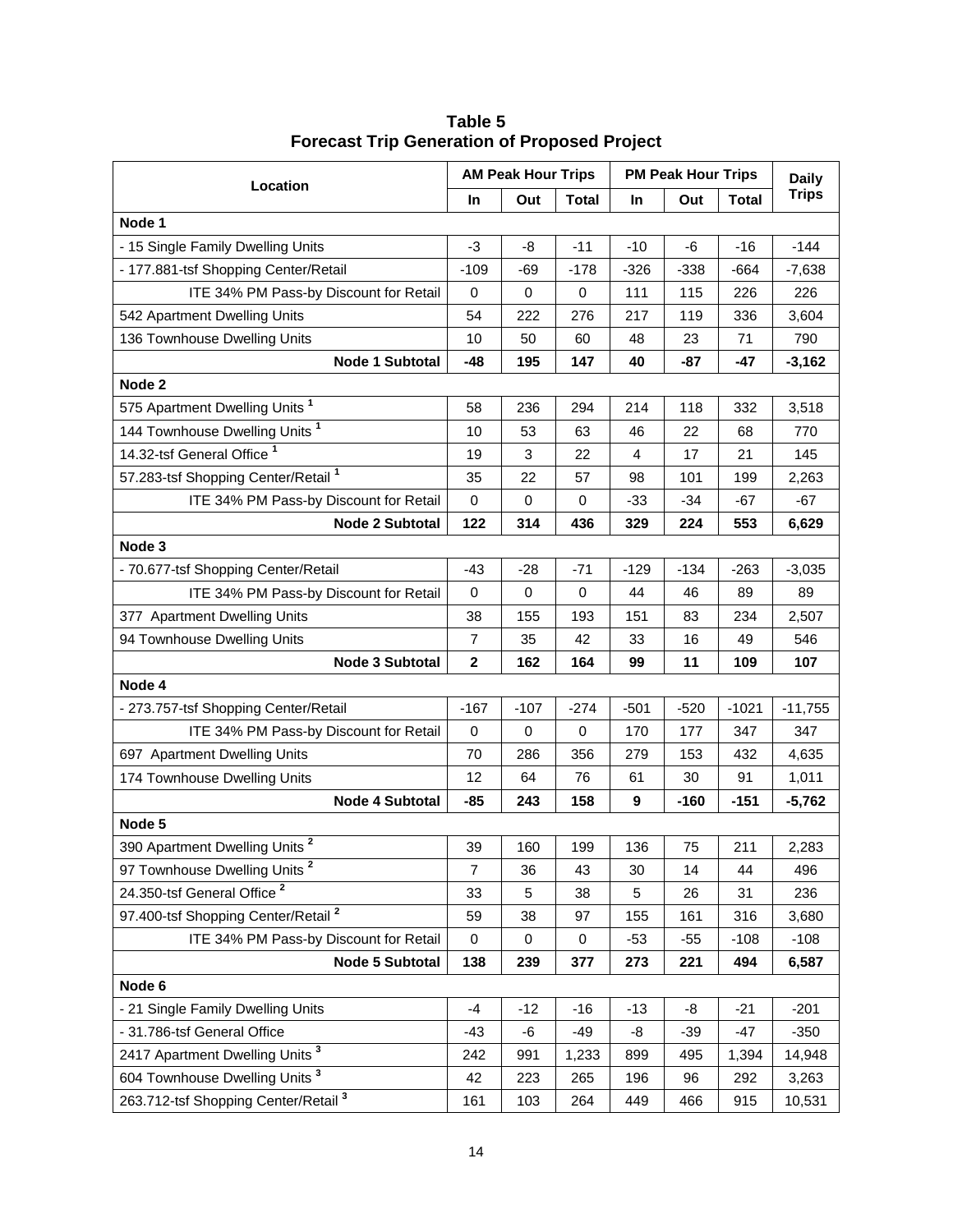| Location                                                      |          | <b>AM Peak Hour Trips</b> |              | <b>PM Peak Hour Trips</b> |        |        | <b>Daily</b> |  |
|---------------------------------------------------------------|----------|---------------------------|--------------|---------------------------|--------|--------|--------------|--|
|                                                               | In       | Out                       | <b>Total</b> | <b>In</b>                 | Out    | Total  | <b>Trips</b> |  |
| ITE 34% PM Pass-by Discount for Retail                        | $\Omega$ | 0                         | 0            | $-153$                    | $-158$ | $-311$ | $-311$       |  |
| <b>Node 6 Subtotal</b>                                        | 398      | 1,299                     | 1,697        | 1,370                     | 852    | 2,222  | 27,880       |  |
| <b>Calculation Area 4</b>                                     |          |                           |              |                           |        |        |              |  |
| - 10 Single Family Dwelling Units                             | $-2$     | -6                        | -8           | -6                        | $-4$   | $-10$  | -96          |  |
| 730 Apartment Dwelling Units                                  | 73       | 299                       | 372          | 292                       | 161    | 453    | 4,855        |  |
| 183 Townhouse Dwelling Units                                  | 13       | 68                        | 81           | 64                        | 31     | 95     | 1,063        |  |
| <b>Calculation Area 4 Subtotal</b>                            | 84       | 361                       | 445          | 350                       | 188    | 538    | 5,822        |  |
| <b>Proposed Project Total Forecast Net Trip</b><br>Generation | 611      | 2,813                     | 3.424        | 2.470                     | 1.249  | 3.718  | 38,101       |  |

**Notes:** tsf = thousand square feet.

1 = Assumes the following internal trip capture reduction as calculated per ITE guidelines: 7% Reduction in p.m. peak hour trips, and 8% reduction in daily trips.

2 = Assumes the following internal trip capture reduction as calculated per ITE guidelines: 13% Reduction in p.m. peak hour trips, and 12% reduction in daily trips.

3 = Assumes the following internal trip capture reduction as calculated per ITE guidelines: 7% Reduction in p.m. peak hour trips, and 7% reduction in daily trips.

As shown in Table 5, when accounting for the proposed and displaced land uses, the proposed project is forecast to generate approximately 38,101 net new daily trips, which includes 3,424 net new a.m. peak hour trips and 3,718 net new p.m. peak hour trips.

#### **Trip Distribution of Proposed Project**

Forecast trip distribution of the proposed project generated trips is based on field reconnaissance, understanding of the circulation system, and City-provided information. The trip distribution was refined where appropriate for General Plan Buildout conditions accounting for additional roadway connections. Appendix A shows forecast trip percent distribution of project-generated trips.

#### **Project Trip Assignment**

Exhibit 4 shows the corresponding assignment of project-generated daily trips assuming the trip percent distribution shown in Appendix A for forecast existing plus project conditions. Exhibit 5 shows the corresponding assignment of project-generated daily trips assuming the trip percent distribution shown in Appendix A for forecast General Plan Buildout conditions.

#### **EXISTING CONDITIONS ANALYSIS**

This section analyzes operations of the circulation system for existing conditions.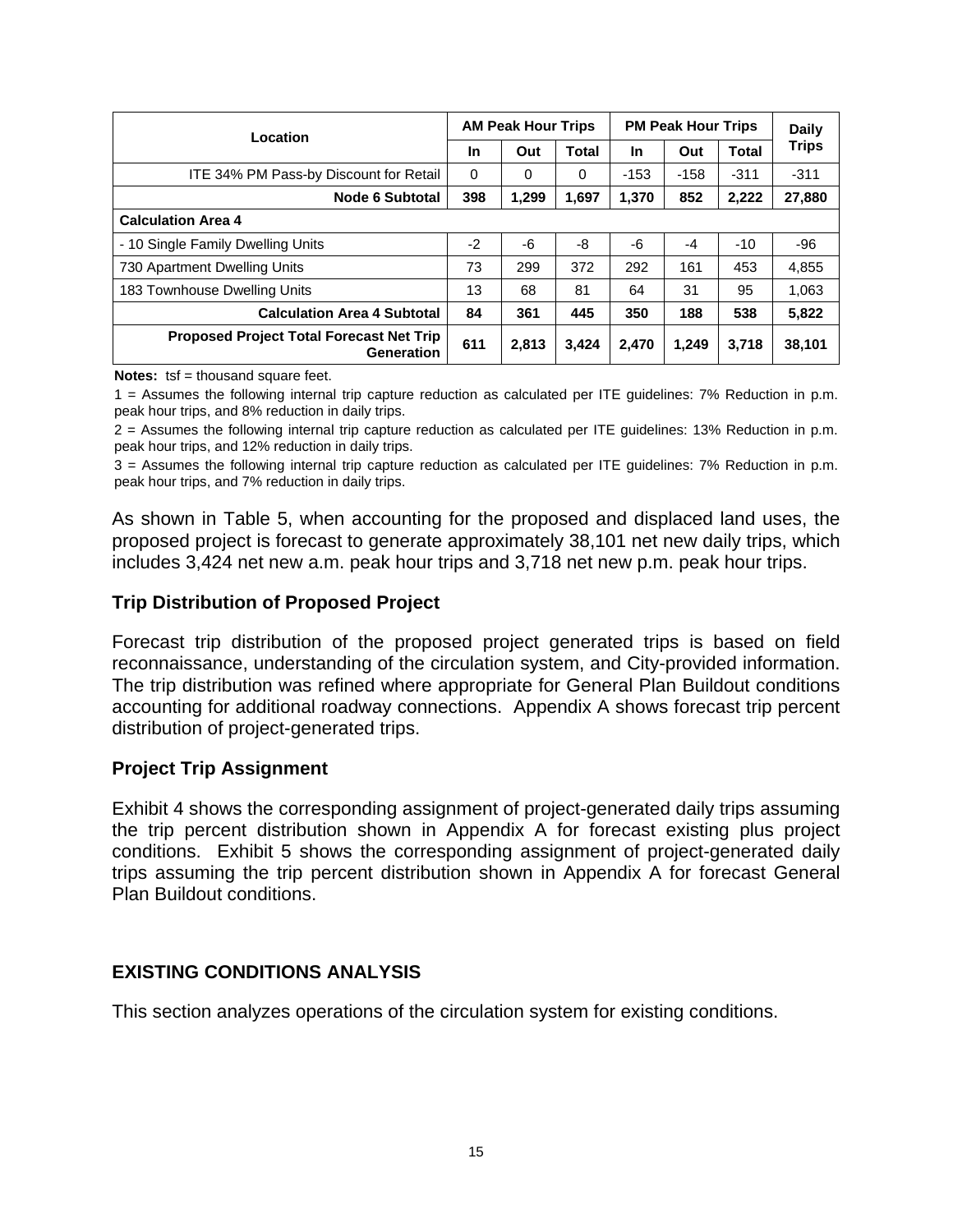#### **Existing Conditions Peak Hour Traffic Volumes**

To determine existing operation of the study roadways, City of Moreno Valley staff provided year 2006 average daily traffic (ADT) volumes for the study roadway segments. Existing data was not available on Alessandro Boulevard between Old 215 Frontage Road and Day Street, however, this location is analyzed in the General Plan Buildout conditions scenarios.

Exhibit 6 shows existing ADT volumes at the study roadways. Exhibit 7 shows existing conditions roadway segment geometry.

#### **Existing Conditions Roadway Segment LOS**

Existing Table 6 summarizes existing conditions roadway segment ADT volumes and corresponding LOS.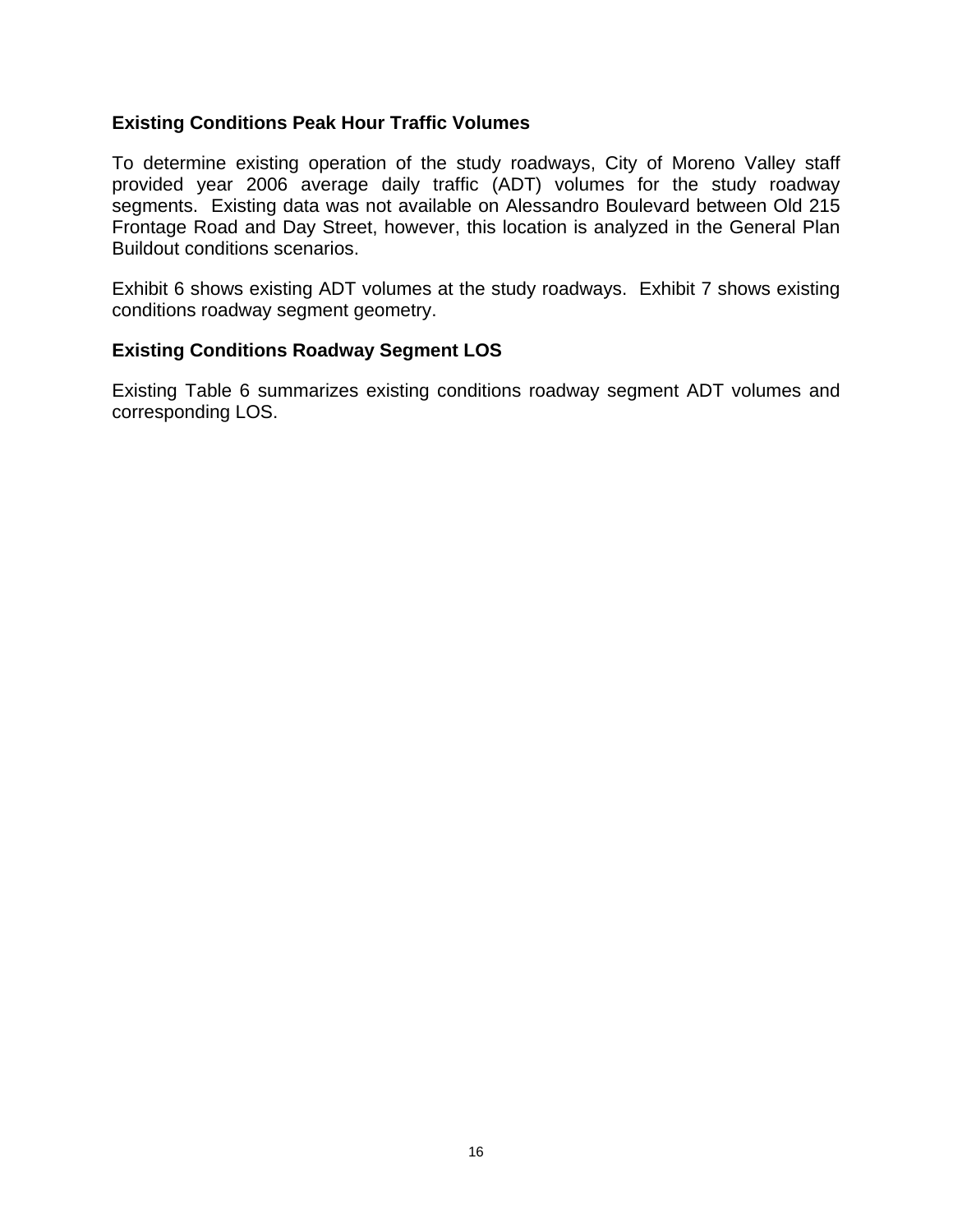| <b>Study Roadway Segment</b>                         | Roadway<br>Geometry | <b>LOSE</b><br>Capacity | Acceptable<br><b>LOS</b> | <b>Existing</b><br><b>ADT</b> | V/C<br>Ratio | <b>LOS</b>  |
|------------------------------------------------------|---------------------|-------------------------|--------------------------|-------------------------------|--------------|-------------|
| 1. Alessandro Blvd btwn Old 215 Frontage Rd & Day St | 6D                  | 56,300                  | D                        | N/A                           | N/A          | N/A         |
| 2. Alessandro Blvd btwn Day St & Elsworth St         | 5 <sub>D</sub>      | 46,875                  | D                        | 35,600                        | 0.76         | С           |
| 3. Alessandro Blvd btwn Elsworth St & Frederick St   | 6D                  | 56,300                  | D                        | 31,300                        | 0.56         | A           |
| 4. Alessandro Blyd btwn Frederick St Graham St       | 5D                  | 46,875                  | D                        | 39,000                        | 0.83         | D           |
| 5. Alessandro Blvd btwn Graham St & Heacock St       | 5D                  | 46,875                  | D                        | 34,500                        | 0.74         | $\mathsf C$ |
| 6. Alessandro Blvd btwn Heacock St & Indian St       | 6D                  | 56,300                  | D                        | 30,000                        | 0.53         | Α           |
| 7. Alessandro Blvd btwn Indian St & Perris St        | 6D                  | 56,300                  | D                        | 23,000                        | 0.41         | Α           |
| 8. Alessandro Blvd btwn Perris St & Kitching St      | 4D                  | 37,500                  | D                        | 18,100                        | 0.48         | Α           |
| 9. Alessandro Blvd btwn Kitching St & Lasselle St    | 2D                  | 12,500                  | D                        | 16,600                        | 1.33         | F           |
| 10. Alessandro Blyd btwn Lasselle St & Morrison St   | 2D                  | 12,500                  | D                        | 8,000                         | 0.64         | B           |
| 11. Alessandro Blvd btwn Morrison St & Nason St      | 2D                  | 12,500                  | D                        | 8,400                         | 0.67         | B           |
| 12. Alessandro Blyd btwn Nason St & Oliver St        | 2D                  | 12,500                  | $\mathbf C$              | 8,800                         | 0.70         | B           |
| 13. Alessandro Blvd btwn Oliver St & Moreno Beach Dr | 2D                  | 12,500                  | $\mathsf C$              | 10,200                        | 0.82         | D           |
| 14. Alessandro Blvd btwn Moreno Beach Dr & Quincy St | 2D                  | 12,500                  | $\mathbf C$              | 7,150                         | 0.57         | Α           |
| 15. Cactus Ave w/o Perris St                         | 4D                  | 37,500                  | $\mathsf C$              | 18,000                        | 0.48         | Α           |
| 16. Cactus Ave e/o Perris St                         | 4D                  | 37,500                  | $\mathbf C$              | 20,200                        | 0.54         | Α           |
| 17. Day St n/o Alessandro Blvd                       | 2D                  | 12,500                  | D                        | 8,600                         | 0.69         | B           |
| 18. Frederick St n/o Alessandro Blvd                 | 4D                  | 37,500                  | $\mathsf{C}$             | 17,200                        | 0.46         | A           |
| 19. Frederick St s/o Alessandro Blvd                 | 4D                  | 37,500                  | D                        | 8,500                         | 0.23         | Α           |
| 20. Heacock St n/o Alessandro Blvd                   | 4D                  | 37,500                  | D                        | 18,500                        | 0.49         | Α           |
| 21. Heacock St s/o Alessandro Blvd                   | 4D                  | 37,500                  | D                        | 16,000                        | 0.43         | Α           |
| 22. Perris St n/o Alessandro Blvd                    | 4D                  | 37,500                  | D                        | 27,300                        | 0.73         | C           |
| 23. Perris St s/o Alessandro Blvd                    | 4D                  | 37,500                  | D                        | 24,800                        | 0.66         | В           |
| 24. Perris St n/o Cactus Ave                         | 4D                  | 37,500                  | D                        | 24,800                        | 0.66         | B           |
| 25. Perris St s/o Cactus Ave                         | 4D                  | 37,500                  | D                        | 23,600                        | 0.63         | В           |
| 26. Perris St s/o Iris Ave                           | 6D                  | 56,300                  | D                        | 25,900                        | 0.46         | A           |
| 27. Lasselle St n/o Alessandro Blvd                  | 2D                  | 12,500                  | D                        | 10,100                        | 0.81         | D           |
| 28. Lasselle St s/o Alessandro Blvd                  | 4D                  | 37,500                  | D                        | 12,100                        | 0.32         | Α           |
| 29. Morrison St n/o Alessandro Blvd                  | 4D                  | 37,500                  | C                        | 1,200                         | 0.03         | A           |
| 30. Morrison St s/o Alessandro Blvd (future)         | --                  |                         | D                        | N/A                           | N/A          | N/A         |
| 31. Nason St n/o Alessandro Blvd                     | 2D                  | 12,500                  | C                        | 9,000                         | 0.72         | С           |
| 32. Nason St s/o Alessandro Blvd                     | 4D                  | 37,500                  | D                        | 10,600                        | 0.28         | Α           |
| 33. Moreno Beach Dr n/o Alessandro Blvd              | 2D                  | 12,500                  | D                        | 14,900                        | 1.19         | F           |
| 34. Moreno Beach Dr s/o Alessandro Blvd              | 2D                  | 12,500                  | D                        | 14,000                        | 1.12         | F           |

**Table 6 Existing Conditions Roadway Segment ADT & LOS** 

**Notes:** n/o = north of; s/o = south of; e/o = east of; w/o = west of; btwn = between; Deficient operation shown in **bold.** N/A = Not Available.

As shown in Table 6, the study roadway segments are operating at an acceptable LOS according to the City of Moreno Valley performance criteria with the exception of the following four study roadway segments: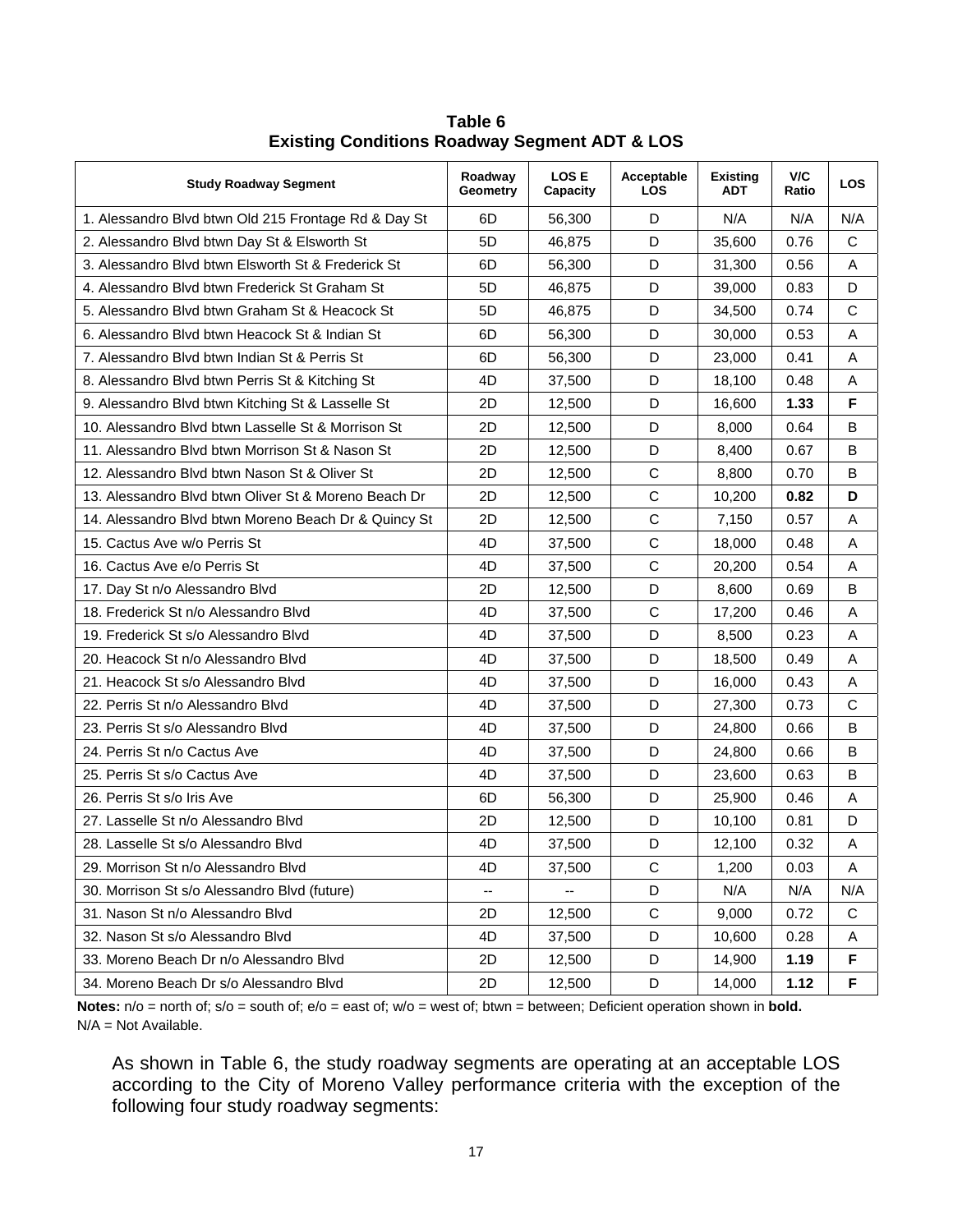- Alessandro Boulevard between Kitching Street and Lasselle Street;
- Alessandro Boulevard between Oliver Street and Moreno Beach Drive;
- Moreno Beach Drive north of Alessandro Boulevard; and
- Moreno Beach Drive south of Alessandro Boulevard.

#### **FORECAST EXISTING WITH PROJECT CONDITIONS ANALYSIS**

This section analyzes operations of the circulation system with the addition of trips forecast to be generated by the proposed project to existing conditions.

#### **Forecast Existing With Project Conditions Traffic Volumes**

Forecast existing with project conditions traffic volumes were derived by adding trips forecast to be generated by the proposed project to existing conditions traffic volumes. Exhibit 8 shows forecast existing with project conditions ADT volumes at the study roadways.

#### **Forecast Existing With Project Conditions Roadway Segment LOS**

Table 7 summarizes forecast existing with project conditions roadway segment ADT volumes and corresponding LOS.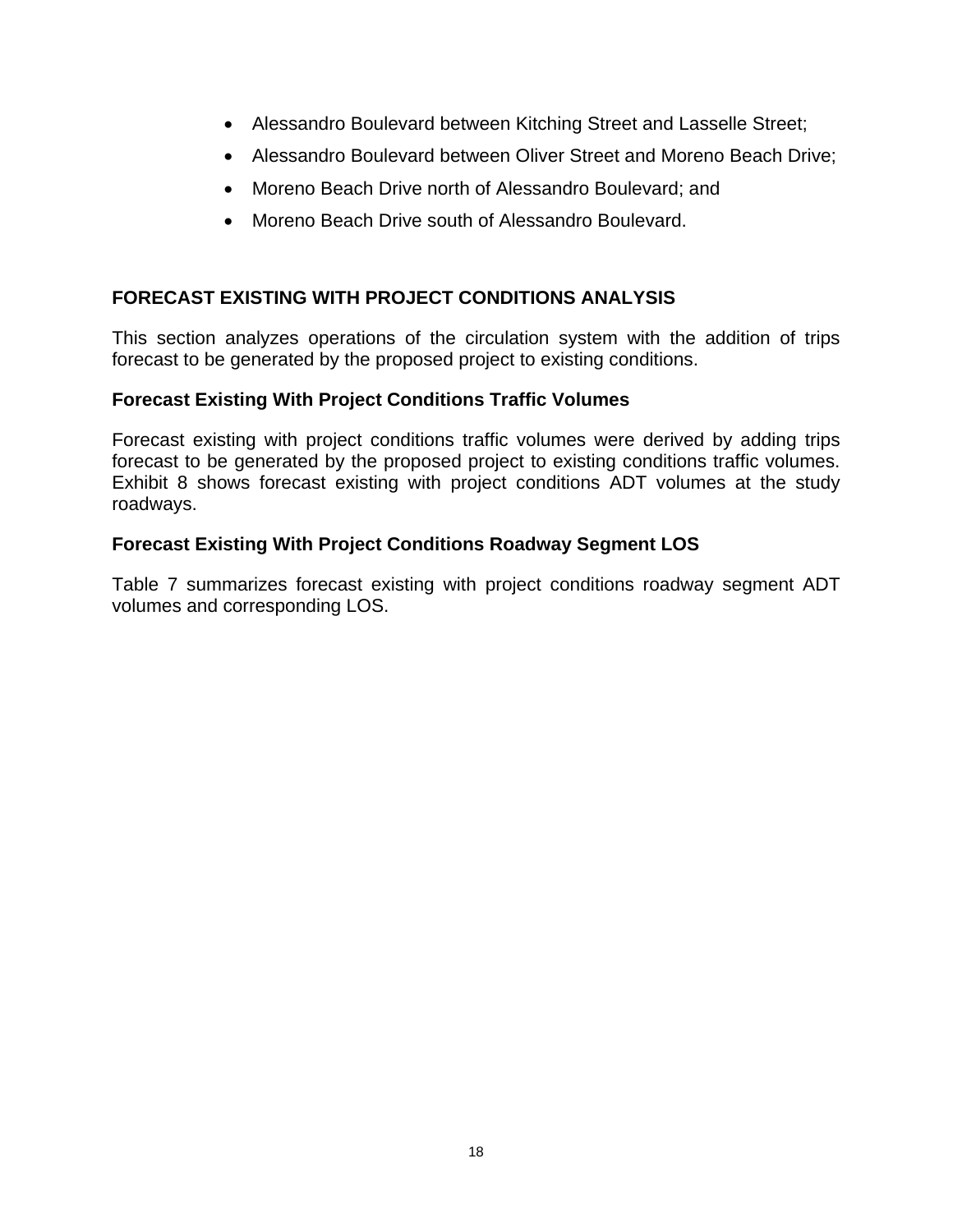| <b>Study Roadway Segment</b>                         | Roadway<br>Geometry | <b>LOSE</b><br>Capacity | Acceptable<br>LOS | <b>Existing</b><br>With<br>Project<br><b>ADT</b> | V/C<br>Ratio | <b>LOS</b>  |
|------------------------------------------------------|---------------------|-------------------------|-------------------|--------------------------------------------------|--------------|-------------|
| 1. Alessandro Blvd btwn Old 215 Frontage Rd & Day St | 6D                  | 56,300                  | D                 | N/A                                              | N/A          | N/A         |
| 2. Alessandro Blvd btwn Day St & Elsworth St         | 5D                  | 46,875                  | D                 | 37,744                                           | 0.81         | D           |
| 3. Alessandro Blvd btwn Elsworth St & Frederick St   | 6D                  | 56,300                  | D                 | 34,886                                           | 0.62         | B           |
| 4. Alessandro Blvd btwn Frederick St Graham St       | 5D                  | 46,875                  | D                 | 40,930                                           | 0.87         | D           |
| 5. Alessandro Blvd btwn Graham St & Heacock St       | 5D                  | 46,875                  | D                 | 36,430                                           | 0.78         | C           |
| 6. Alessandro Blvd btwn Heacock St & Indian St       | 6D                  | 56,300                  | D                 | 31,892                                           | 0.57         | Α           |
| 7. Alessandro Blvd btwn Indian St & Perris St        | 6D                  | 56,300                  | D                 | 24,892                                           | 0.44         | A           |
| 8. Alessandro Blvd btwn Perris St & Kitching St      | 4D                  | 37,500                  | D                 | 23,296                                           | 0.62         | В           |
| 9. Alessandro Blvd btwn Kitching St & Lasselle St    | 2D                  | 12,500                  | D                 | 21,796                                           | 1.74         | F           |
| 10. Alessandro Blyd btwn Lasselle St & Morrison St   | 2D                  | 12,500                  | D                 | 14,112                                           | 1.13         | F           |
| 11. Alessandro Blvd btwn Morrison St & Nason St      | 2D                  | 12,500                  | D                 | 9,786                                            | 0.78         | C           |
| 12. Alessandro Blvd btwn Nason St & Oliver St        | 2D                  | 12,500                  | $\mathsf C$       | 8,974                                            | 0.72         | C           |
| 13. Alessandro Blvd btwn Oliver St & Moreno Beach Dr | 2D                  | 12,500                  | $\mathsf{C}$      | 10,374                                           | 0.83         | D           |
| 14. Alessandro Blvd btwn Moreno Beach Dr & Quincy St | 2D                  | 12,500                  | $\mathbf C$       | 7,614                                            | 0.61         | B           |
| 15. Cactus Ave w/o Perris St                         | 4D                  | 37,500                  | $\mathsf{C}$      | 20,890                                           | 0.56         | Α           |
| 16. Cactus Ave e/o Perris St                         | 4D                  | 37,500                  | $\mathsf C$       | 21,742                                           | 0.58         | Α           |
| 17. Day St n/o Alessandro Blvd                       | 2D                  | 12,500                  | D                 | 8,412                                            | 0.67         | B           |
| 18. Frederick St n/o Alessandro Blvd                 | 4D                  | 37,500                  | $\mathbf C$       | 20,846                                           | 0.56         | Α           |
| 19. Frederick St s/o Alessandro Blvd                 | 4D                  | 37,500                  | D                 | 9,164                                            | 0.24         | Α           |
| 20. Heacock St n/o Alessandro Blvd                   | 4D                  | 37,500                  | D                 | 18,560                                           | 0.49         | Α           |
| 21. Heacock St s/o Alessandro Blvd                   | 4D                  | 37,500                  | D                 | 16,010                                           | 0.43         | Α           |
| 22. Perris St n/o Alessandro Blvd                    | 4D                  | 37,500                  | D                 | 27,042                                           | 0.72         | $\mathsf C$ |
| 23. Perris St s/o Alessandro Blvd                    | 4D                  | 37,500                  | D                 | 28,422                                           | 0.76         | $\mathsf C$ |
| 24. Perris St n/o Cactus Ave                         | 4D                  | 37,500                  | D                 | 28,422                                           | 0.76         | C           |
| 25. Perris St s/o Cactus Ave                         | 4D                  | 37,500                  | D                 | 28,784                                           | 0.77         | C           |
| 26. Perris St s/o Iris Ave                           | 6D                  | 56,300                  | D                 | 27,888                                           | 0.50         | Α           |
| 27. Lasselle St n/o Alessandro Blvd                  | 2D                  | 12,500                  | D                 | 14,712                                           | 1.18         | F           |
| 28. Lasselle St s/o Alessandro Blvd                  | 4D                  | 37,500                  | D                 | 14,992                                           | 0.40         | A           |
| 29. Morrison St n/o Alessandro Blvd                  | 4D                  | 37,500                  | $\mathsf C$       | 12,226                                           | 0.33         | A           |
| 30. Morrison St s/o Alessandro Blvd (future)         |                     |                         | D                 | N/A                                              | N/A          | N/A         |
| 31. Nason St n/o Alessandro Blvd                     | 2D                  | 12,500                  | $\mathsf C$       | 17,490                                           | 1.40         | F           |
| 32. Nason St s/o Alessandro Blvd                     | 4D                  | 37,500                  | D                 | 13,026                                           | 0.35         | A           |
| 33. Moreno Beach Dr n/o Alessandro Blvd              | 2D                  | 12,500                  | D                 | 14,900                                           | 1.19         | F           |
| 34. Moreno Beach Dr s/o Alessandro Blvd              | 2D                  | 12,500                  | D                 | 14,292                                           | 1.14         | F           |

**Table 7 Forecast Existing With Project Conditions Roadway Segment ADT & LOS** 

**Notes:** n/o = north of; s/o = south of; e/o = east of; w/o = west of; btwn = between; Deficient operation shown in **bold.** N/A = Not Available.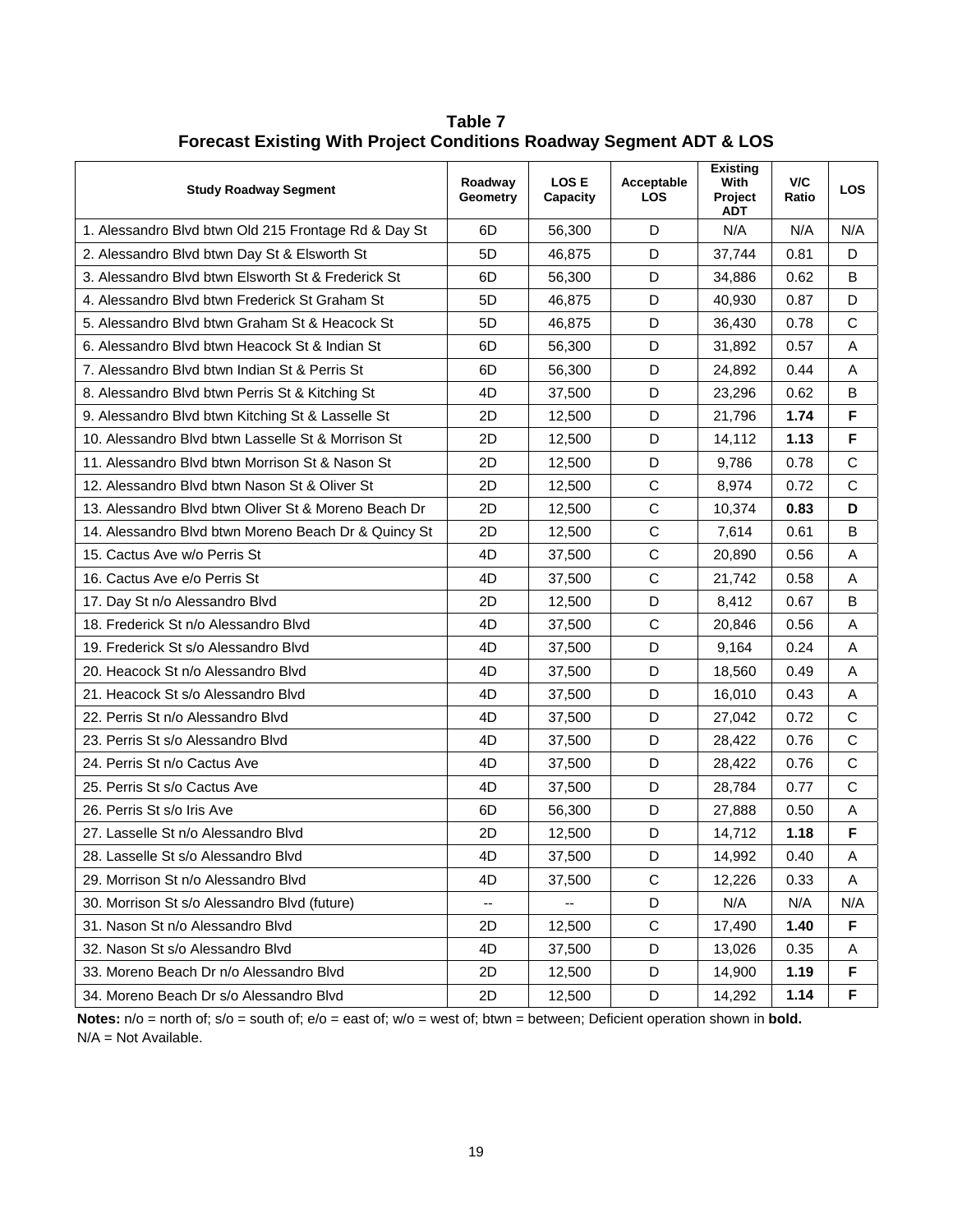As shown in Table 7, with the addition of project-generated trips, the following seven (7) roadway segments are forecast to operate at a deficient LOS according to the City of Moreno Valley performance criteria for forecast existing with project conditions:

- Alessandro Boulevard between Kitching Street and Lasselle Street;
- Alessandro Boulevard between Lasselle Street and Morrison Street;
- Alessandro Boulevard between Oliver Street and Moreno Beach Drive;
- Lasselle Street north of Alessandro Boulevard;
- Nason Street north of Alessandro Boulevard;
- Moreno Beach Drive north of Alessandro Boulevard; and
- Moreno Beach Drive south of Alessandro Boulevard.

#### **Forecast Existing With Project Conditions Mitigation Measures**

Proportionate contribution to the following mitigation measures are identified to fully reduce the forecast traffic impacts to a less than significant level at the deficient study roadway segments for forecast existing with project conditions:

- **Mitigation Measure #1 Alessandro Boulevard between Kitching Street and Lasselle Street –** Widen/restripe Alessandro Boulevard between Kitching Street and Lasselle Street from a two-lane divided roadway to a four-lane Divided Arterial. This study roadway segment is classified as a six-lane Divided Major Arterial in the City of Moreno General Plan Circulation Element.
- **Mitigation Measure #2 Alessandro Boulevard between Lasselle Street and Morrison Street –** Widen/restripe Alessandro Boulevard between Lasselle Street and Morrison Street from a two-lane divided roadway to a four -lane Divided Arterial. This study roadway segment is classified as a six-lane Divided Major Arterial in the City of Moreno General Plan Circulation Element.
- **Mitigation Measure #3 Alessandro Boulevard between Oliver Street and Moreno Beach Drive –** Widen/restripe Alessandro Boulevard between Oliver Street and Moreno Beach Drive from a two-lane divided roadway to a four-lane Divided Arterial. This study roadway segment is classified as a sixlane Divided Major Arterial in the City of Moreno General Plan Circulation Element.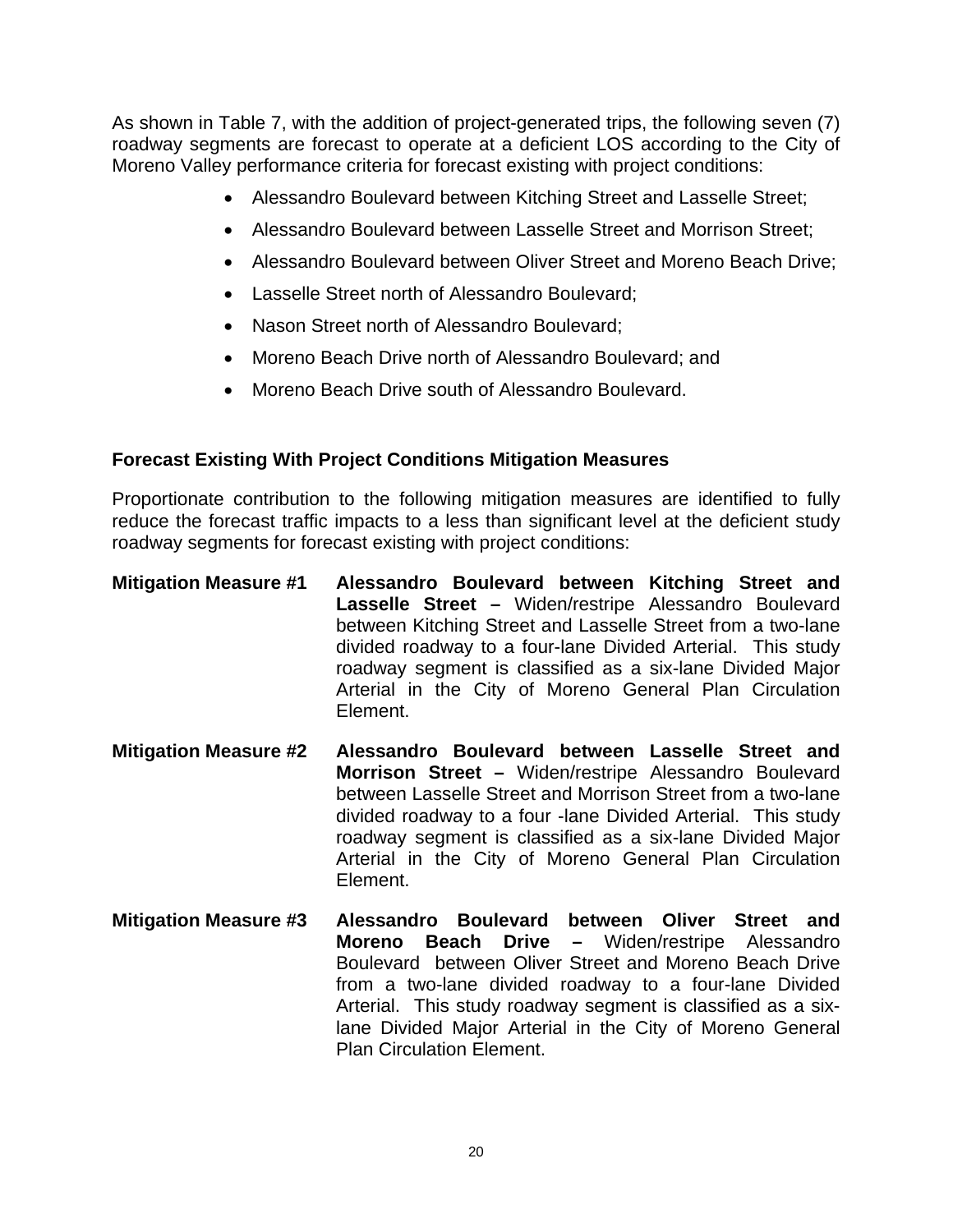- **Mitigation Measure #4 Lasselle Street north of Alessandro Boulevard**  Consistent with the City of Moreno Valley General Plan Circulation Element, widen/restripe Lasselle Street north of Alessandro Boulevard from a two-lane divided roadway to a four-lane Divided Arterial.
- **Mitigation Measure #5 Nason Street north of Alessandro Boulevard**  Widen/restripe Nason Street north of Alessandro Boulevard from a two-lane divided roadway to a four-lane Divided Arterial. This study roadway segment is classified as a sixlane Modified Divided Major Arterial in the City of Moreno General Plan Circulation Element.
- **Mitigation Measure #6 Moreno Beach Drive north of Alessandro Boulevard**  Widen/restripe Moreno Beach drive north of Alessandro Boulevard from a two-lane divided roadway to a four-lane Divided Arterial. This study roadway segment is classified as a six-lane Divided Major Arterial in the City of Moreno General Plan Circulation Element.
- **Mitigation Measure #7 Moreno Beach Drive south of Alessandro Boulevard**  Widen/restripe Moreno Beach drive south of Alessandro Boulevard from a two-lane divided roadway to a four-lane Divided Arterial. This study roadway segment is classified as a six-lane Divided Major Arterial in the City of Moreno General Plan Circulation Element.

Exhibit 9 shows the mitigated forecast existing with project conditions roadway segment geometry assuming implementation of the mitigation measures.

#### **Mitigated Forecast Existing With Project Conditions Roadway Segment LOS**

Table 8 summarizes mitigated forecast existing with project conditions roadway segment ADT volumes and corresponding LOS at affected locations assuming implementation of the roadway segment mitigation measures.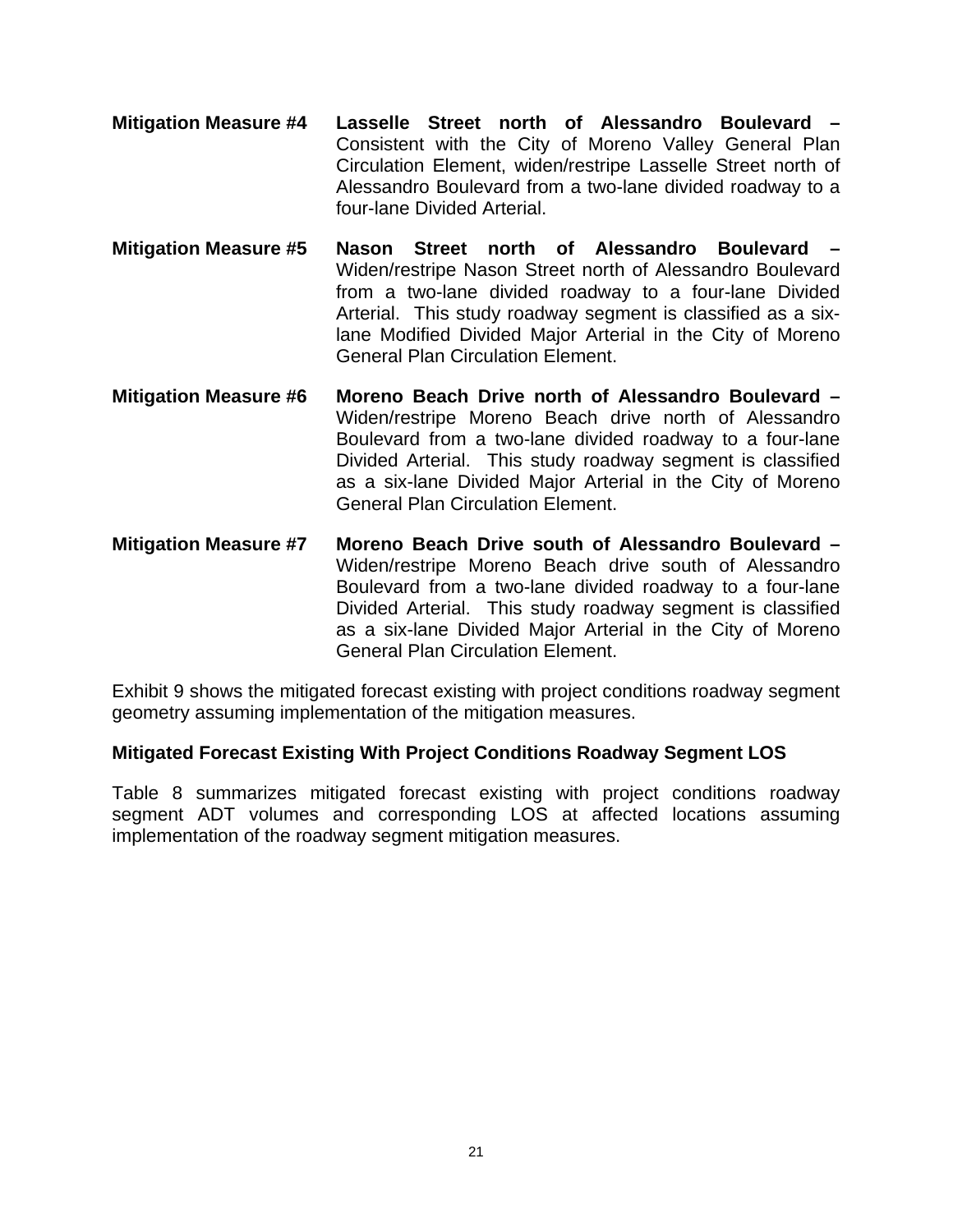| <b>Study Roadway Segment</b>                         | <b>Mitigated</b><br>Roadway<br>Geometry | <b>Mitigated</b><br><b>LOSE</b><br>Capacity | Acceptable<br><b>LOS</b> | <b>Existing</b><br>With<br>Project<br><b>ADT</b> | V/C<br>Ratio | <b>LOS</b> |
|------------------------------------------------------|-----------------------------------------|---------------------------------------------|--------------------------|--------------------------------------------------|--------------|------------|
| 9. Alessandro Blvd btwn Kitching St & Lasselle St    | 4D                                      | 37.500                                      | D                        | 21.796                                           | 0.58         | A          |
| 10. Alessandro Blyd btwn Lasselle St & Morrison St   | 4D                                      | 37.500                                      | D                        | 14.112                                           | 0.38         | A          |
| 13. Alessandro Blyd btwn Oliver St & Moreno Beach Dr | 4D                                      | 37.500                                      | C                        | 10.374                                           | 0.28         | A          |
| 27. Lasselle St n/o Alessandro Blvd                  | 4D                                      | 37.500                                      | D                        | 14.712                                           | 0.39         | A          |
| 28. Lasselle St s/o Alessandro Blvd                  | 4D                                      | 37.500                                      | D                        | 14.992                                           | 0.40         | A          |
| 31. Nason St n/o Alessandro Blvd                     | 4D                                      | 37.500                                      | C                        | 17.490                                           | 0.47         | A          |
| 33. Moreno Beach Dr n/o Alessandro Blyd              | 4D                                      | 37.500                                      | D                        | 14.900                                           | 0.40         | A          |
| 34. Moreno Beach Dr s/o Alessandro Blyd              | 4D                                      | 37.500                                      | D                        | 14.292                                           | 0.38         | A          |

**Table 8 Mitigated Forecast Existing With Project Conditions Roadway Segment ADT & LOS** 

**Notes:**  $n/o$  = north of;  $s/o$  = south of; btwn = between; Deficient operation shown in **bold.** 

As shown in Table 8, assuming implementation of the roadway segment mitigation measures, the study roadway segments are forecast to operate at an acceptable LOS according to City of Moreno Valley performance criteria for mitigated forecast existing with project conditions.

#### **FORECAST GENERAL PLAN BUILDOUT WITHOUT PROJECT CONDITIONS ANALYSIS**

This section analyzes operations of the circulation system for forecast General Plan without project conditions.

#### **Forecast General Plan Without Project Conditions Peak Hour Traffic Volumes**

To determine forecast General Plan Buildout conditions operation of the study roadways, City of Moreno Valley staff provided General Plan Buildout average daily traffic (ADT) volumes for the study roadway segments.

Exhibit 10 shows forecast General Plan Buildout without project conditions ADT volumes at the study roadways.

This traffic analysis assumes implementation of the General Plan Circulation Element roadway designations listed below:

- Improvement of Day Street north and south of Alessandro Boulevard from a two-lane Industrial Collector to a four-lane Divided Arterial;
- Improvement of Perris Street north and south of Alessandro Boulevard from a four-lane Divided Arterial to a six-lane Divided Major Arterial;
- Improvement of Perris Street north and south of Cactus Avenue from a fourlane Divided Arterial to a six-lane Divided Major Arterial;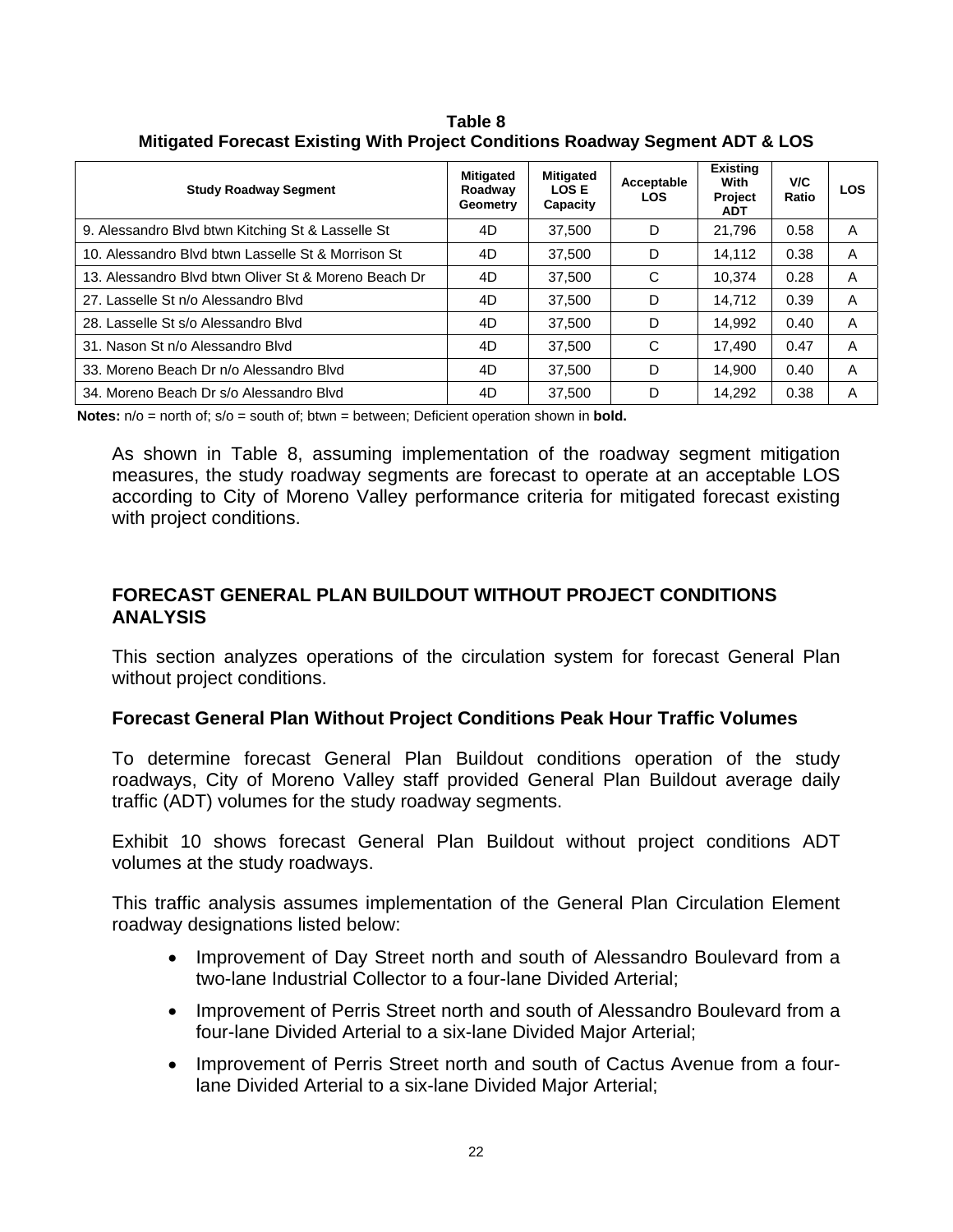- Improvement of Lasselle Street north of Alessandro Boulevard from a twolane Industrial Collector to a four-lane Divided Arterial;
- Construction of Morrison Street south of Alessandro Boulevard as a four-lane divided Arterial;
- Improvement of Nason Street north of Alessandro Boulevard from a two-lane Industrial Collector to a six-lane Modified Divided Major Arterial;
- Improvement of Nason Street south of Alessandro Boulevard from a four-lane Divided Arterial to a six-lane Modified Divided Major Arterial;
- Improvement of Moreno Beach Drive north and south of Alessandro Boulevard from a two-lane Industrial Collector to a six-lane Divided Major Arterial;
- Improvement of Alessandro Boulevard between I-215 and Old 215 Frontage Road from a four-lane Divided Arterial to a six-lane Divided Major Arterial;
- Improvement of Alessandro Boulevard between Day Street and Elsworth Street from a five-lane divided roadway to a six-lane Divided Major Arterial;
- Improvement of Alessandro Boulevard between Frederick Street and Heacock Street from a five-lane divided roadway to a six-lane Divided Major Arterial;
- Improvement of Alessandro Boulevard between Perris Street and Kitching Street from a four-lane Divided Arterial to a six-lane Divided Major Arterial; and
- Improvement of Alessandro Boulevard Kitching Street and Quincy Street from a two-lane Industrial Collector to a six-lane Divided Major Arterial.

Exhibit 11 shows forecast General Plan Buildout without project conditions roadway segment geometry.

#### **Forecast General Plan Buildout Without Project Conditions Roadway Segment LOS**

Table 9 summarizes forecast General Plan Buildout without project conditions roadway segment ADT volumes and corresponding LOS.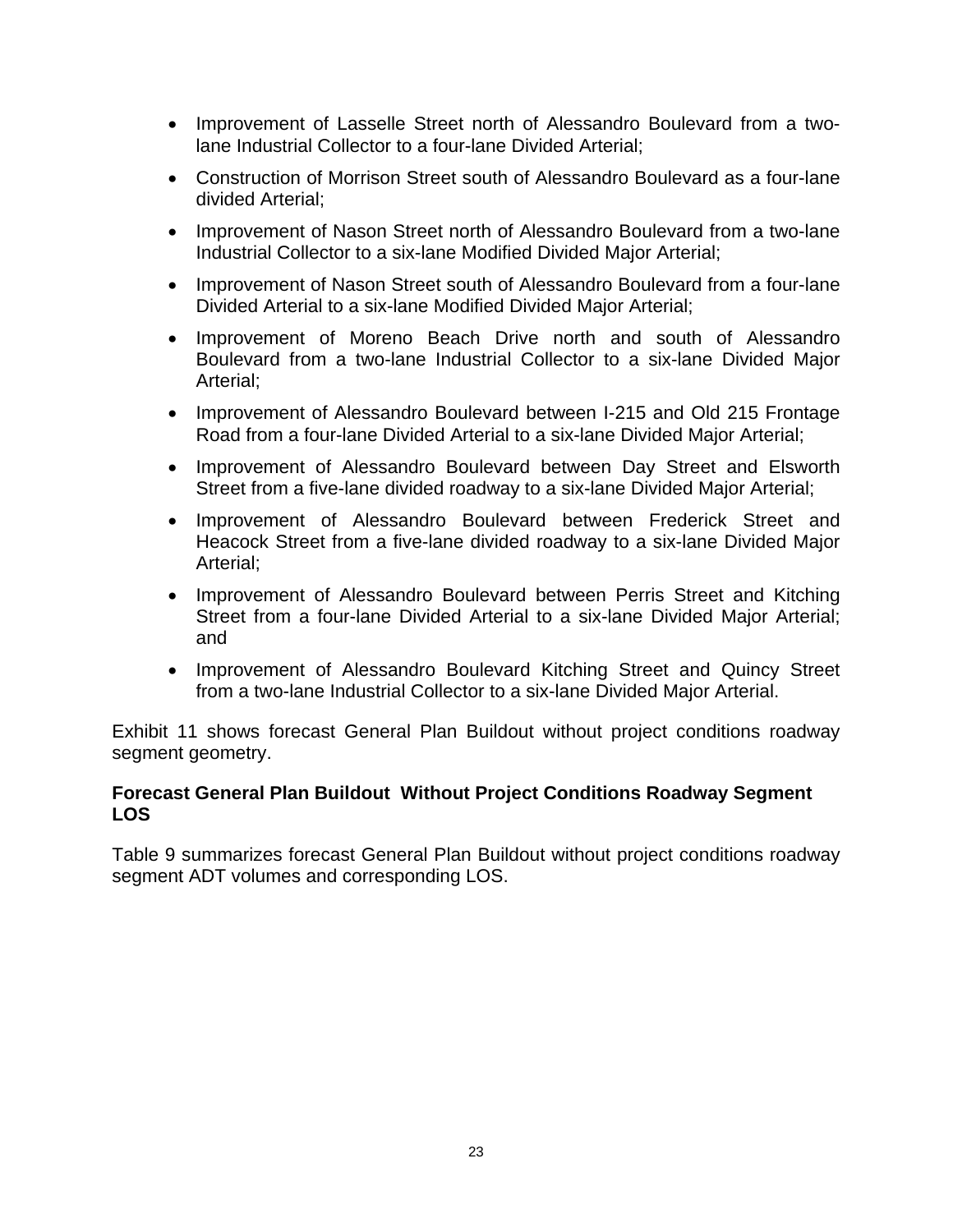| <b>Study Roadway Segment</b>                         | Roadway<br>Geometry | <b>LOSE</b><br>Capacity | Acceptable<br><b>LOS</b> | <b>GP</b><br>Without<br>Project<br><b>ADT</b> | V/C<br>Ratio | <b>LOS</b>                |
|------------------------------------------------------|---------------------|-------------------------|--------------------------|-----------------------------------------------|--------------|---------------------------|
| 1. Alessandro Blvd btwn Old 215 Frontage Rd & Day St | 6D                  | 56,300                  | D                        | 52,800                                        | 0.94         | Е                         |
| 2. Alessandro Blvd btwn Day St & Elsworth St         | 6D                  | 56,300                  | D                        | 48,000                                        | 0.85         | D                         |
| 3. Alessandro Blvd btwn Elsworth St & Frederick St   | 6D                  | 56,300                  | D                        | 46,900                                        | 0.83         | D                         |
| 4. Alessandro Blvd btwn Frederick St Graham St       | 6D                  | 56,300                  | D                        | 48,900                                        | 0.87         | D                         |
| 5. Alessandro Blvd btwn Graham St & Heacock St       | 6D                  | 56,300                  | D                        | 40,100                                        | 0.71         | C                         |
| 6. Alessandro Blvd btwn Heacock St & Indian St       | 6D                  | 56,300                  | D                        | 26,200                                        | 0.47         | Α                         |
| 7. Alessandro Blvd btwn Indian St & Perris St        | 6D                  | 56,300                  | D                        | 31,100                                        | 0.55         | A                         |
| 8. Alessandro Blvd btwn Perris St & Kitching St      | 6D                  | 56,300                  | D                        | 30,300                                        | 0.54         | Α                         |
| 9. Alessandro Blvd btwn Kitching St & Lasselle St    | 6D                  | 56,300                  | D                        | 25,300                                        | 0.45         | A                         |
| 10. Alessandro Blvd btwn Lasselle St & Morrison St   | 6D                  | 56,300                  | D                        | 17,700                                        | 0.31         | Α                         |
| 11. Alessandro Blvd btwn Morrison St & Nason St      | 6D                  | 56,300                  | D                        | 16,600                                        | 0.29         | A                         |
| 12. Alessandro Blvd btwn Nason St & Oliver St        | 6D                  | 56,300                  | C                        | 20,200                                        | 0.36         | Α                         |
| 13. Alessandro Blvd btwn Oliver St & Moreno Beach Dr | 6D                  | 56,300                  | $\mathsf{C}$             | 21,600                                        | 0.38         | A                         |
| 14. Alessandro Blvd btwn Moreno Beach Dr & Quincy St | 6D                  | 56,300                  | $\mathsf C$              | 17,900                                        | 0.32         | Α                         |
| 15. Cactus Ave w/o Perris St                         | 4D                  | 37,500                  | $\mathsf{C}$             | 23,200                                        | 0.62         | B                         |
| 16. Cactus Ave e/o Perris St                         | 4D                  | 37,500                  | $\mathbf C$              | 26,700                                        | 0.71         | C                         |
| 17. Day St n/o Alessandro Blvd                       | 4D                  | 37,500                  | D                        | 29,700                                        | 0.79         | $\mathsf{C}$              |
| 18. Frederick St n/o Alessandro Blvd                 | 4D                  | 37,500                  | $\mathsf C$              | 15,300                                        | 0.41         | Α                         |
| 19. Frederick St s/o Alessandro Blvd                 | 4D                  | 37,500                  | D                        | 4,300                                         | 0.11         | A                         |
| 20. Heacock St n/o Alessandro Blvd                   | 4D                  | 37,500                  | D                        | 35,900                                        | 0.96         | Е                         |
| 21. Heacock St s/o Alessandro Blvd                   | 4D                  | 37,500                  | D                        | 35,000                                        | 0.93         | Е                         |
| 22. Perris St n/o Alessandro Blvd                    | 6D                  | 56,300                  | D                        | 30,700                                        | 0.55         | A                         |
| 23. Perris St s/o Alessandro Blvd                    | 6D                  | 56,300                  | D                        | 30,900                                        | 0.55         | A                         |
| 24. Perris St n/o Cactus Ave                         | 6D                  | 56,300                  | D                        | 30,900                                        | 0.55         | A                         |
| 25. Perris St s/o Cactus Ave                         | 6D                  | 56,300                  | D                        | 29,700                                        | 0.53         | A                         |
| 26. Perris St s/o Iris Ave                           | 6D                  | 56,300                  | D                        | 31,300                                        | 0.56         | Α                         |
| 27. Lasselle St n/o Alessandro Blvd                  | 4D                  | 37,500                  | D                        | 19,000                                        | 0.51         | Α                         |
| 28. Lasselle St s/o Alessandro Blvd                  | 4D                  | 37,500                  | D                        | 11,700                                        | 0.31         | $\boldsymbol{\mathsf{A}}$ |
| 29. Morrison St n/o Alessandro Blvd                  | 4D                  | 37,500                  | C                        | 17,200                                        | 0.46         | A                         |
| 30. Morrison St s/o Alessandro Blvd (future)         | 4D                  | 37,500                  | D                        | 23,400                                        | 0.62         | B                         |
| 31. Nason St n/o Alessandro Blvd                     | 6D                  | 56,300                  | $\mathbf C$              | 32,700                                        | 0.58         | Α                         |
| 32. Nason St s/o Alessandro Blvd                     | 6D                  | 56,300                  | D                        | 28,900                                        | 0.51         | Α                         |
| 33. Moreno Beach Dr n/o Alessandro Blvd              | 6D                  | 56,300                  | D                        | 19,800                                        | 0.35         | Α                         |
| 34. Moreno Beach Dr s/o Alessandro Blvd              | 6D                  | 56,300                  | D                        | 20,600                                        | 0.37         | Α                         |

#### **Table 9 Forecast General Plan Buildout Without Project Conditions Roadway Segment ADT & LOS**

**Notes:** n/o = north of; s/o = south of; e/o = east of; w/o = west of; btwn = between; Deficient operation shown in **bold.** N/A = Not Available.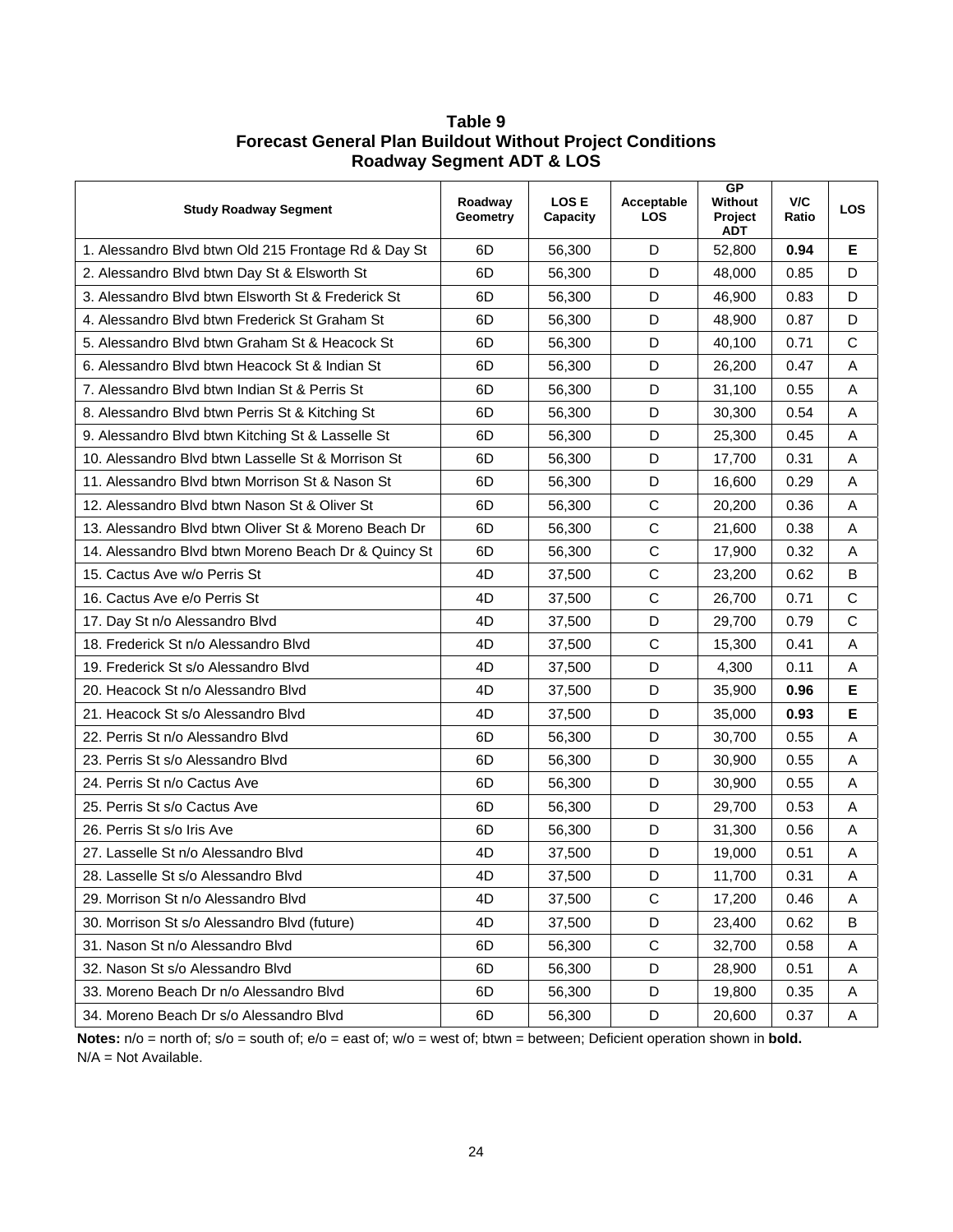As shown in Table 9, the following three (3) roadway segments are forecast to operate at a deficient LOS according to City of Moreno Valley performance criteria for forecast General Plan Buildout without project conditions:

- Alessandro Boulevard between I-215 Frontage Road and Day Street;
- Heacock Street north of Alessandro Boulevard; and
- Heacock Street south of Alessandro Boulevard.

#### **FORECAST GENERAL PLAN BUILDOUT WITH PROJECT CONDITIONS ANALYSIS**

#### **Forecast General Plan Buildout With Project Conditions Traffic Volumes**

Forecast General Plan Buildout with project conditions traffic volumes were derived by adding trips forecast to be generated by the proposed project to forecast General Plan Buildout without project conditions traffic volumes. Exhibit 12 shows forecast General Plan Buildout with project conditions ADT volumes at the study roadways.

#### **Forecast General Plan Buildout With Project Conditions Roadway Segment LOS**

Table 10 summarizes forecast General Plan Buildout with project conditions roadway segment ADT volumes and corresponding LOS.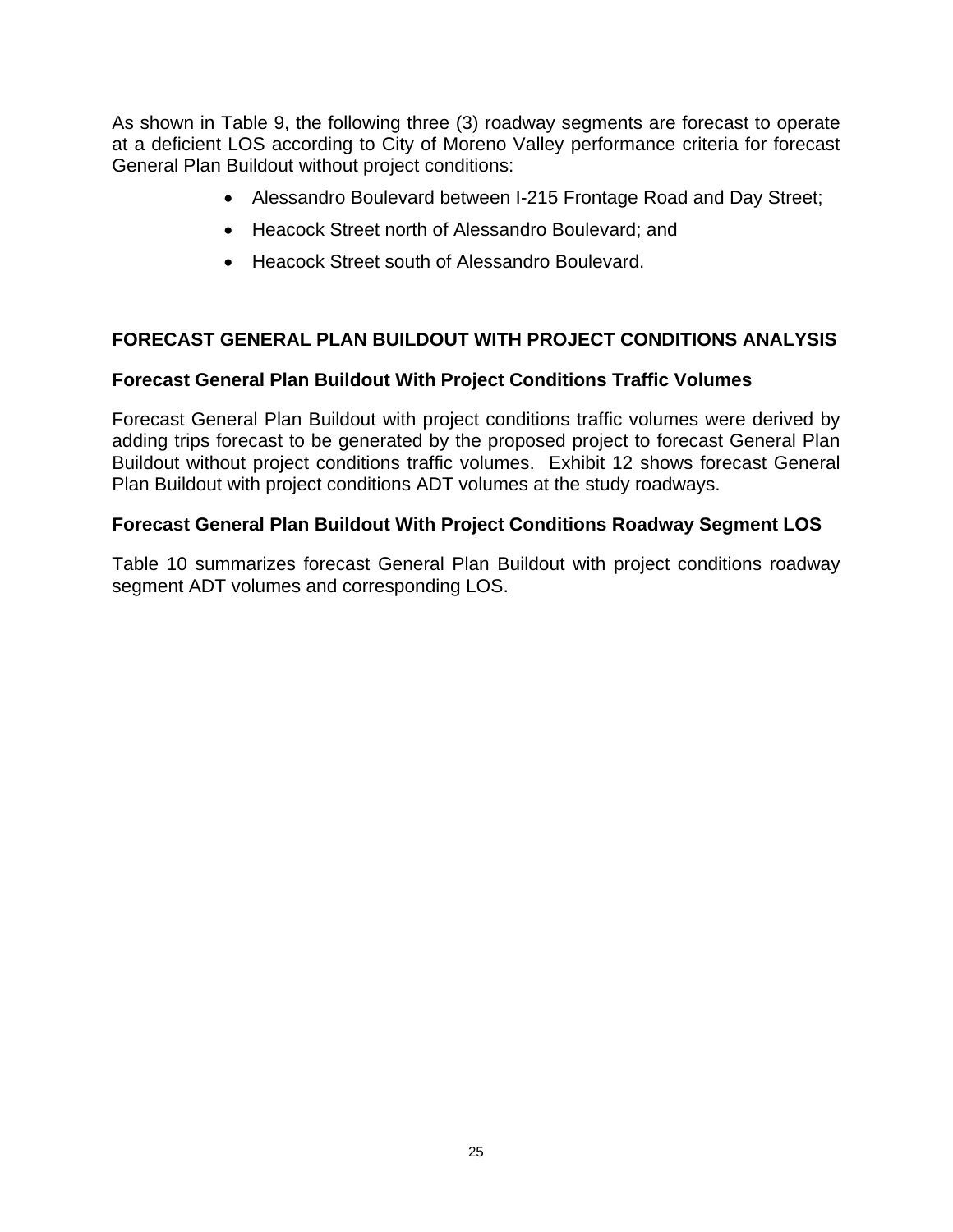| <b>Study Roadway Segment</b>                         | Roadway<br>Geometry | <b>LOSE</b><br>Capacity | Acceptable<br><b>LOS</b> | <b>GP With</b><br>Project<br><b>ADT</b> | V/C<br>Ratio | <b>LOS</b>   |
|------------------------------------------------------|---------------------|-------------------------|--------------------------|-----------------------------------------|--------------|--------------|
| 1. Alessandro Blvd btwn Old 215 Frontage Rd & Day St | 6D                  | 56,300                  | D                        | 54,332                                  | 0.97         | Е            |
| 2. Alessandro Blvd btwn Day St & Elsworth St         | 6D                  | 56,300                  | D                        | 50,144                                  | 0.89         | D            |
| 3. Alessandro Blvd btwn Elsworth St & Frederick St   | 6D                  | 56,300                  | D                        | 50,486                                  | 0.90         | D            |
| 4. Alessandro Blvd btwn Frederick St Graham St       | 6D                  | 56,300                  | D                        | 50,830                                  | 0.90         | D            |
| 5. Alessandro Blvd btwn Graham St & Heacock St       | 6D                  | 56,300                  | D                        | 42,030                                  | 0.75         | C            |
| 6. Alessandro Blvd btwn Heacock St & Indian St       | 6D                  | 56,300                  | D                        | 28,092                                  | 0.50         | A            |
| 7. Alessandro Blvd btwn Indian St & Perris St        | 6D                  | 56,300                  | D                        | 32,992                                  | 0.59         | A            |
| 8. Alessandro Blvd btwn Perris St & Kitching St      | 6D                  | 56,300                  | D                        | 33,920                                  | 0.60         | A            |
| 9. Alessandro Blvd btwn Kitching St & Lasselle St    | 6D                  | 56,300                  | D                        | 28,920                                  | 0.51         | A            |
| 10. Alessandro Blvd btwn Lasselle St & Morrison St   | 6D                  | 56,300                  | D                        | 20,662                                  | 0.37         | Α            |
| 11. Alessandro Blvd btwn Morrison St & Nason St      | 6D                  | 56,300                  | D                        | 17,986                                  | 0.32         | Α            |
| 12. Alessandro Blvd btwn Nason St & Oliver St        | 6D                  | 56,300                  | $\mathbf C$              | 20,374                                  | 0.36         | A            |
| 13. Alessandro Blvd btwn Oliver St & Moreno Beach Dr | 6D                  | 56,300                  | $\mathsf C$              | 21,774                                  | 0.39         | A            |
| 14. Alessandro Blvd btwn Moreno Beach Dr & Quincy St | 6D                  | 56,300                  | $\mathsf C$              | 18,364                                  | 0.33         | A            |
| 15. Cactus Ave w/o Perris St                         | 4D                  | 37,500                  | $\mathsf C$              | 26,090                                  | 0.70         | В            |
| 16. Cactus Ave e/o Perris St                         | 4D                  | 37,500                  | $\mathsf C$              | 29,818                                  | 0.80         | $\mathbf C$  |
| 17. Day St n/o Alessandro Blvd                       | 4D                  | 37,500                  | D                        | 29,512                                  | 0.79         | $\mathsf{C}$ |
| 18. Frederick St n/o Alessandro Blvd                 | 4D                  | 37,500                  | $\mathsf C$              | 18,946                                  | 0.51         | A            |
| 19. Frederick St s/o Alessandro Blvd                 | 4D                  | 37,500                  | D                        | 4,964                                   | 0.13         | Α            |
| 20. Heacock St n/o Alessandro Blvd                   | 4D                  | 37,500                  | D                        | 35,960                                  | 0.96         | Е            |
| 21. Heacock St s/o Alessandro Blvd                   | 4D                  | 37,500                  | D                        | 35,010                                  | 0.93         | Е            |
| 22. Perris St n/o Alessandro Blvd                    | 6D                  | 56,300                  | D                        | 30,442                                  | 0.54         | A            |
| 23. Perris St s/o Alessandro Blvd                    | 6D                  | 56,300                  | D                        | 32,946                                  | 0.59         | Α            |
| 24. Perris St n/o Cactus Ave                         | 6D                  | 56,300                  | D                        | 32,946                                  | 0.59         | Α            |
| 25. Perris St s/o Cactus Ave                         | 6D                  | 56,300                  | D                        | 34,884                                  | 0.62         | B            |
| 26. Perris St s/o Iris Ave                           | 6D                  | 56,300                  | D                        | 33,288                                  | 0.59         | A            |
| 27. Lasselle St n/o Alessandro Blvd                  | 4D                  | 37,500                  | D                        | 23,612                                  | 0.63         | B            |
| 28. Lasselle St s/o Alessandro Blvd                  | 4D                  | 37,500                  | D                        | 13,018                                  | 0.35         | A            |
| 29. Morrison St n/o Alessandro Blvd                  | 4D                  | 37,500                  | С                        | 28,226                                  | 0.75         | С            |
| 30. Morrison St s/o Alessandro Blvd (future)         | 4D                  | 37,500                  | D                        | 26,550                                  | 0.71         | С            |
| 31. Nason St n/o Alessandro Blvd                     | 6D                  | 56,300                  | C                        | 41,190                                  | 0.73         | С            |
| 32. Nason St s/o Alessandro Blvd                     | 6D                  | 56,300                  | D                        | 31,326                                  | 0.56         | Α            |
| 33. Moreno Beach Dr n/o Alessandro Blyd              | 6D                  | 56,300                  | D                        | 19,800                                  | 0.35         | Α            |
| 34. Moreno Beach Dr s/o Alessandro Blvd              | 6D                  | 56,300                  | D                        | 20,892                                  | 0.37         | Α            |

**Table 10 Forecast General Plan Buildout With Project Conditions Roadway Segment ADT & LOS** 

**Notes:** n/o = north of; s/o = south of; e/o = east of; w/o = west of; btwn = between; Deficient operation shown in **bold.** N/A = Not Available.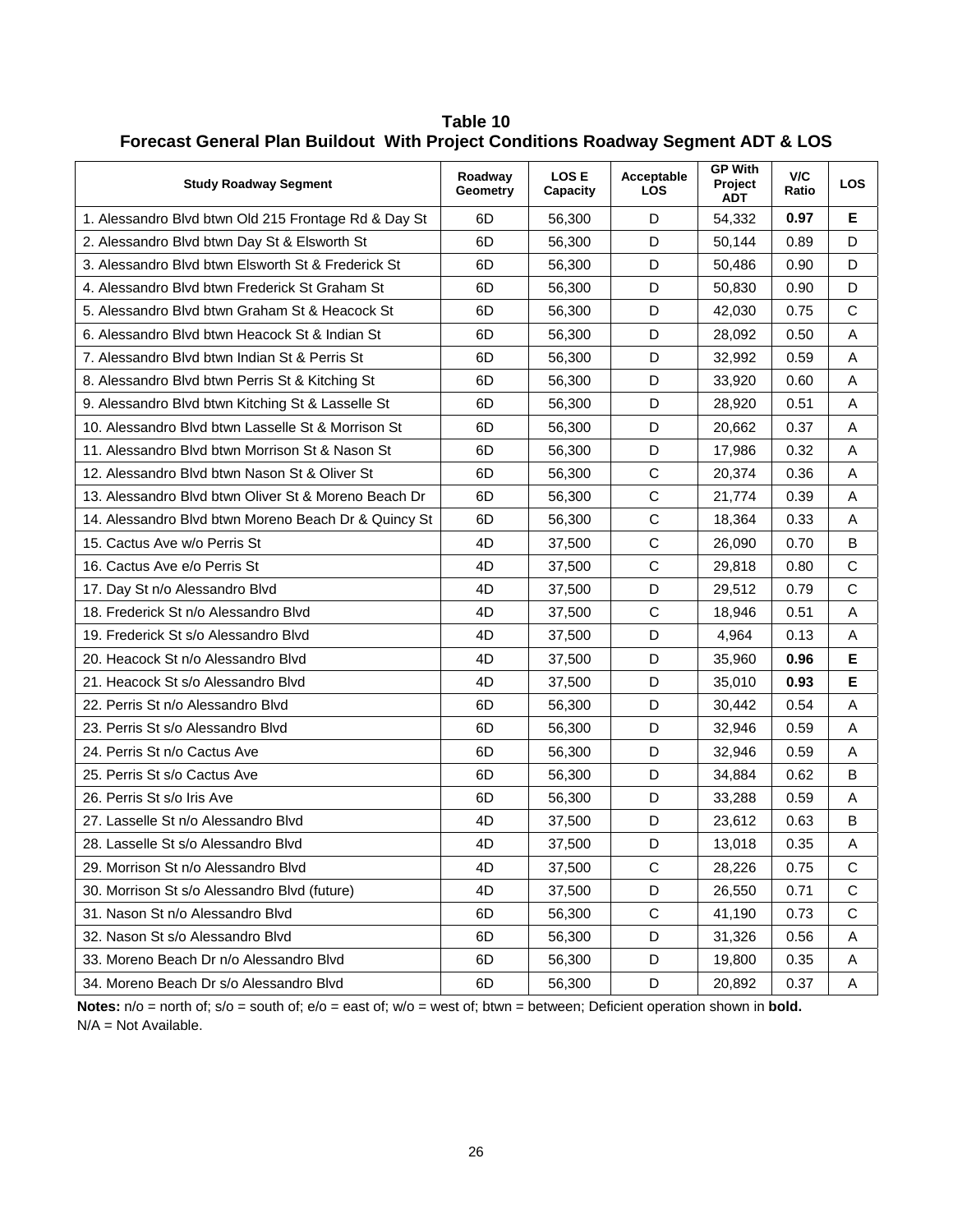As shown in Table 10, with the addition of project-generated trips, the following three (3) roadway segments are forecast to continue to operate at a deficient LOS according to City of Moreno Valley performance criteria for forecast General Plan Buildout with project conditions:

- Alessandro Boulevard between I-215 Frontage Road and Day Street;
- Heacock Street north of Alessandro Boulevard; and
- Heacock Street south of Alessandro Boulevard.

The three deficient roadway segments identified above were already identified as significantly unavoidable impacts in the General Plan EIR, and Statements of Overriding Consideration were adopted. The proposed project does not generate any new significant impacts beyond those already analyzed in the General Plan EIR, nor does the proposed project generate any impacts that exceed significance threshold criteria.

#### **Forecast General Plan Buildout With Project Conditions Mitigation Measures**

Proportionate contribution to the following mitigation measures are identified to ensure that the forecast traffic impacts at the deficient roadway segments remain at or below the LOS shown in the operations table for forecast General Plan Buildout with project conditions:

- **Mitigation Measure #8 Implement Project-Specific Transportation Demand Management Program –** As development occurs within the entire Traffic Impact Analysis study area, project applicants shall demonstrate, subject to the City's approval, implementation of transportation demand management (TDM) measures to reduce daily and peak hour traffic generation by a minimum of ten (10) percent. TDM measures may include but are not limited to financial contribution to creation and operation of a local shuttle to link land uses with park-and-ride lots and transit facilities (regional bus stations, Metrolink or other Transportation Center, etc.), ridesharing, bike/transit integration, cycling improvements, improved bike/pedestrian facilities, increased park-and-ride, telework, and alternative work schedules, etc.
- **Mitigation Measure #9 Arterial Segment Analysis –** Conduct studies of specific arterial segments to determine if any additional improvements will be needed to maintain an acceptable LOS at General Plan Buildout. Generally, these segments will be studied as new developments are proposed in their vicinity. Measures will be identified that are consistent with the Circulation Element designation of these roadway segments, such as additional turn lanes at intersections, signal optimization by coordination and enhanced phasing, and travel demand management measures. The study of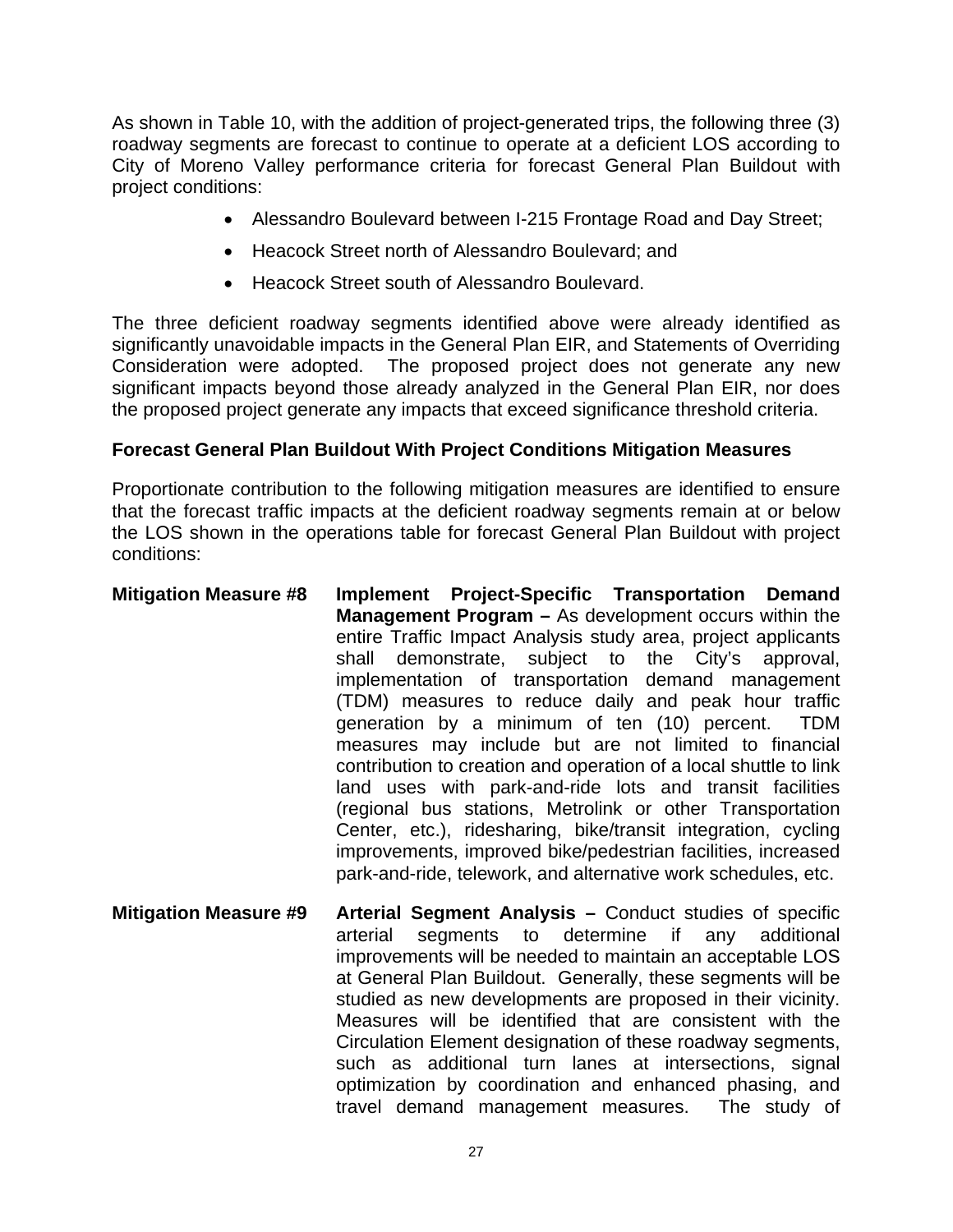specified arterial segments will be required to identify measures to maintain an acceptable LOS at General Plan Buildout for at least one of the reasons discussed below:

- (a) Segments will need improvement, but their ultimate volumes slightly exceed design capabilities.
- (b) Segments will need improvements but require interjurisdictional coordination.
- (c) Segments would require significant encroachment on existing adjacent development if built-out to their Circulation Element designations.

(Source: General Plan EIR, Mitigation Measure TRF-1)

Since implementation of the two mitigation measures listed above are expected to reduce project-related impacts, and since no new significant unavoidable impacts are identified, no additional mitigation measures are required.

#### **CONGESTION MANAGEMENT PROGRAM ANALYSIS**

The Congestion Management Program (CMP) was established in 1990 under Proposition 111. The intent of the CMP is to more directly link land use, transportation and air quality thereby prompting reasonable growth management programs that will effectively utilize new transportation funds, alleviate traffic congestion and related impacts, and improve air quality. Riverside County Transportation Commission (RCTC) is the designated Congestion Management Agency (CMA) for Riverside County, and holds responsibility for the development and implementation of the Riverside County CMP. The CMP identifies a network of roadways that serve as regional linkages between Riverside County cities and adjacent counties. Local agencies are required to monitor how new development projects will impact the CMP network. Should a new development project cause a location on the CMP network to fall below a Level of Service (LOS) F, the local agency must prepare a deficiency plan that would outline specific mitigation measures and a schedule for mitigating the deficiency.

Since the City LOS standard is LOS C, or LOS D, and is higher than the designated CMP standards for Riverside County, the City LOS standards govern, and no CMP impact is forecast to occur.

#### **MITIGATION MEASURE IMPLEMENTATION**

The County of Riverside requires transportation and general infrastructure fees paid at the time a certificate of occupancy is used for the proposed project or upon final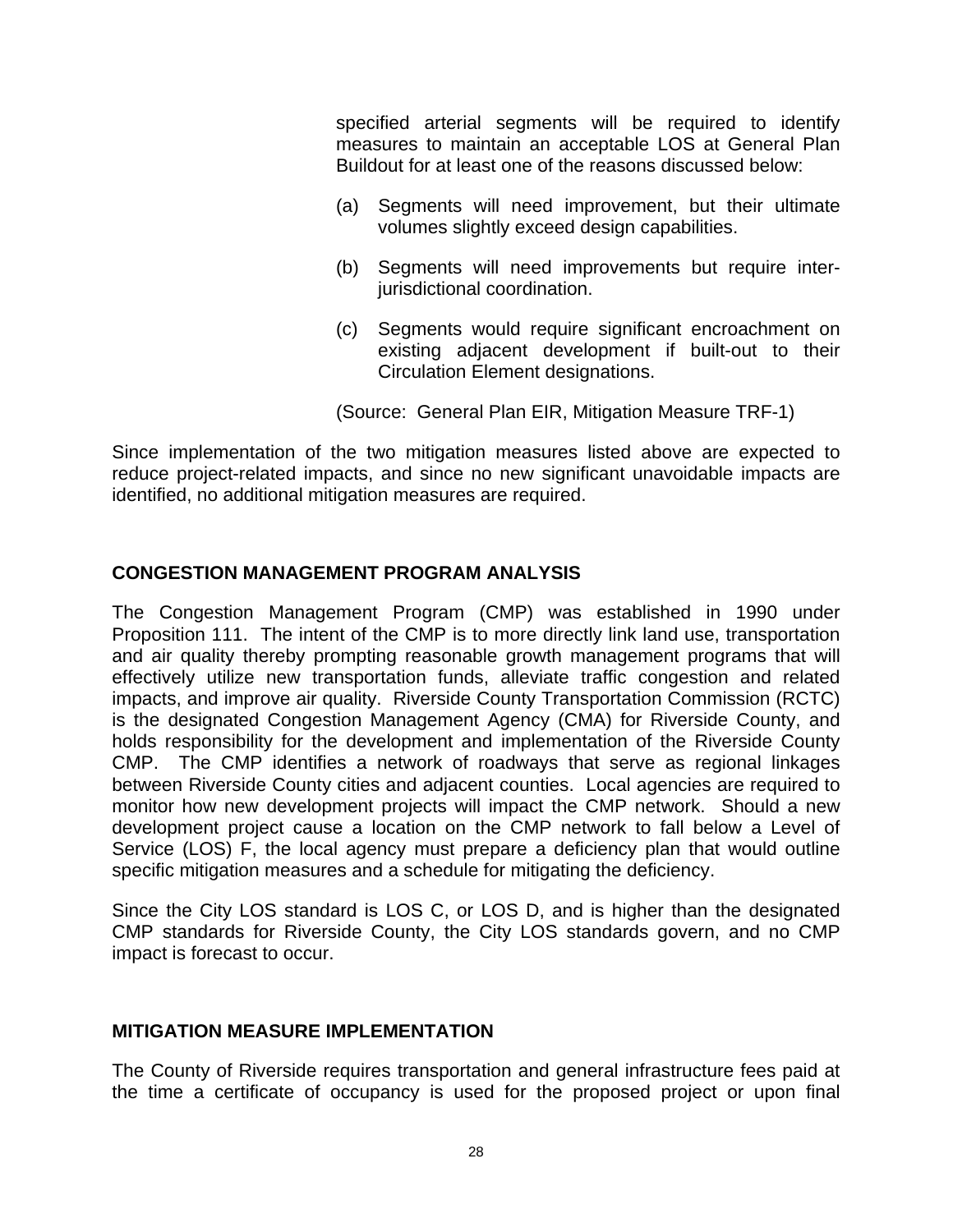inspection, whichever comes first. As applicable for each project, the City will clarify the need for payment towards the *Riverside County Transportation Uniform Mitigation Fee (TUMF) Program* (per Ordinance Number 824) and/or towards other applicable fee programs such as the City Development Impact Fee Program (DIF). The City DIF address local transportation improvements such as arterial streets, traffic signals, and interchange improvements, while TUMF fees are set by the Western Riverside Council of Governments and address regional transportation improvements.

#### **MITIGATION MEASURES**

Proportionate contribution to the following mitigation measures are identified to fully reduce the forecast traffic impacts to a less than significant level at the deficient study roadway segments for forecast existing with project conditions:

- **Mitigation Measure #1 Alessandro Boulevard between Kitching Street and Lasselle Street –** Widen/restripe Alessandro Boulevard between Kitching Street and Lasselle Street from a two-lane divided roadway to a four-lane Divided Arterial. This study roadway segment is classified as a six-lane Divided Major Arterial in the City of Moreno General Plan Circulation Element.
- **Mitigation Measure #2 Alessandro Boulevard between Lasselle Street and Morrison Street –** Widen/restripe Alessandro Boulevard between Lasselle Street and Morrison Street from a two-lane divided roadway to a four -lane Divided Arterial. This study roadway segment is classified as a six-lane Divided Major Arterial in the City of Moreno General Plan Circulation Element.
- **Mitigation Measure #3 Alessandro Boulevard between Oliver Street and Moreno Beach Drive –** Widen/restripe Alessandro Boulevard between Oliver Street and Moreno Beach Drive from a two-lane divided roadway to a four-lane Divided Arterial. This study roadway segment is classified as a sixlane Divided Major Arterial in the City of Moreno General Plan Circulation Element.
- **Mitigation Measure #4 Lasselle Street north of Alessandro Boulevard**  Consistent with the City of Moreno Valley General Plan Circulation Element, widen/restripe Lasselle Street north of Alessandro Boulevard from a two-lane divided roadway to a four-lane Divided Arterial.
- **Mitigation Measure #5 Nason Street north of Alessandro Boulevard**  Widen/restripe Nason Street north of Alessandro Boulevard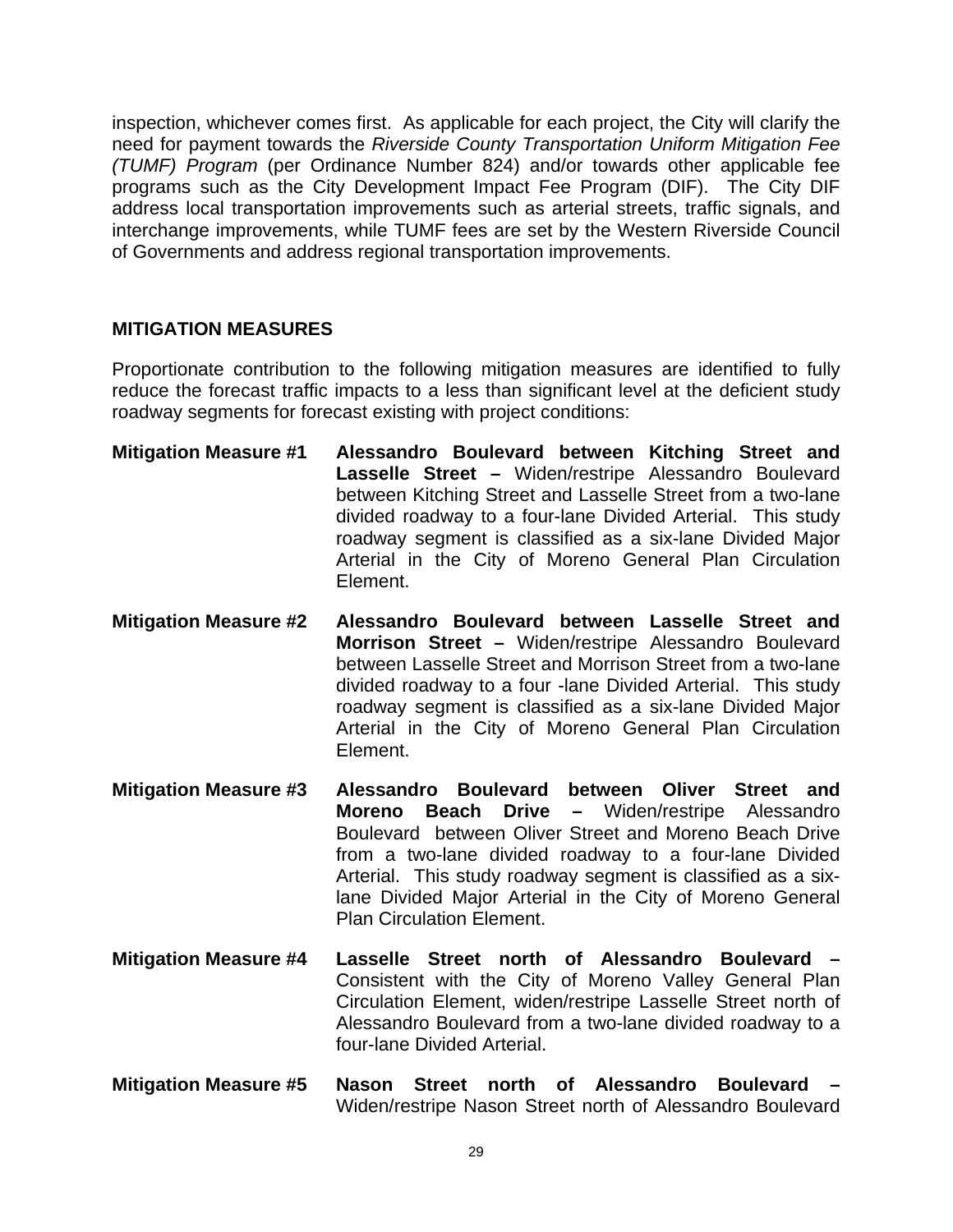from a two-lane divided roadway to a four-lane Divided Arterial. This study roadway segment is classified as a sixlane Modified Divided Major Arterial in the City of Moreno General Plan Circulation Element.

**Mitigation Measure #6 Moreno Beach Drive north of Alessandro Boulevard –** Widen/restripe Moreno Beach drive north of Alessandro Boulevard from a two-lane divided roadway to a four-lane Divided Arterial. This study roadway segment is classified as a six-lane Divided Major Arterial in the City of Moreno General Plan Circulation Element.

**Mitigation Measure #7 Moreno Beach Drive south of Alessandro Boulevard –**  Widen/restripe Moreno Beach drive south of Alessandro Boulevard from a two-lane divided roadway to a four-lane Divided Arterial. This study roadway segment is classified as a six-lane Divided Major Arterial in the City of Moreno General Plan Circulation Element.

Proportionate contribution to the following mitigation measures are identified to ensure that the forecast traffic impacts at the deficient roadway segments for forecast General Plan Buildout with project conditions remain at or below the LOS in Table 10:

- **Mitigation Measure #8 Implement Project-Specific Transportation Demand Management Program –** As development occurs within the entire Traffic Impact Analysis study area, project applicants shall demonstrate, subject to the City's approval, implementation of transportation demand management (TDM) measures to reduce daily and peak hour traffic generation by a minimum of ten (10) percent. TDM measures may include but are not limited to financial contribution to creation and operation of a local shuttle to link land uses with park-and-ride lots and transit facilities (regional bus stations, Metrolink or other Transportation Center, etc.), ridesharing, bike/transit integration, cycling improvements, improved bike/pedestrian facilities, increased park-and-ride, telework, and alternative work schedules, etc.
- **Mitigation Measure #9 Arterial Segment Analysis –** Conduct studies of specific arterial segments to determine if any additional improvements will be needed to maintain an acceptable LOS at General Plan Buildout. Generally, these segments will be studied as new developments are proposed in their vicinity. Measures will be identified that are consistent with the Circulation Element designation of these roadway segments, such as additional turn lanes at intersections, signal optimization by coordination and enhanced phasing, and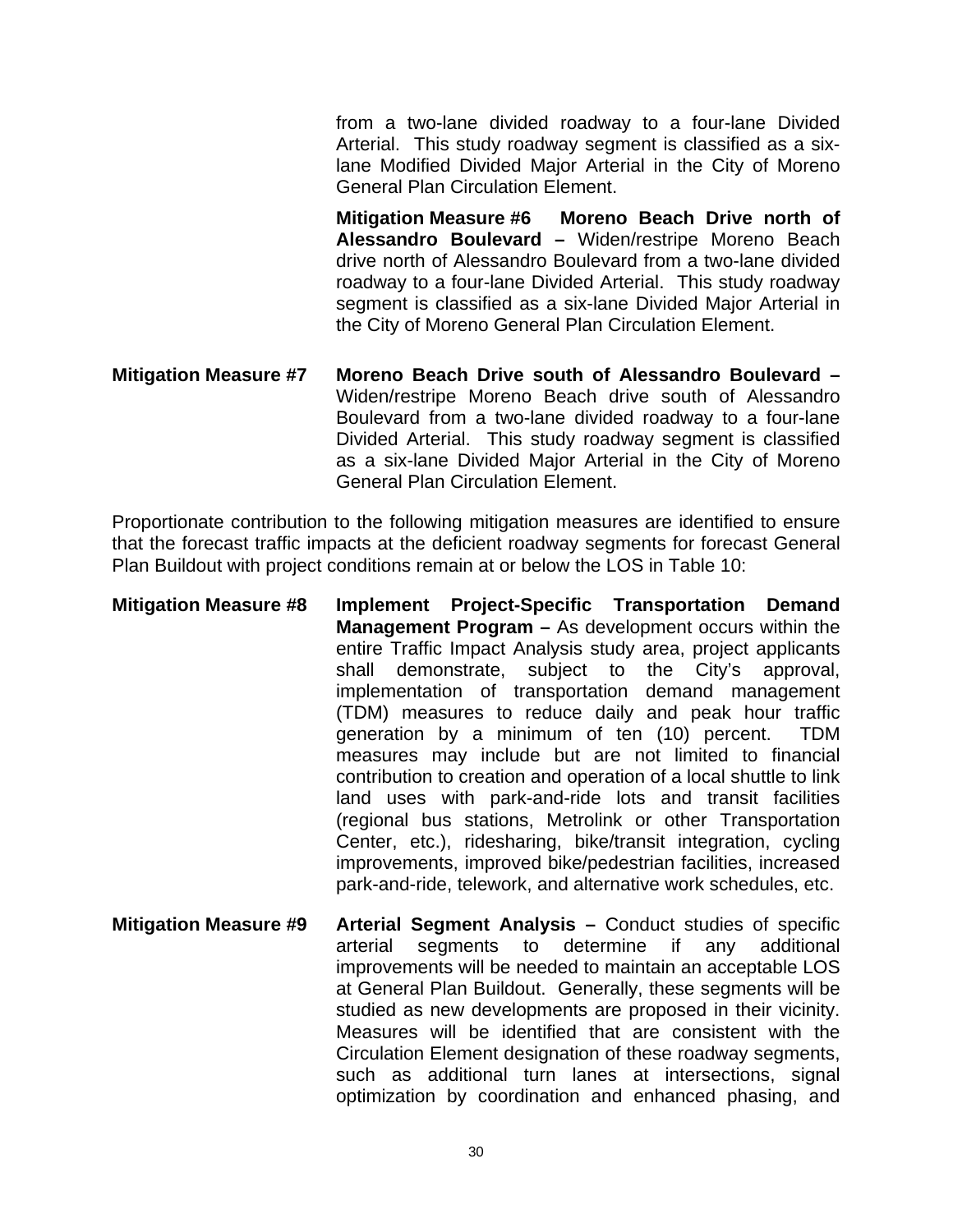travel demand management measures. The study of specified arterial segments will be required to identify measures to maintain an acceptable LOS at General Plan Buildout for at least one of the reasons discussed below:

- (a) Segments will need improvement, but their ultimate volumes slightly exceed design capabilities.
- (b) Segments will need improvements but require interjurisdictional coordination.
- (c) Segments would require significant encroachment on existing adjacent development if built-out to their Circulation Element designations.

(Source: General Plan EIR, Mitigation Measure TRF-1)

Since implementation of the two mitigation measures listed above are expected to reduce project-related impacts, and since no new significant unavoidable impacts are identified, no additional mitigation measures are required.

#### **CONCLUSIONS**

When accounting for the proposed and displaced land uses, the proposed project is forecast to generate approximately 38,101 net new daily trips, which includes 3,424 net new a.m. peak hour trips and 3,718 net new p.m. peak hour trips.

The study roadway segments are operating at an acceptable LOS according to the City of Moreno Valley performance criteria with the exception of the following four study roadway segments:

- Alessandro Boulevard between Kitching Street and Lasselle Street;
- Alessandro Boulevard between Oliver Street and Moreno Beach Drive;
- Moreno Beach Drive north of Alessandro Boulevard; and
- Moreno Beach Drive south of Alessandro Boulevard.

With the addition of project-generated trips, the following seven (7) roadway segments are forecast to operate at a deficient LOS according to the City of Moreno Valley performance criteria for forecast existing with project conditions:

- Alessandro Boulevard between Kitching Street and Lasselle Street;
- Alessandro Boulevard between Lasselle Street and Morrison Street;
- Alessandro Boulevard between Oliver Street and Moreno Beach Drive;
- Lasselle Street north of Alessandro Boulevard;
- Nason Street north of Alessandro Boulevard;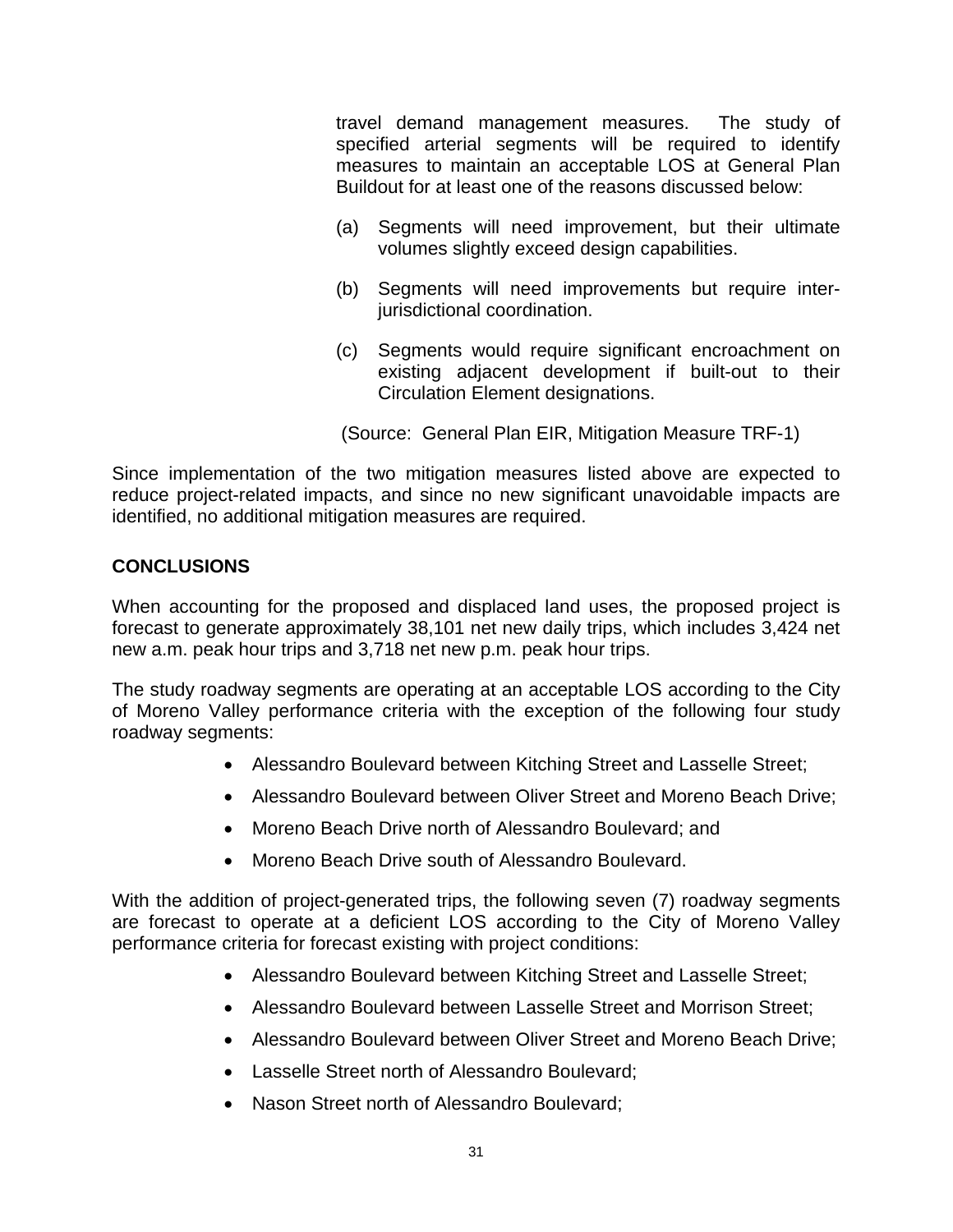- Moreno Beach Drive north of Alessandro Boulevard; and
- Moreno Beach Drive south of Alessandro Boulevard.

Assuming implementation of the roadway segment mitigation measures, the study roadway segments are forecast to operate at an acceptable LOS according to City of Moreno Valley performance criteria for mitigated forecast existing with project conditions.

The following three (3) roadway segments are forecast to operate at a deficient LOS according to City of Moreno Valley performance criteria for forecast General Plan Buildout without project conditions:

- Alessandro Boulevard between I-215 Frontage Road and Day Street;
- Heacock Street north of Alessandro Boulevard; and
- Heacock Street south of Alessandro Boulevard.

With the addition of project-generated trips, the following three (3) roadway segments are forecast to continue to operate at a deficient LOS according to City of Moreno Valley performance criteria for forecast General Plan Buildout with project conditions:

- Alessandro Boulevard between I-215 Frontage Road and Day Street;
- Heacock Street north of Alessandro Boulevard; and
- Heacock Street south of Alessandro Boulevard.

The three deficient roadway segments identified above were already identified as significantly unavoidable impacts in the General Plan EIR, and Statements of Overriding Consideration were adopted. The proposed project does not generate any new significant impacts beyond those already analyzed in the General Plan EIR, nor does the proposed project generate any impacts that exceed significance threshold criteria.

Since the City LOS standard is LOS C, or LOS D, and is higher than the designated CMP standards for Riverside County, the City LOS standards govern, and no CMP impact is forecast to occur.

Proportionate contribution to the following mitigation measures are identified to fully reduce the forecast traffic impacts to a less than significant level at the deficient study roadway segments for forecast existing with project conditions:

**Mitigation Measure #1 Alessandro Boulevard between Kitching Street and Lasselle Street –** Widen/restripe Alessandro Boulevard between Kitching Street and Lasselle Street from a two-lane divided roadway to a four-lane Divided Arterial. This study roadway segment is classified as a six-lane Divided Major Arterial in the City of Moreno General Plan Circulation Element.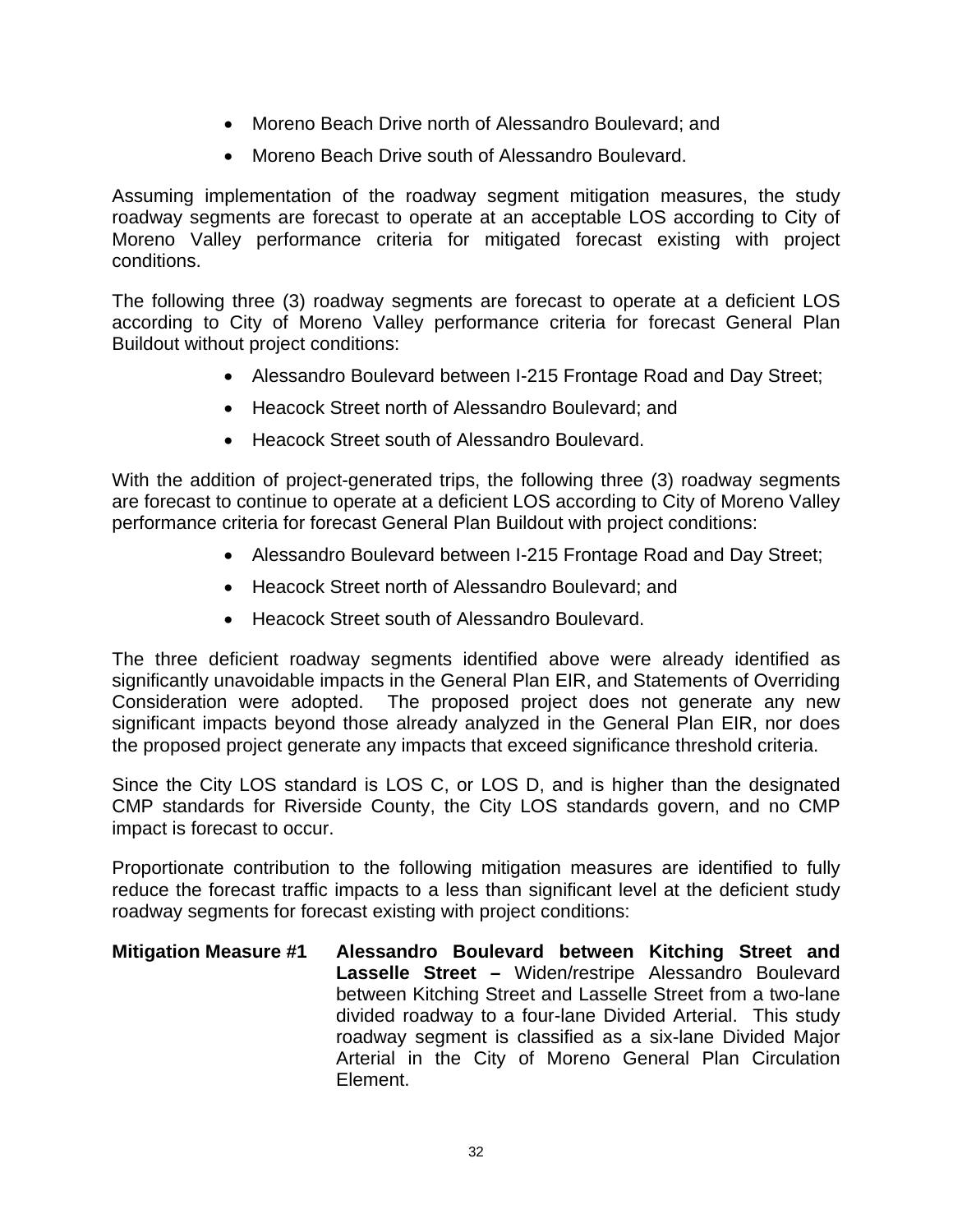- **Mitigation Measure #2 Alessandro Boulevard between Lasselle Street and Morrison Street –** Widen/restripe Alessandro Boulevard between Lasselle Street and Morrison Street from a two-lane divided roadway to a four -lane Divided Arterial. This study roadway segment is classified as a six-lane Divided Major Arterial in the City of Moreno General Plan Circulation Element.
- **Mitigation Measure #3 Alessandro Boulevard between Oliver Street and Moreno Beach Drive –** Widen/restripe Alessandro Boulevard between Oliver Street and Moreno Beach Drive from a two-lane divided roadway to a four-lane Divided Arterial. This study roadway segment is classified as a sixlane Divided Major Arterial in the City of Moreno General Plan Circulation Element.
- **Mitigation Measure #4 Lasselle Street north of Alessandro Boulevard**  Consistent with the City of Moreno Valley General Plan Circulation Element, widen/restripe Lasselle Street north of Alessandro Boulevard from a two-lane divided roadway to a four-lane Divided Arterial.
- **Mitigation Measure #5 Nason Street north of Alessandro Boulevard**  Widen/restripe Nason Street north of Alessandro Boulevard from a two-lane divided roadway to a four-lane Divided Arterial. This study roadway segment is classified as a sixlane Modified Divided Major Arterial in the City of Moreno General Plan Circulation Element.
- **Mitigation Measure #6 Moreno Beach Drive north of Alessandro Boulevard**  Widen/restripe Moreno Beach drive north of Alessandro Boulevard from a two-lane divided roadway to a four-lane Divided Arterial. This study roadway segment is classified as a six-lane Divided Major Arterial in the City of Moreno General Plan Circulation Element.
- **Mitigation Measure #7 Moreno Beach Drive south of Alessandro Boulevard**  Widen/restripe Moreno Beach drive south of Alessandro Boulevard from a two-lane divided roadway to a four-lane Divided Arterial. This study roadway segment is classified as a six-lane Divided Major Arterial in the City of Moreno General Plan Circulation Element.

Proportionate contribution to the following mitigation measures are identified to ensure that the forecast traffic impacts at the deficient roadway segments for forecast General Plan Buildout with project conditions remain at or below the LOS in Table 10: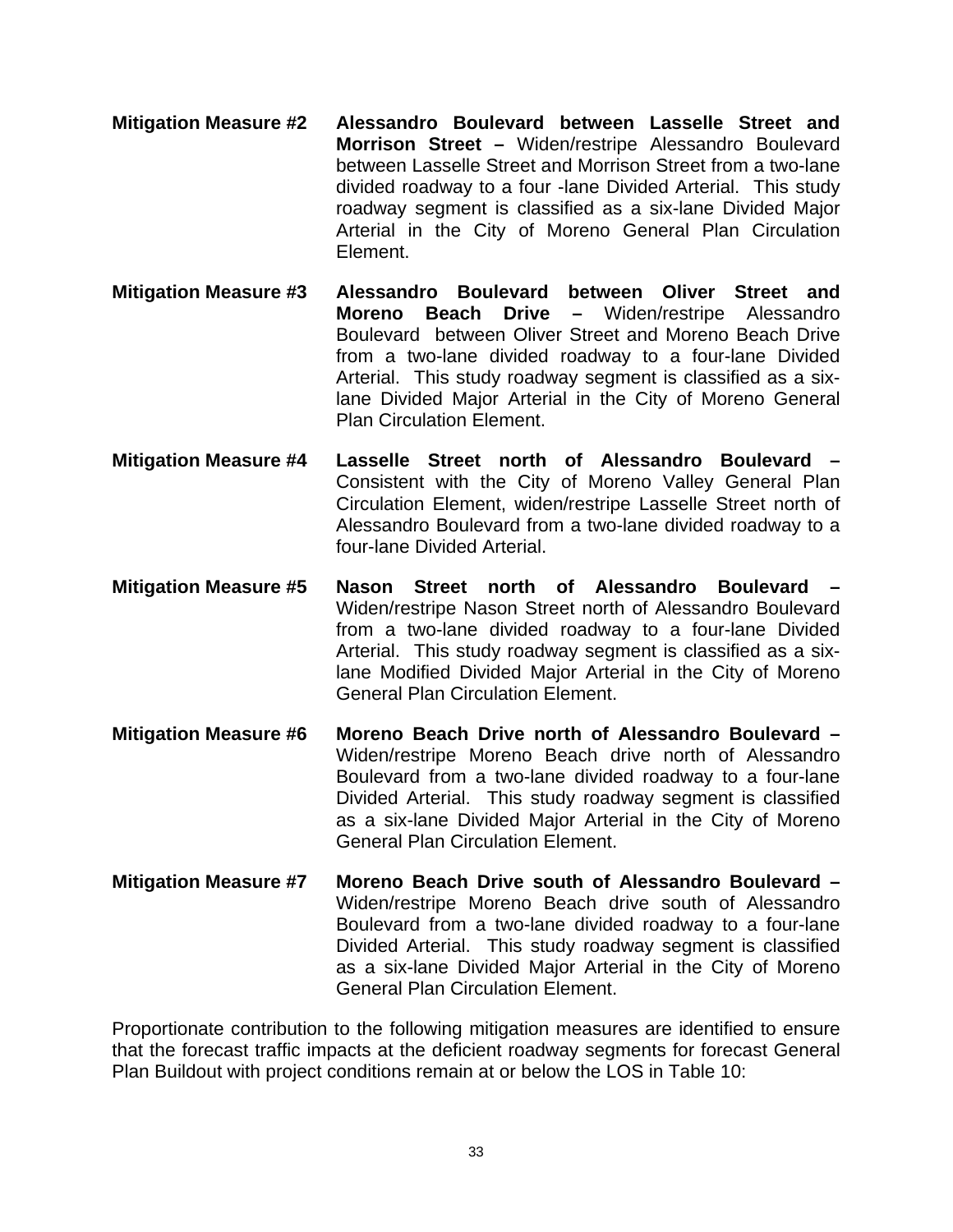- **Mitigation Measure #8 Implement Project-Specific Transportation Demand Management Program –** As development occurs within the entire Traffic Impact Analysis study area, project applicants shall demonstrate, subject to the City's approval, implementation of transportation demand management (TDM) measures to reduce daily and peak hour traffic generation by a minimum of ten (10) percent. TDM measures may include but are not limited to financial contribution to creation and operation of a local shuttle to link land uses with park-and-ride lots and transit facilities (regional bus stations, Metrolink or other Transportation Center, etc.), ridesharing, bike/transit integration, cycling improvements, improved bike/pedestrian facilities, increased park-and-ride, telework, and alternative work schedules, etc.
- **Mitigation Measure #9 Arterial Segment Analysis –** Conduct studies of specific arterial segments to determine if any additional improvements will be needed to maintain an acceptable LOS at General Plan Buildout. Generally, these segments will be studied as new developments are proposed in their vicinity. Measures will be identified that are consistent with the Circulation Element designation of these roadway segments, such as additional turn lanes at intersections, signal optimization by coordination and enhanced phasing, and travel demand management measures. The study of specified arterial segments will be required to identify measures to maintain an acceptable LOS at General Plan Buildout for at least one of the reasons discussed below:
	- (a) Segments will need improvement, but their ultimate volumes slightly exceed design capabilities.
	- (b) Segments will need improvements but require interjurisdictional coordination.
	- (c) Segments would require significant encroachment on existing adjacent development if built-out to their Circulation Element designations.

(Source: General Plan EIR, Mitigation Measure TRF-1)

Since implementation of the two mitigation measures listed above are expected to reduce project-related impacts, and since no new significant unavoidable impacts are identified, no additional mitigation measures are required.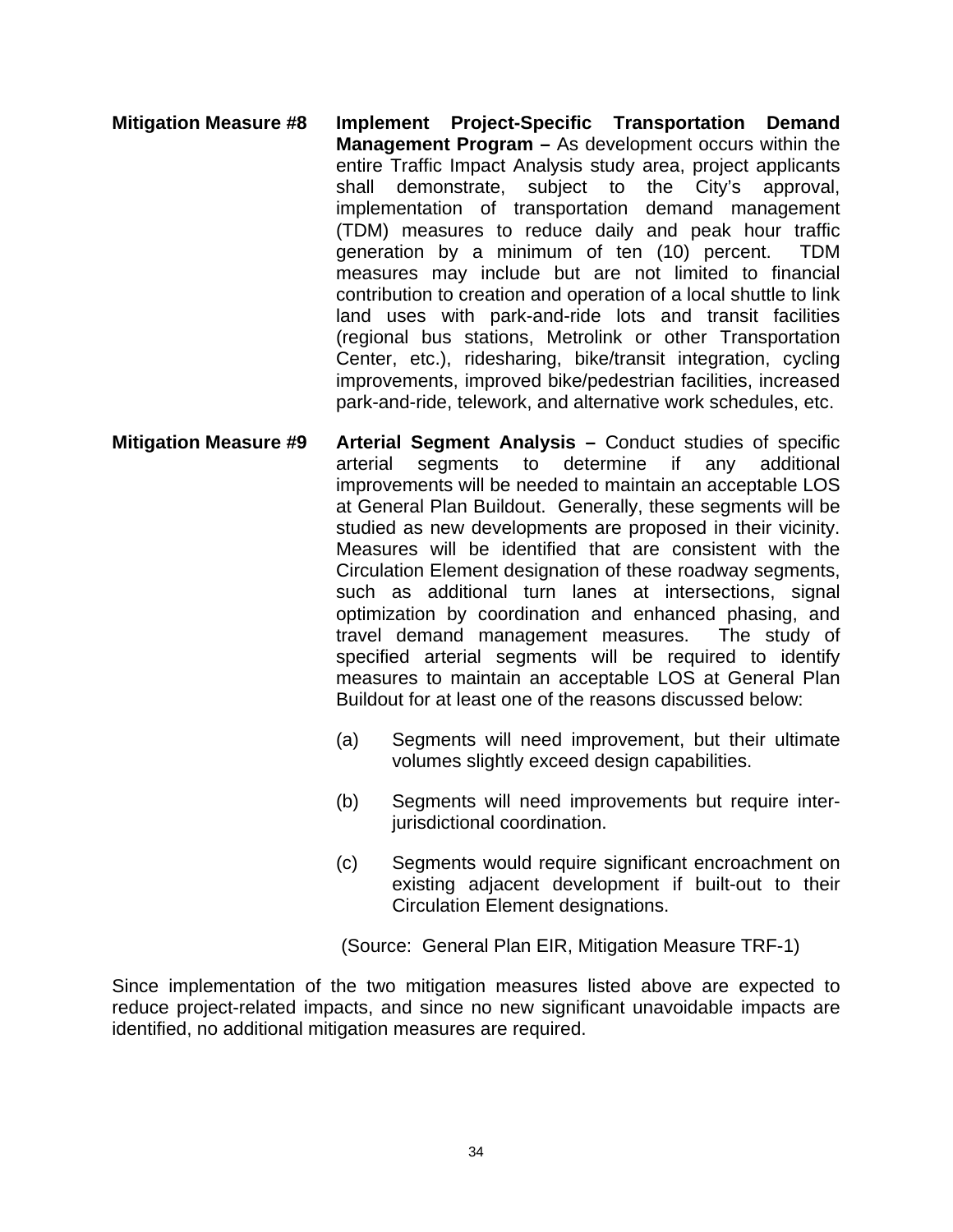

 $\mathbf{\Delta}$ 

Exhibit 1 **Regional Project Location**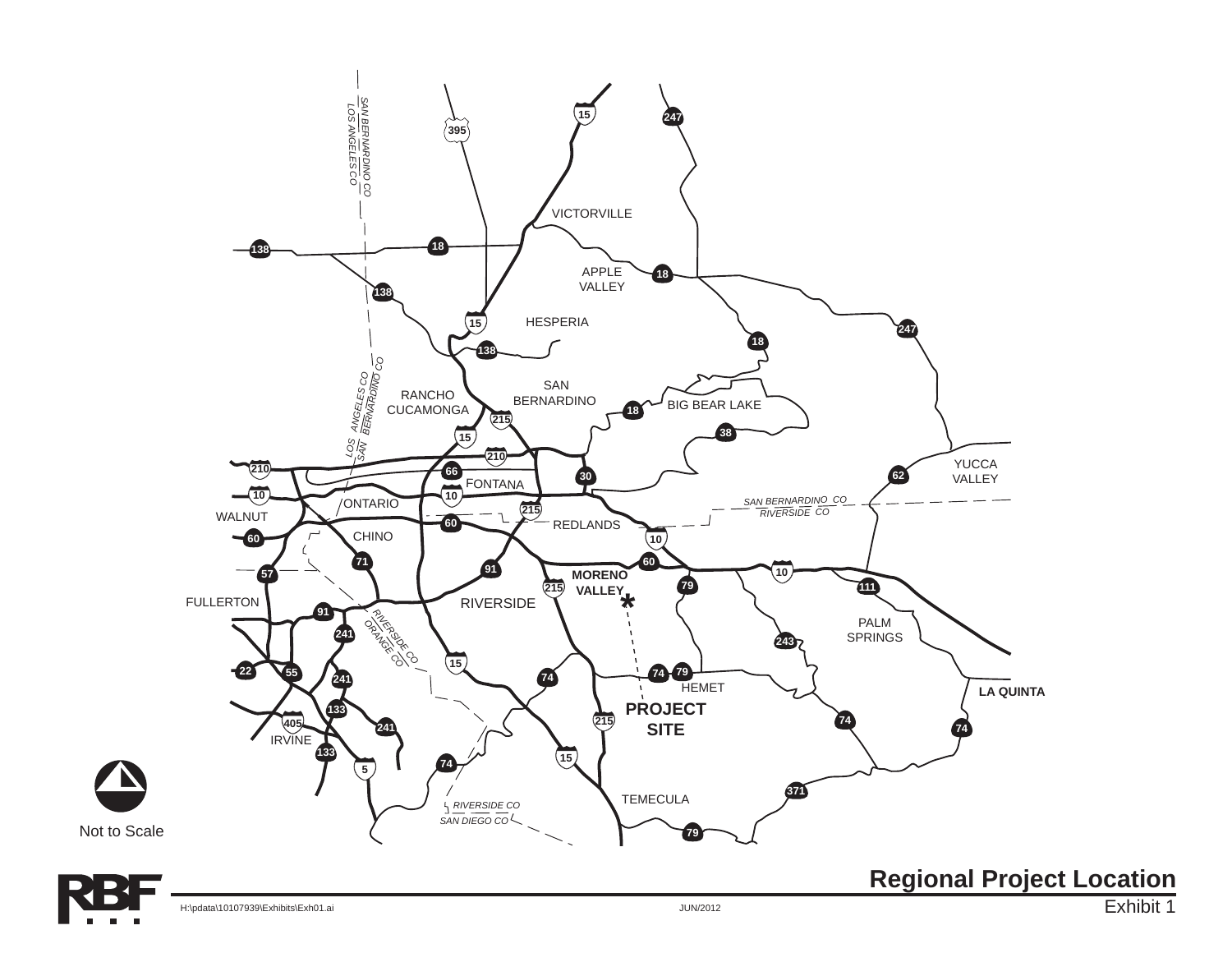

Not to Scale



H:\pdata\10107939\Traffic\Exhibits\Exh02.ai

### **Project Location Map & Nodes**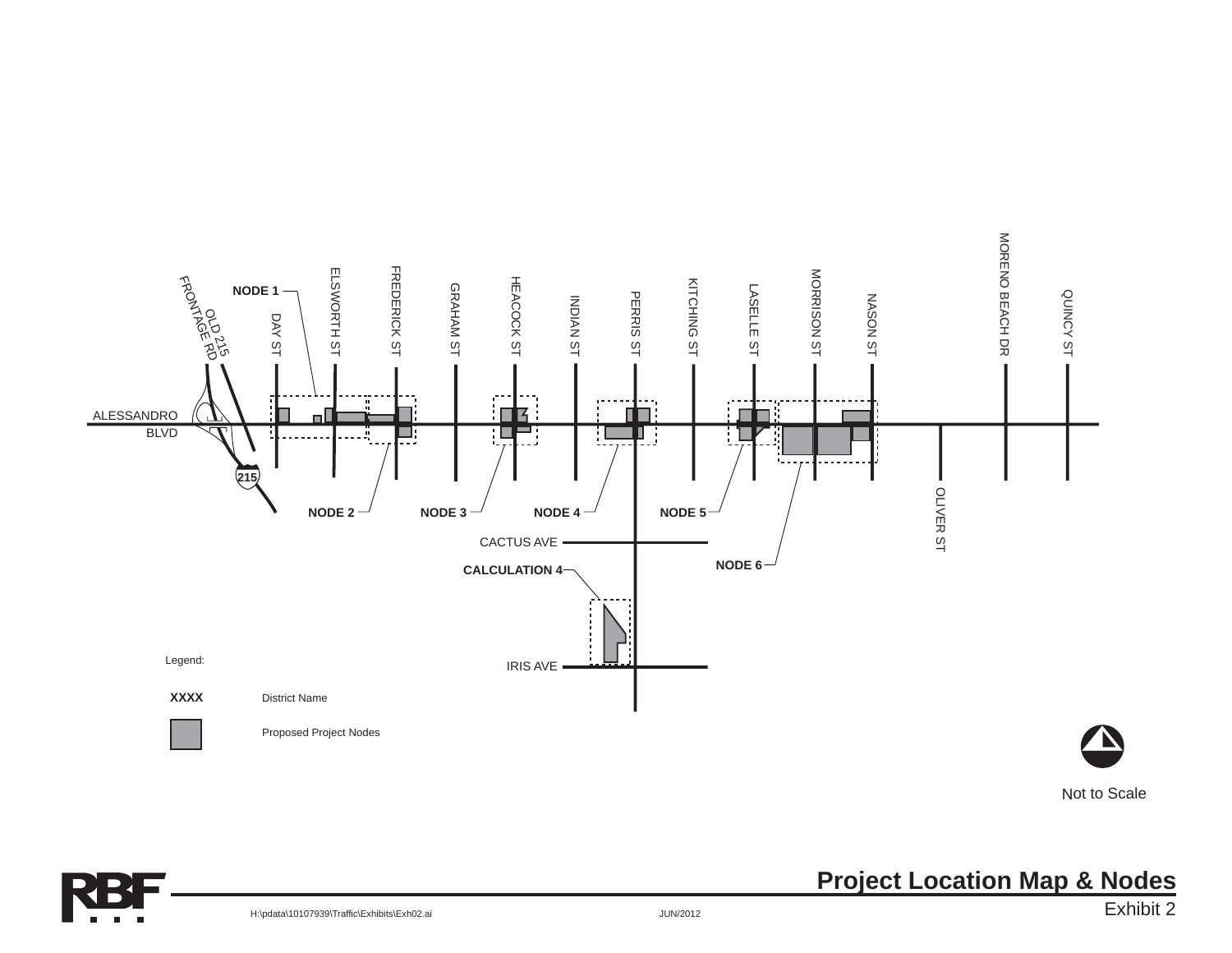



# **Study Roadway Segment Locations**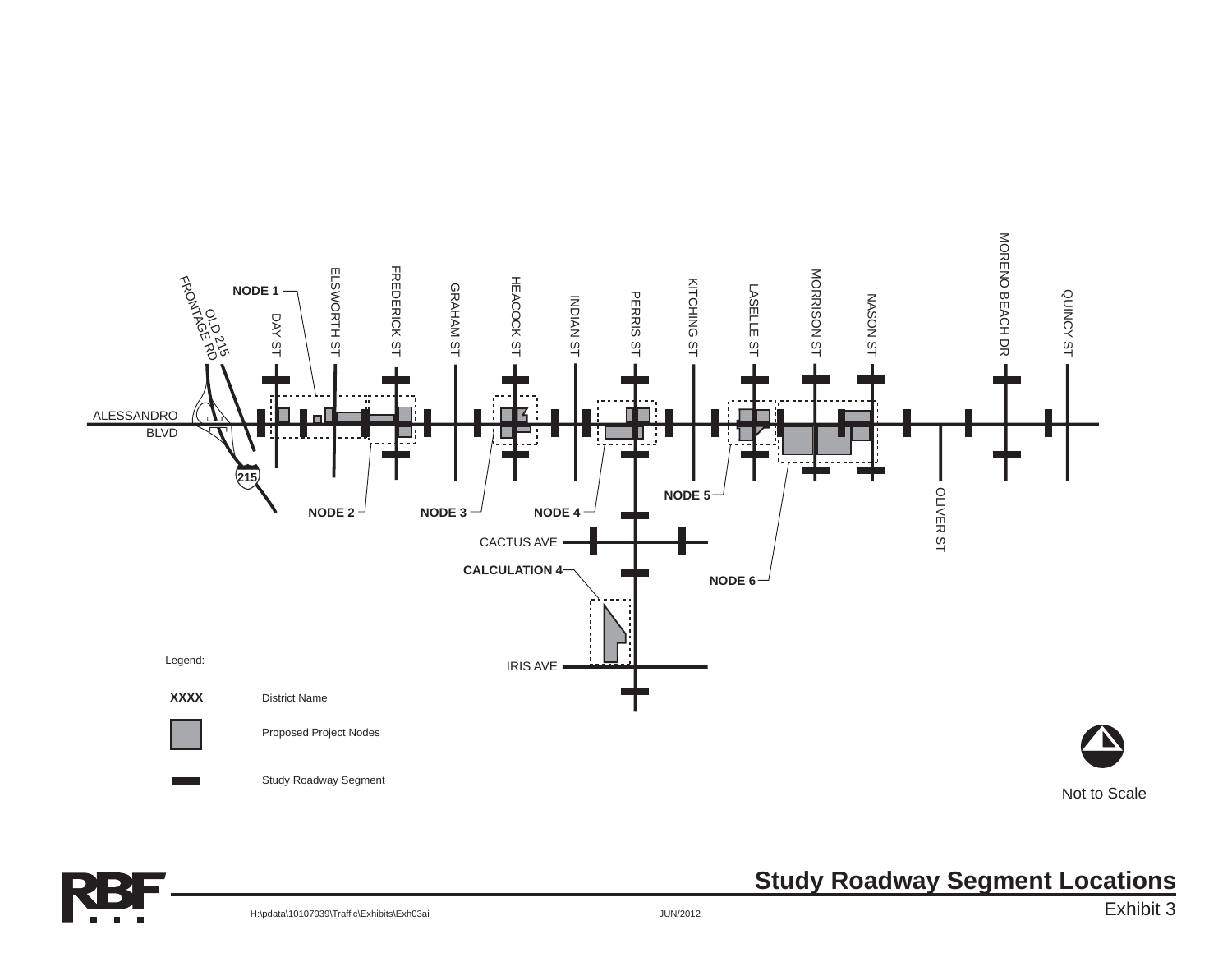

Not to Scale



### **Forecast ADT Trip Assignment of Proposed Project (Existing Circulation System)**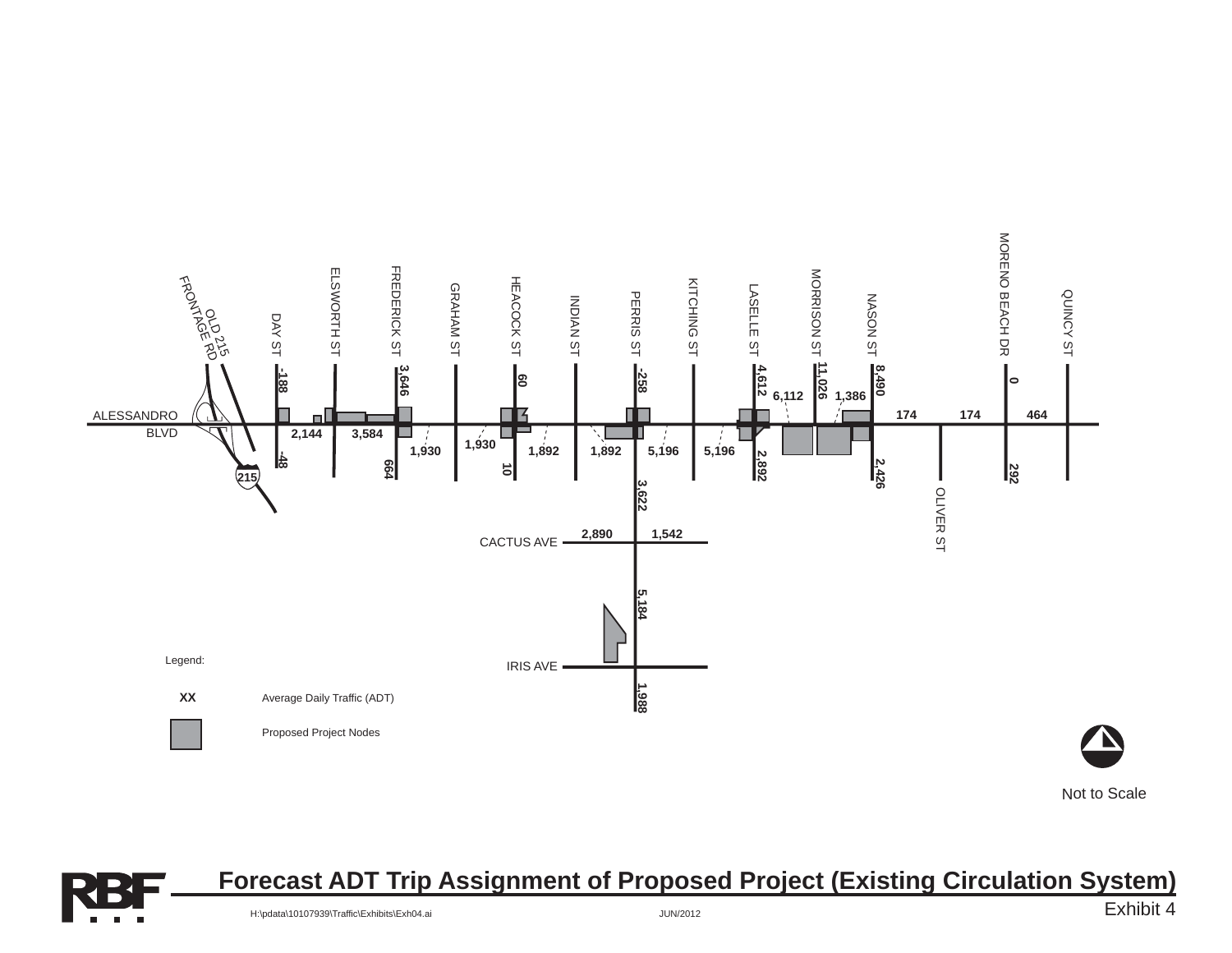

### **Forecast ADT Trip Assignment of Proposed Project (General Plan Buildout Circulation System)**



Exhibit 5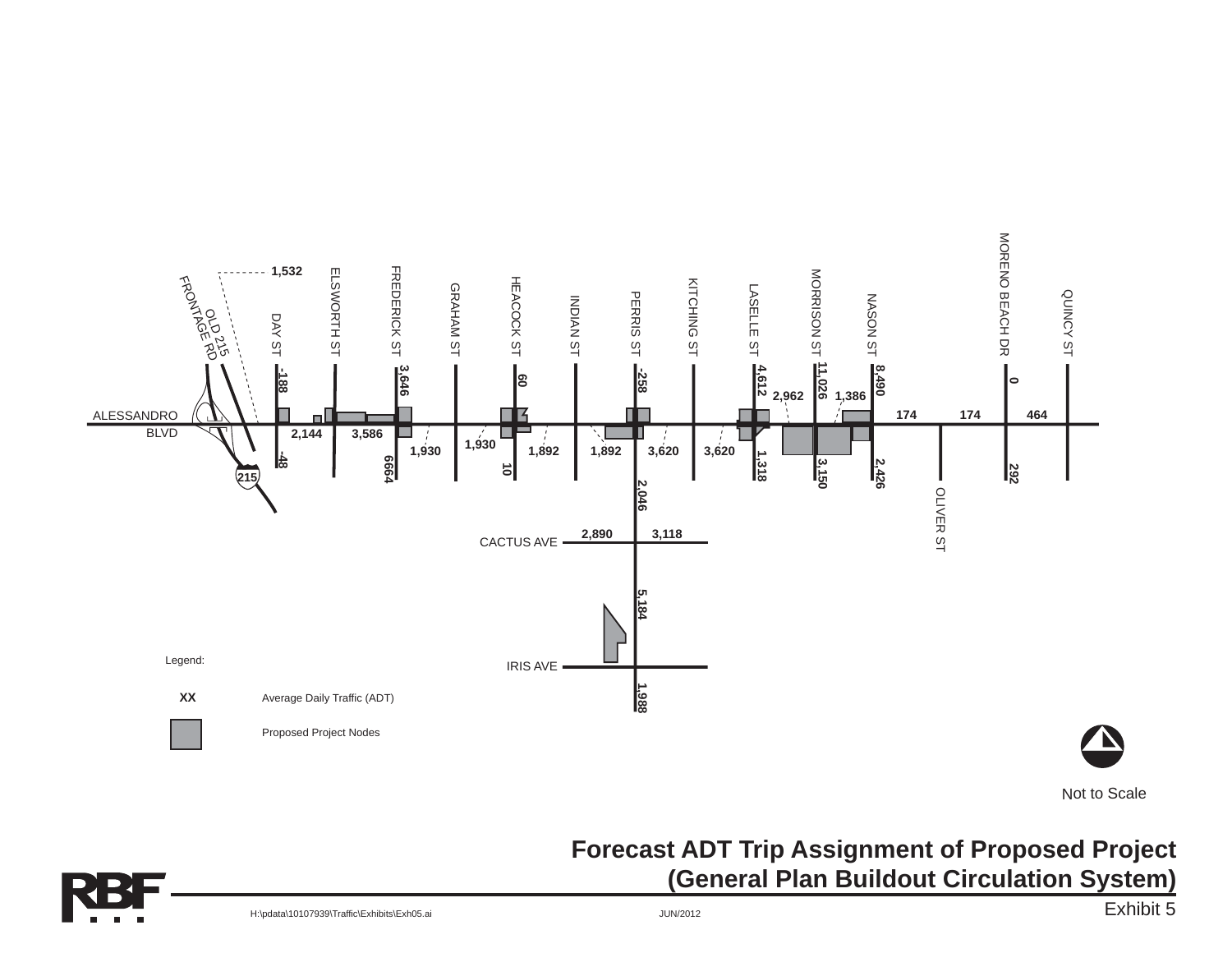



**Existing ADT Volumes**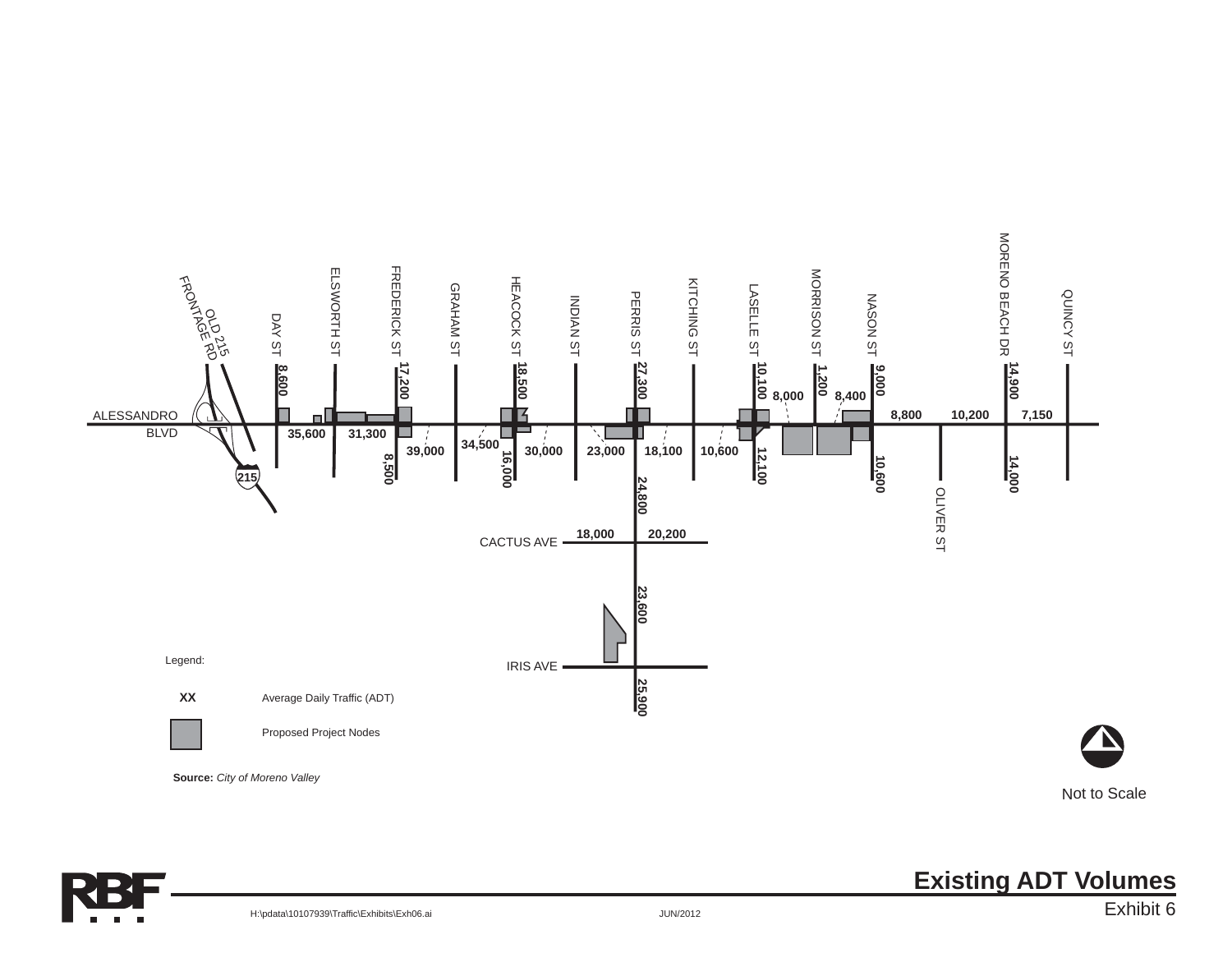



### **Existing Conditions Roadway Segment Geometry**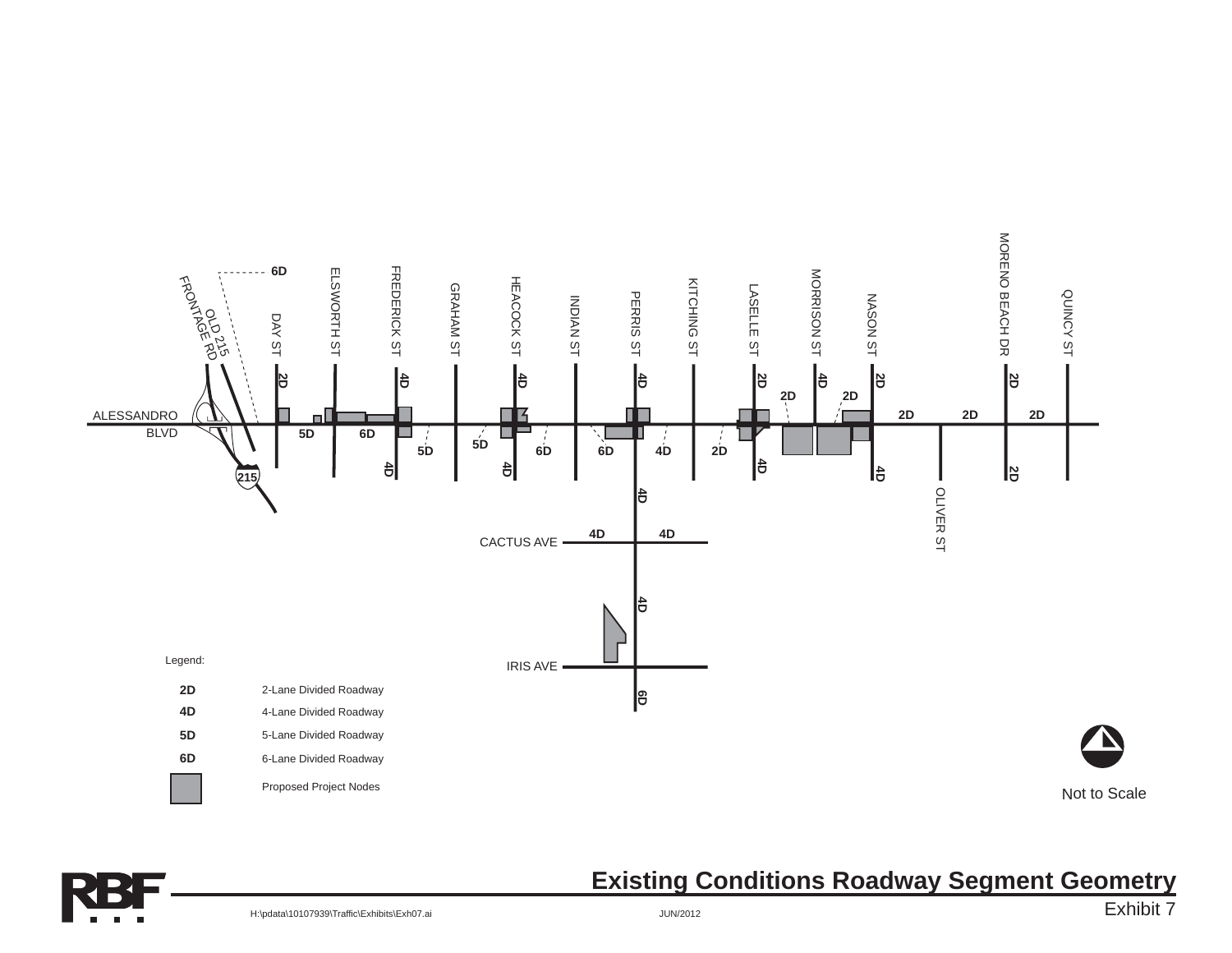

Not to Scale



### **Forecast Existing With Project Conditions ADT Volumes**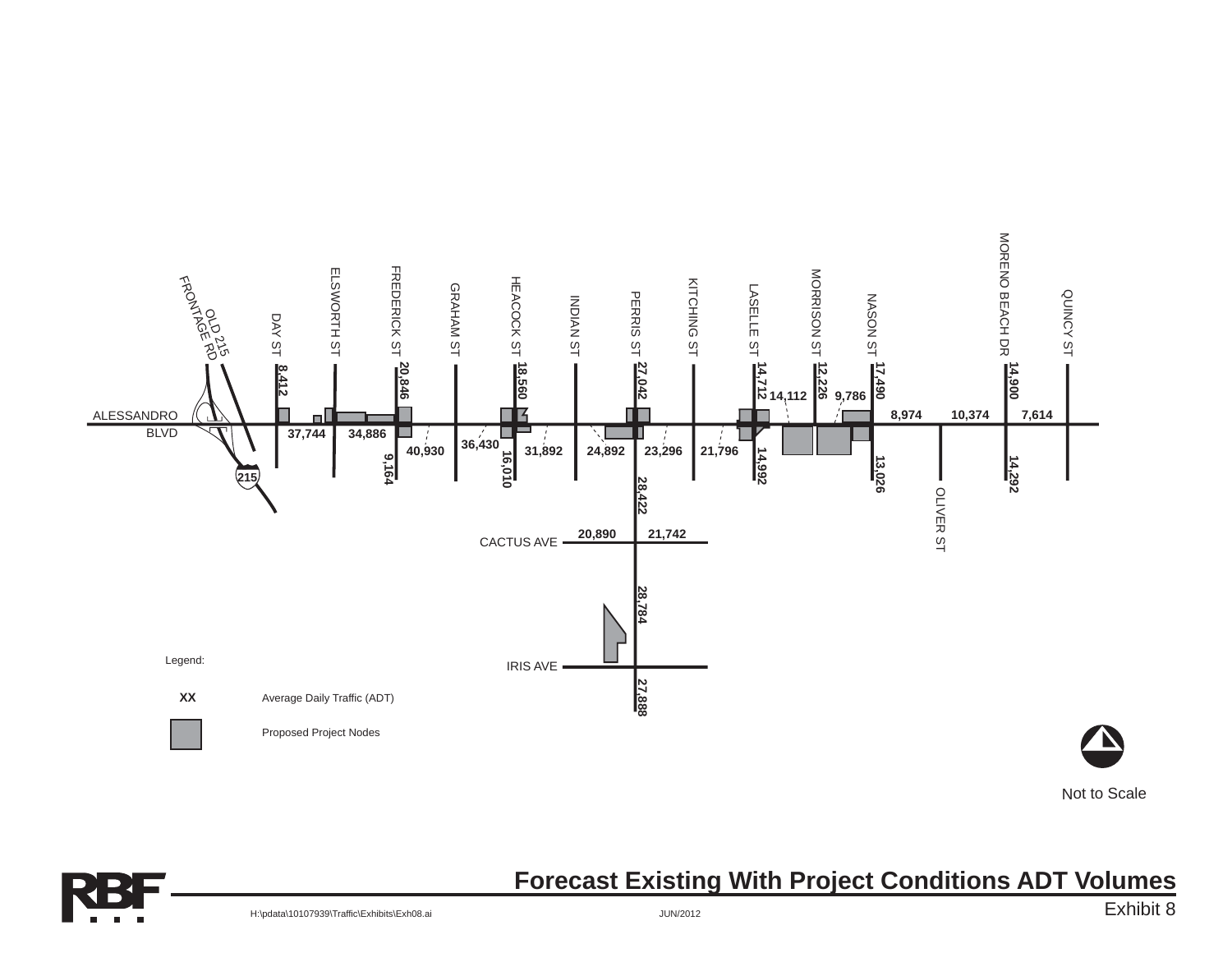

**Roadway Segment Geometry**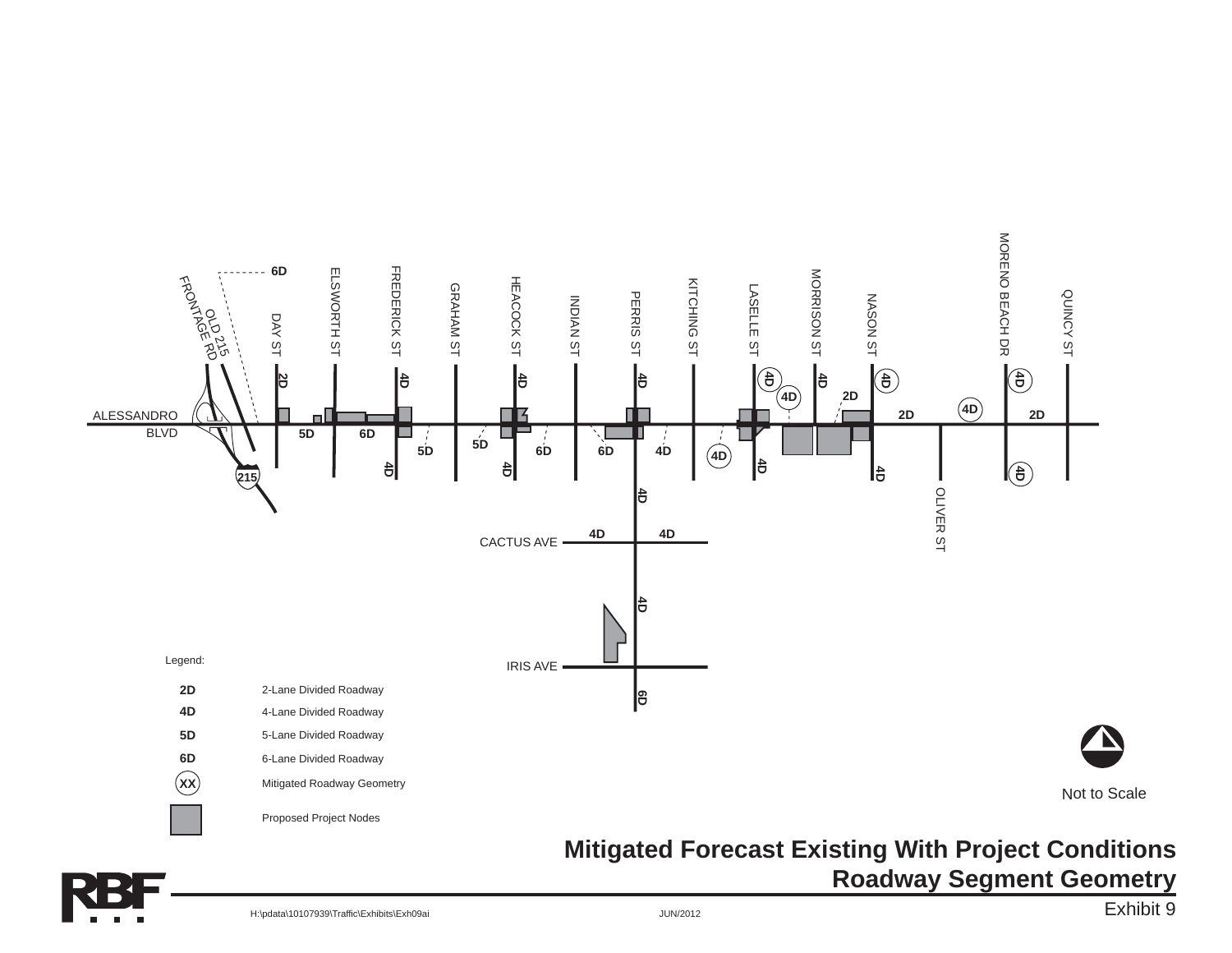



### **Forecast General Plan Buildout Without Project Conditions ADT Volumes**

Exhibit 10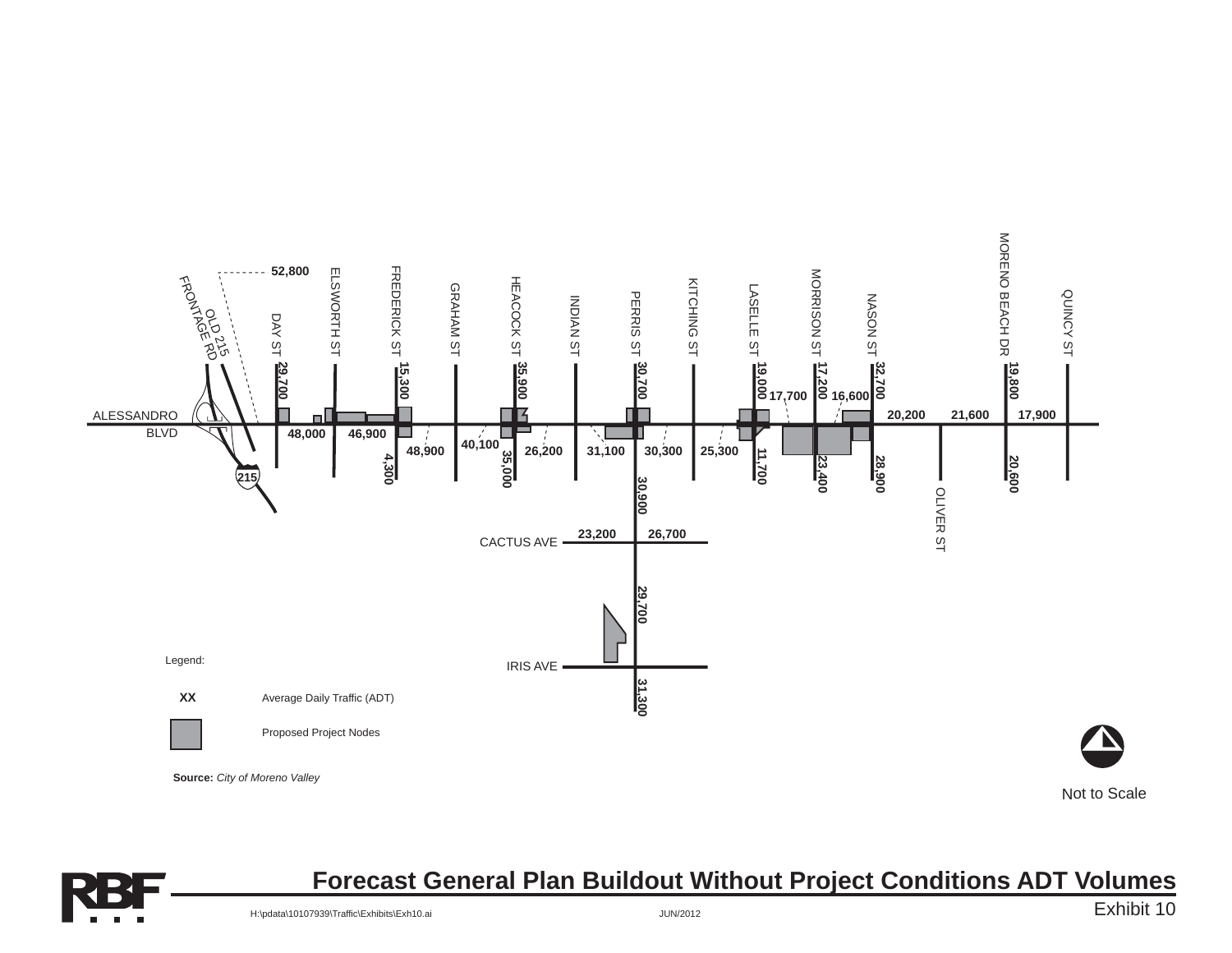

**Source:** *City of Moreno Valley General Plan Circulation Element (July, 11 2006)*



### **General Plan Buildout Conditions Roadway Segment Geometry**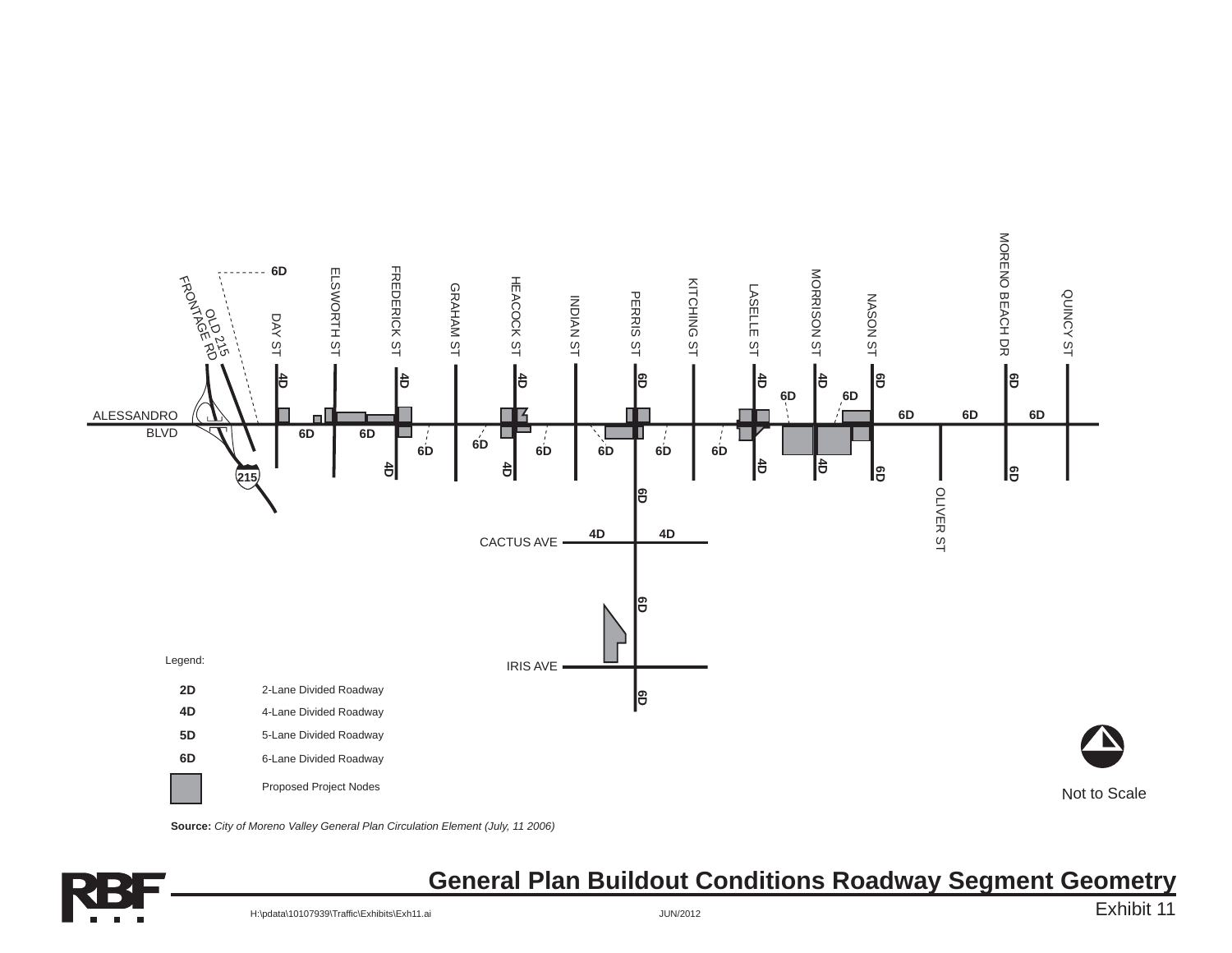

Not to Scale



### **Forecast General Plan Buildout With Project Conditions ADT Volumes**

Exhibit 12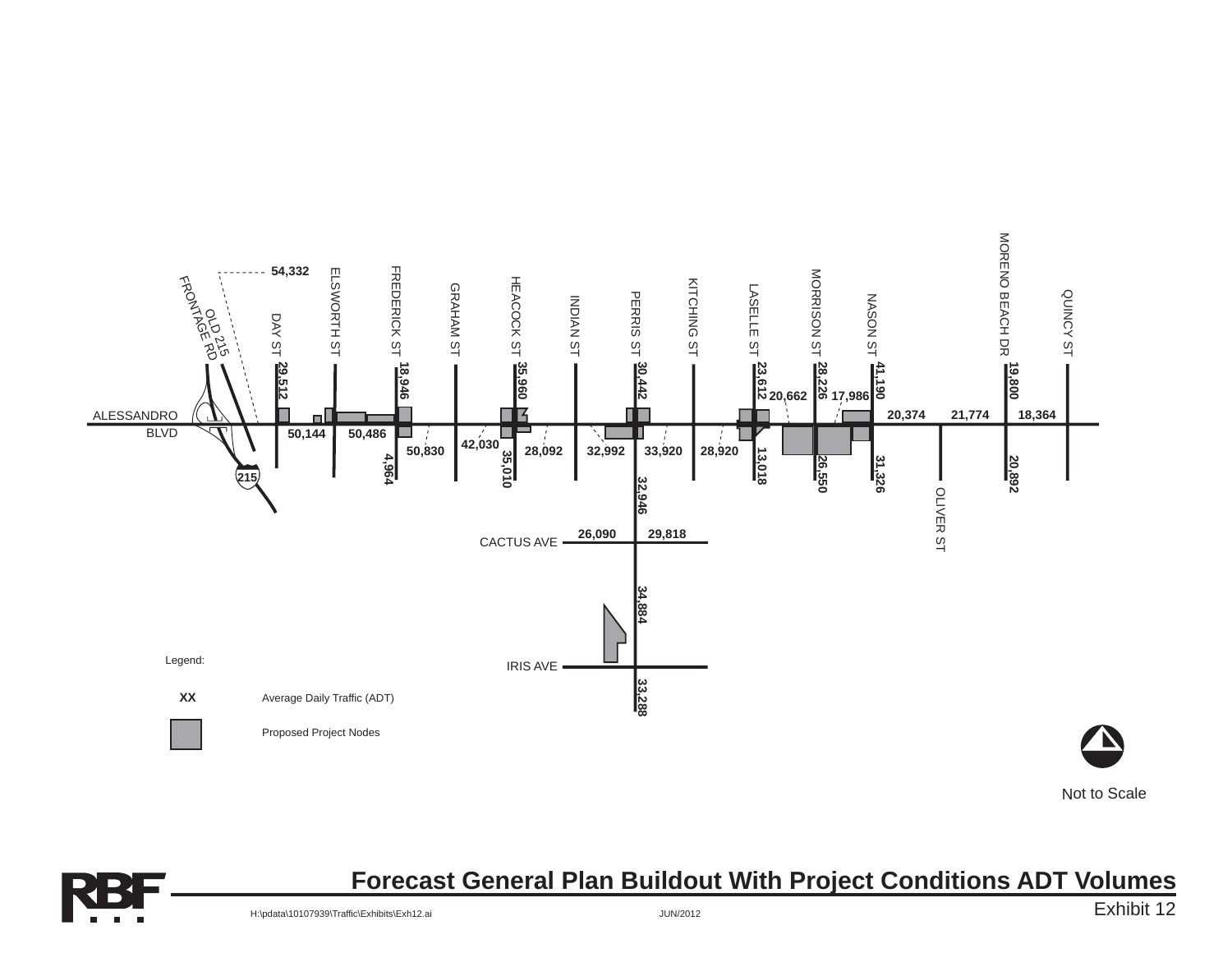# **APPENDIX A Trip Distribution Graphics by Node**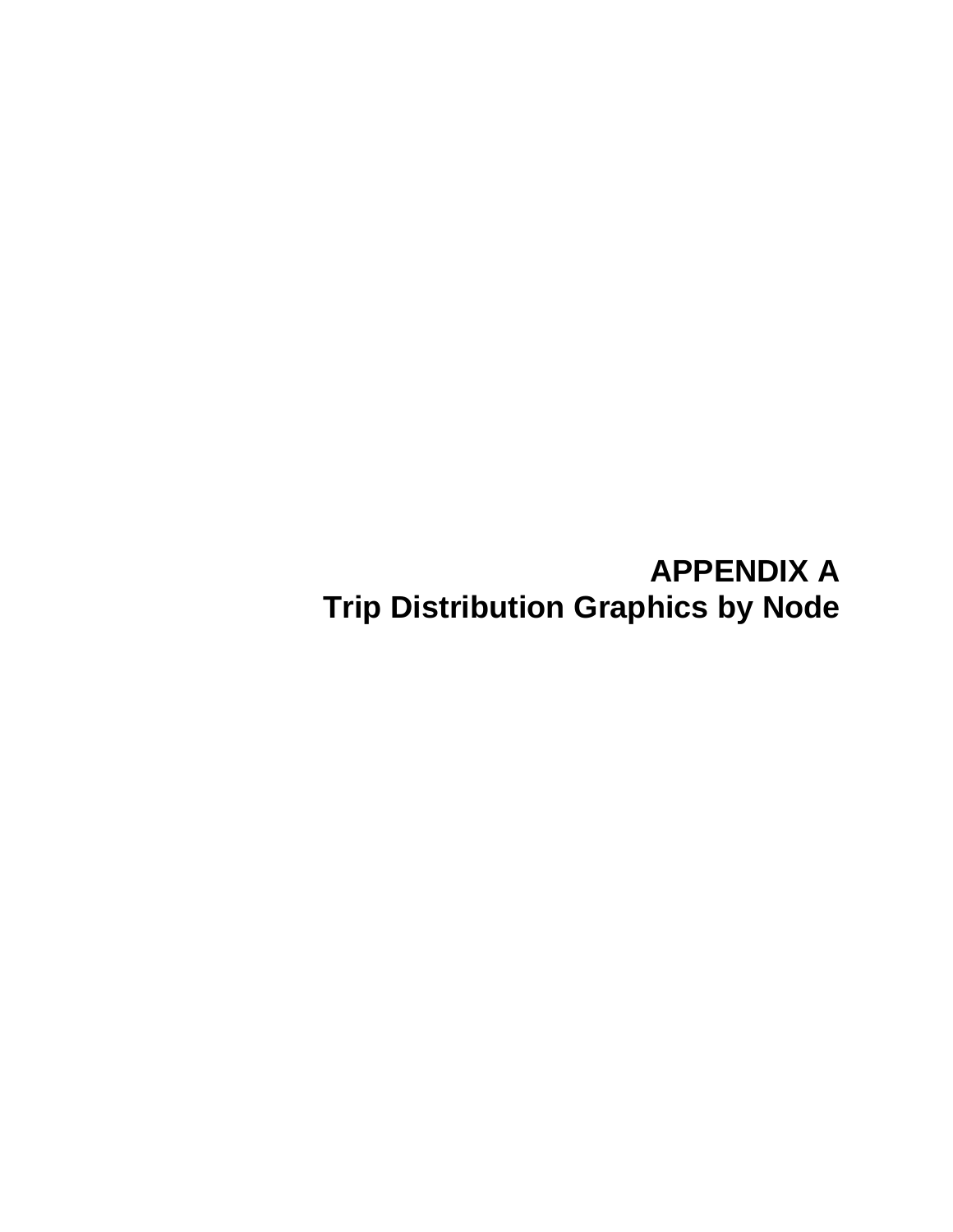

Not to Scale



### **Node 1 Forecast Trip Percent Distribution**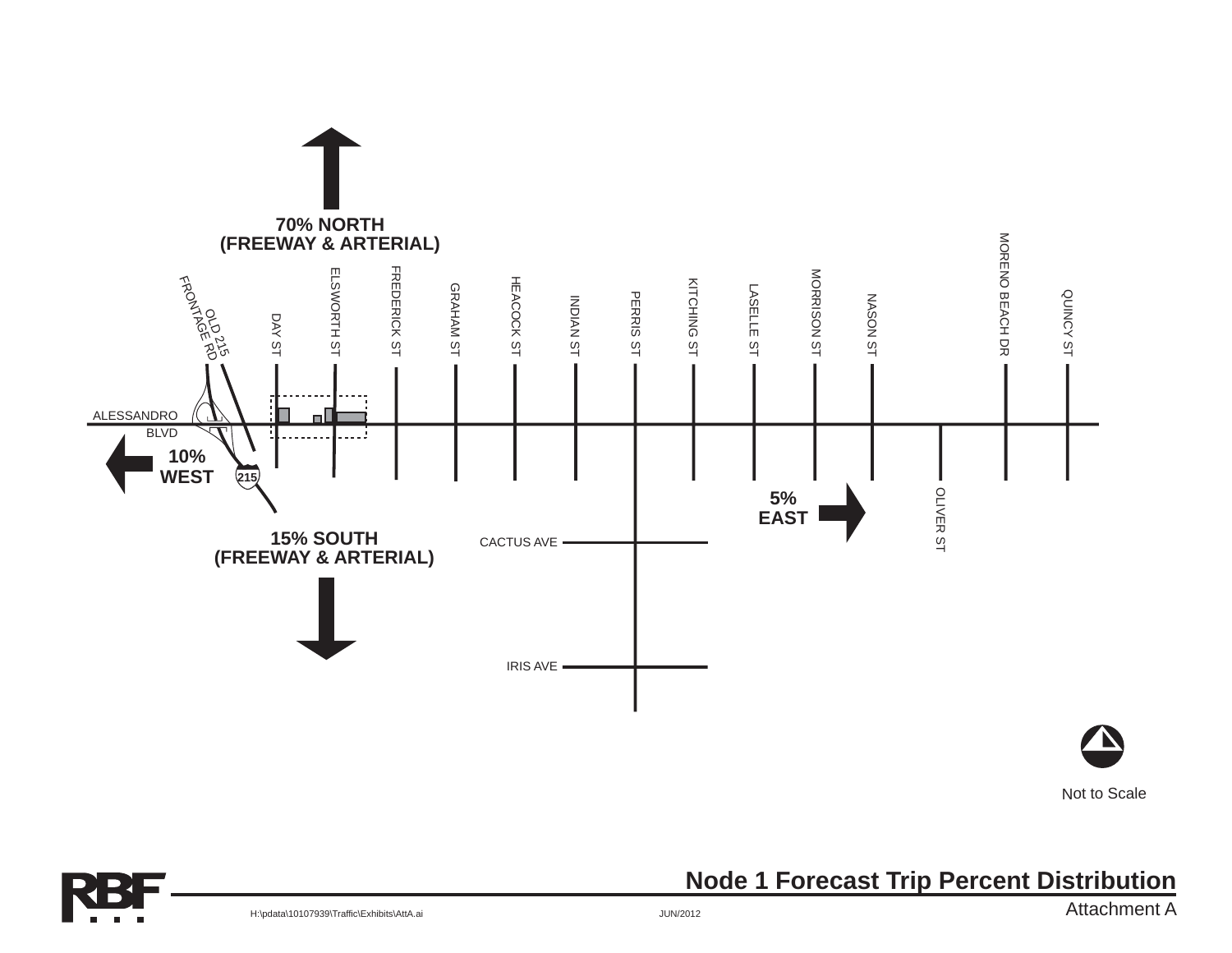

Not to Scale

**Node 2 Forecast Trip Percent Distribution**

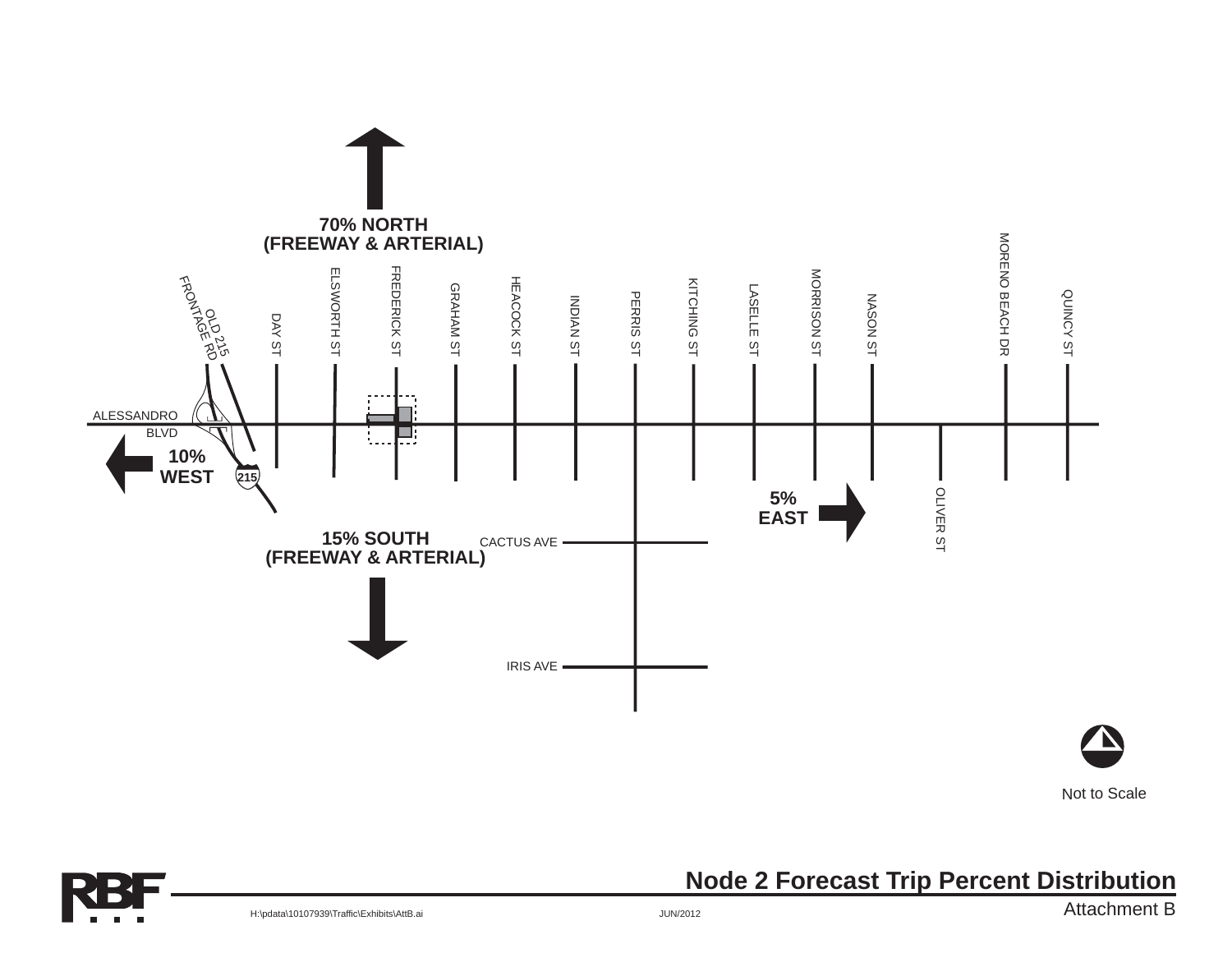

### **Node 3 Forecast Trip Percent Distribution**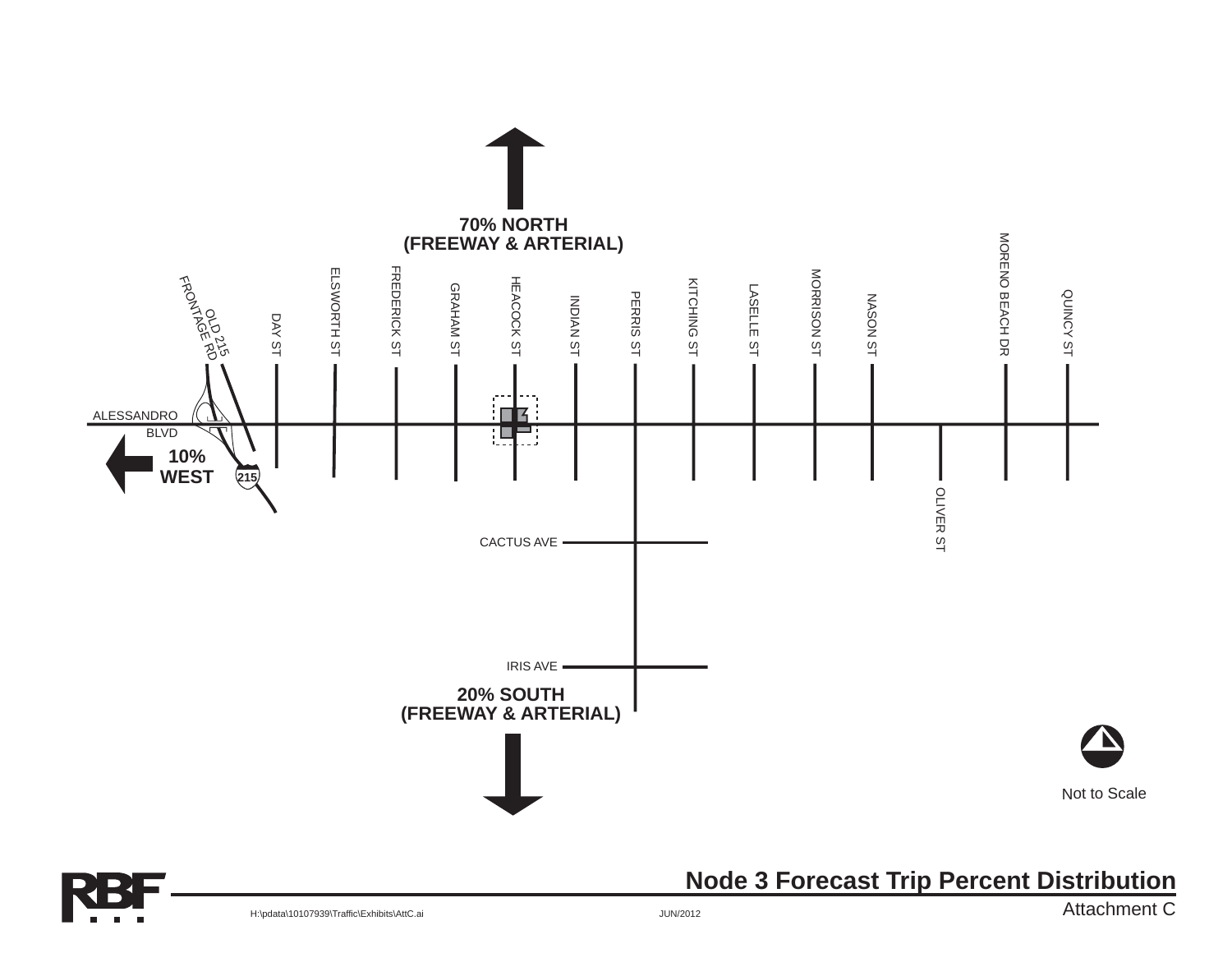![](_page_55_Figure_0.jpeg)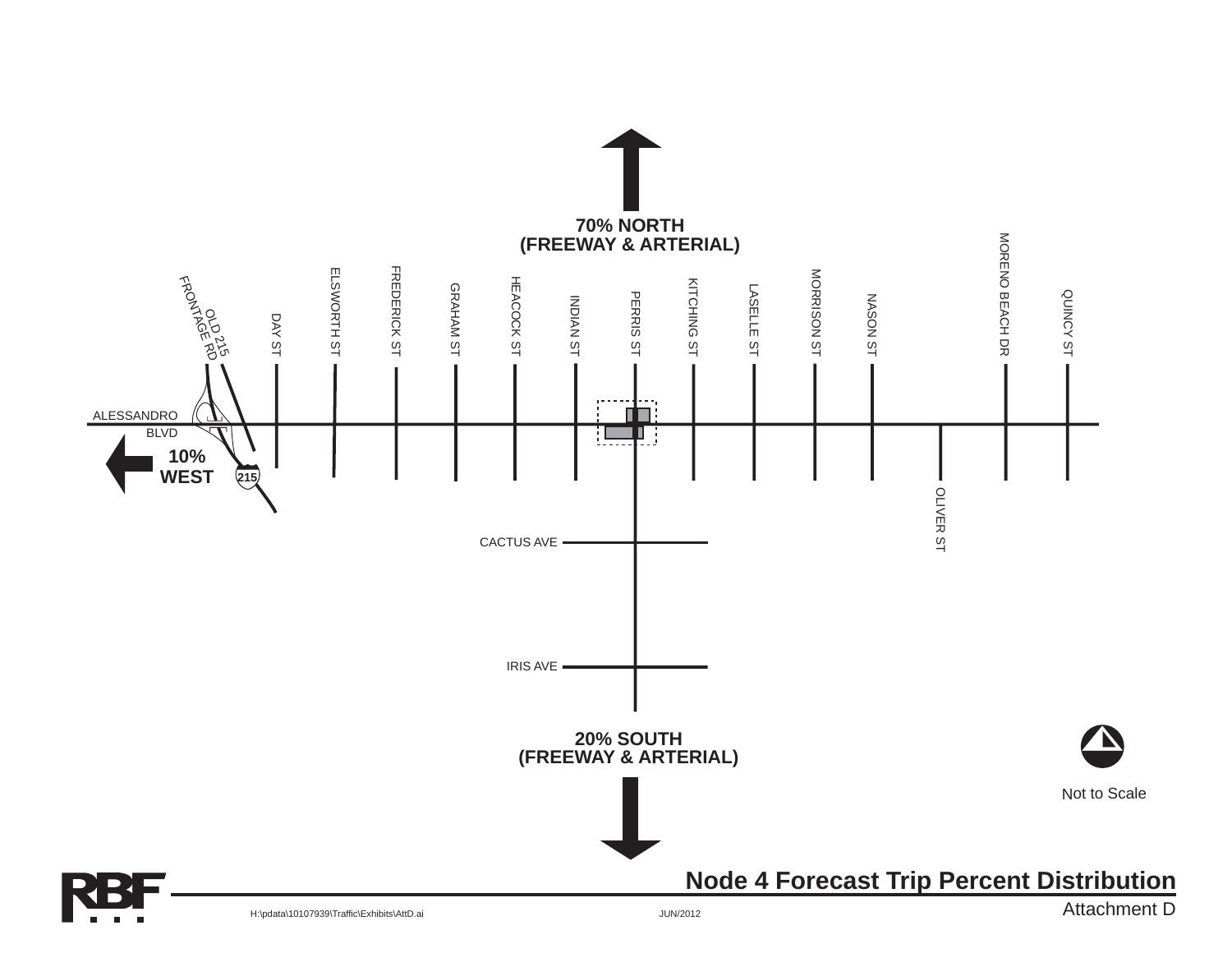![](_page_56_Figure_0.jpeg)

Not to Scale

**Node 5 Forecast Trip Percent Distribution**

![](_page_56_Picture_3.jpeg)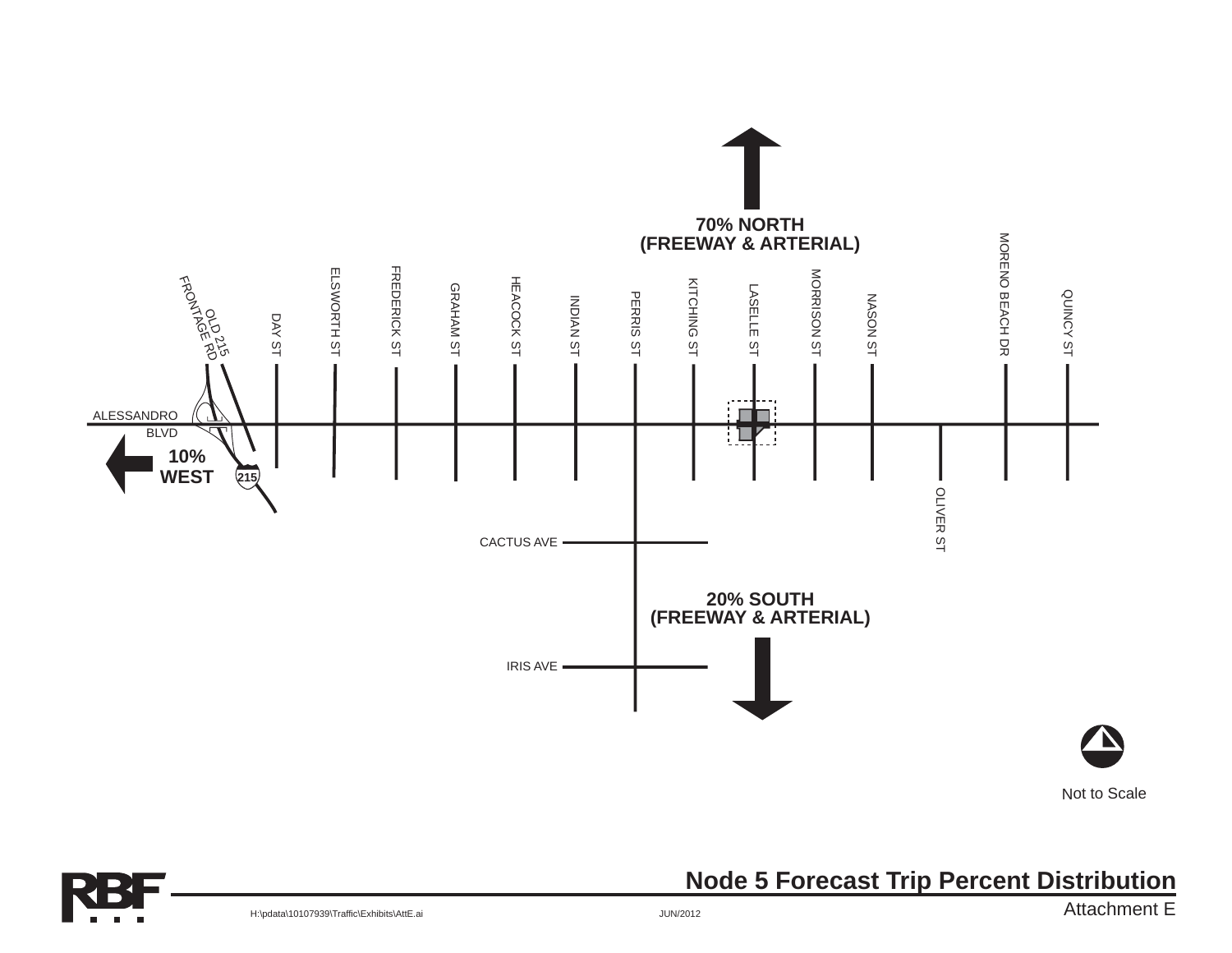![](_page_57_Figure_0.jpeg)

**Node 6 Forecast Trip Percent Distribution**

![](_page_57_Picture_2.jpeg)

H:\pdata\10107939\Traffic\Exhibits\AttF.ai